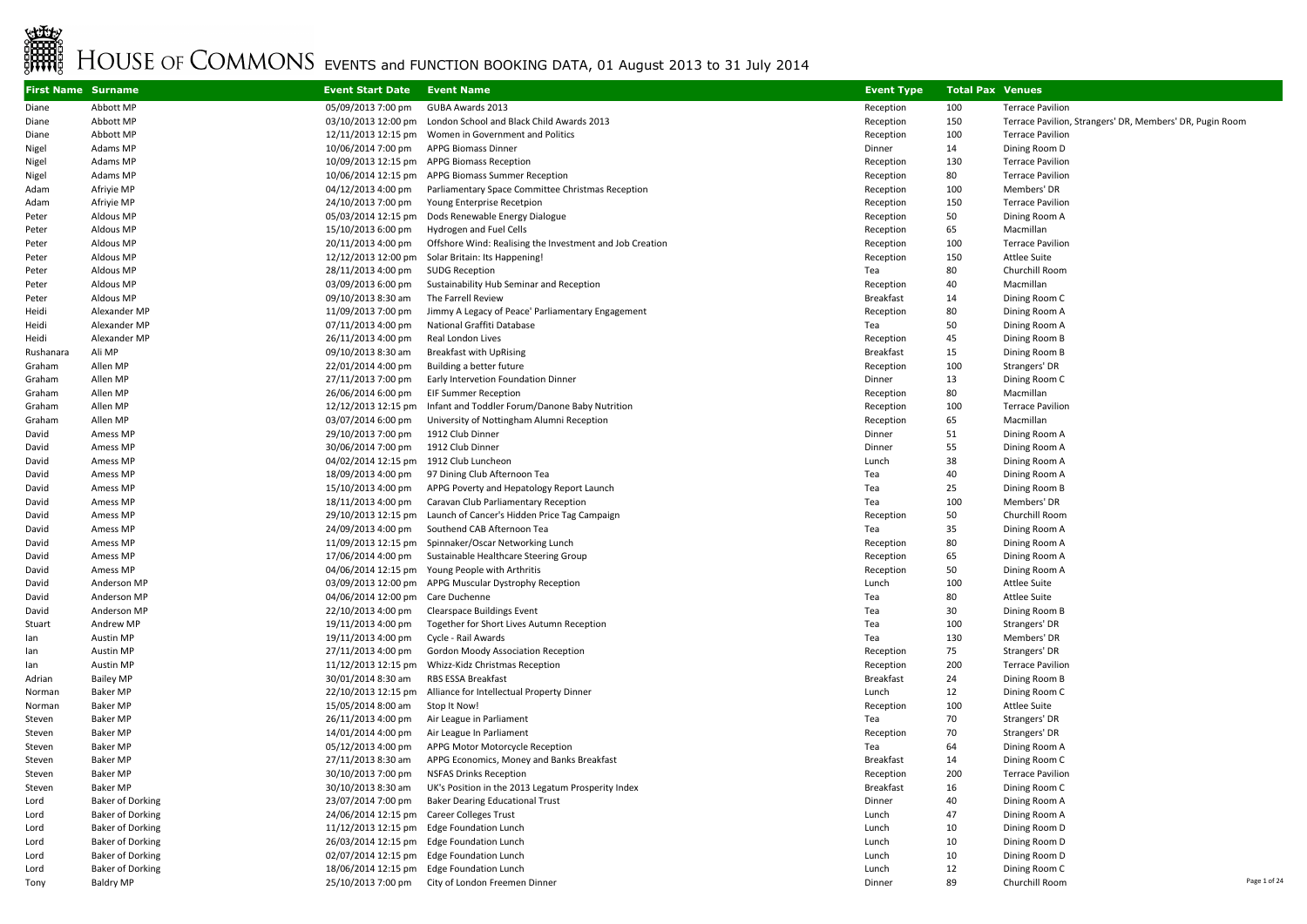| <b>First Name Surname</b> |                                     | <b>Event Start Date</b>                  | <b>Event Name</b>                                                | <b>Event Type</b>   | <b>Total Pax Venues</b> |                                 |
|---------------------------|-------------------------------------|------------------------------------------|------------------------------------------------------------------|---------------------|-------------------------|---------------------------------|
| Tony                      | <b>Baldry MP</b>                    | 26/03/2014 8:30 am                       | Home Group Roundtable on Social Care                             | <b>Breakfast</b>    | 16                      | Dining Room C                   |
| Tony                      | <b>Baldry MP</b>                    | 10/03/2014 7:00 pm                       | Inland Waterways Assoc, Parliamentarian of the Year Awards       | Dinner              | 29                      | Dining Room A                   |
| Tony                      | <b>Baldry MP</b>                    | 19/06/2014 7:00 pm                       | Thunderers Ladies Night                                          | Dinner              | 56                      | Dining Room A                   |
| Tony                      | <b>Baldry MP</b>                    | 09/10/2013 5:00 pm                       | User Voice Event                                                 | Reception           | 50                      | Attlee Suite                    |
| Harriett                  | <b>Baldwin MP</b>                   | 26/11/2013 12:15 pm TISA Lunch           |                                                                  | Lunch               | 40                      | Dining Room A                   |
| Gordon                    | <b>Banks MP</b>                     | 12/03/2014 8:30 am                       | FSB Voice of Small Business Index                                | Breakfast           | 40                      | Churchill Room                  |
| Steven                    | <b>Barker MP</b>                    | 12/09/2013 7:00 pm                       | <b>Conservative Environment Drinks Reception</b>                 | Reception           | 30                      | Dining Room A                   |
| John                      | Baron MP                            | 08/07/2014 4:00 pm                       | <b>APPG Cancer</b>                                               | Tea                 | 50                      | Strangers' DR                   |
| John                      | Baron MP                            | 29/01/2014 4:00 pm                       | Be Loud Be Clear                                                 | Reception           | 150                     | <b>Terrace Pavilion</b>         |
| John                      | <b>Baron MP</b>                     |                                          | 11/09/2013 12:15 pm Macmillan Parliamentary Question Time        | Reception           | 80                      | <b>Terrace Pavilion</b>         |
| John                      | Baron MP                            |                                          | 07/05/2014 12:15 pm Macmillan Question Time                      | Reception           | 100                     | <b>Terrace Pavilion</b>         |
| John                      | Baron MP                            | 30/10/2013 4:00 pm                       | Myeloma UK Parliamentary Showcase                                | Reception           | 80                      | Dining Room A                   |
| John                      | Baron MP                            | 20/11/2013 4:00 pm                       | Royal National Institute of Blind People Reception               | Reception           | 100                     | Members' DR                     |
| Kevin                     | <b>Barron MP</b>                    | 23/10/2013 4:00 pm                       | <b>BAPW Goldstandard Launch</b>                                  | Reception           | 75                      | Dining Room A                   |
| Kevin                     | <b>Barron MP</b>                    | 04/09/2013 12:15 pm                      | <b>BFI Film Education Showcase</b>                               | Reception           | 140                     | <b>Terrace Pavilion</b>         |
| Kevin                     | <b>Barron MP</b>                    | 05/10/2013 6:00 pm                       | Breakthrough Breast Cancer Dinner/Auction                        | Dinner              | 148                     | Members' DR                     |
| Kevin                     | <b>Barron MP</b>                    | 12/03/2014 7:00 pm                       | Film 4 Dinner                                                    | Dinner              | 54                      | Churchill Room                  |
| Kevin                     | <b>Barron MP</b>                    | 24/06/2014 4:00 pm                       | Institute of Food Safety, Integrity and Protection Launch        | Reception           | 50                      | Churchill Room                  |
| Hugh                      | <b>Bayley MP</b>                    | 05/03/2014 4:00 pm                       | York Minster to Westminster                                      | Tea                 | 100                     | Members' DR                     |
| Guto                      | Bebb MP                             | 23/06/2014 7:00 pm                       | CBI 'Our Global Future' Dinner                                   | Dinner              | 15                      | Dining Room C                   |
| Margaret                  | <b>Beckett MP</b>                   | 28/10/2013 7:00 pm                       | Delta Rail Parliamentary Dinner                                  | Dinner              | 14                      | Dining Room D                   |
| Anne                      | Begg MP                             | 23/10/2013 4:00 pm                       | 40 Years of Commercial Radio                                     | Reception           | 150                     | <b>Terrace Pavilion</b>         |
| Anne                      | Begg MP                             | 22/01/2014 7:00 pm                       | APPG Offshore Oil and Gas Recpetion                              | Reception           | 100                     | <b>Terrace Pavilion</b>         |
| Anne                      | Begg MP                             | 25/02/2014 7:00 pm                       | Norwegian Chamber of Commerce Networking Event                   | Reception           | 45                      | Dining Room B                   |
| Anne                      | Begg MP                             | 05/02/2014 4:00 pm                       | Postcards from the Edges                                         | Reception           | 150                     | <b>Attlee Suite</b>             |
| Anne                      | Begg MP                             | 05/12/2013 7:00 pm                       | Prosthetic and Orthotic Awards                                   | Reception           | 60                      | Attlee Suite                    |
| Henry                     | <b>Bellingham MP</b>                | 15/07/2014 4:00 pm                       | Construction Industry Training Board 50th Anniversary Reception  | Reception           | 80                      | Strangers' DR                   |
| Henry                     | <b>Bellingham MP</b>                | 04/03/2014 4:00 pm                       | <b>ESAET Waste Crime Report Launch</b>                           | Reception           | 50                      | <b>Thames Pavilion</b>          |
| Henry                     | <b>Bellingham MP</b>                | 05/09/2013 4:00 pm                       | Glasgow 2014 Reception                                           | Reception           | 50                      | Churchill Room                  |
| Hilary                    | Benn MP                             |                                          | 16/07/2014 12:00 pm Solutions for the Planet Final               | Tea, Reception      | 120                     | <b>Attlee Suite</b>             |
| Richard                   | Benyon MP                           | 03/03/2014 4:00 pm                       | Landex Reception                                                 | Reception           | 100                     | <b>Terrace Pavilion</b>         |
| Richard                   | Benyon MP                           | 16/07/2014 8:30 am                       | <b>Rural Connectivity Roundtable</b>                             | <b>Breakfast</b>    | 25                      | Dining Room B                   |
| Richard                   | Benyon MP                           | 24/02/2014 7:00 pm                       | Third Term Dining Club                                           | Dinner              | 10                      | Dining Room C                   |
| Paul                      | Beresford MP                        | 06/09/2013 7:00 pm                       | 2 Princess of Wales's Royal Regiment Summer Party                | Dinner              | 100                     | Churchill Room                  |
| Paul                      | <b>Beresford MP</b><br>Beresford MP | 22/10/2013 4:00 pm<br>29/11/2013 7:00 pm | <b>British Dental Health Foundation</b><br>Cherry Trees Dinner   | Reception<br>Dinner | 150<br>101              | Members' DR<br>Churchill Room   |
| Paul                      | <b>Beresford MP</b>                 |                                          |                                                                  | Dinner              | 10                      |                                 |
| Paul<br>Paul              | Beresford MP                        | 16/07/2014 7:00 pm<br>19/09/2013 7:00 pm | <b>Dentistry Editorial Meeting</b><br>Dinner                     | Dinner              | 88                      | Dining Room D<br>Churchill Room |
| Paul                      | Beresford MP                        | 24/09/2013 7:00 pm                       | Happy Child's 20th Anniversary Celebration                       | Reception           | 159                     | <b>Terrace Pavilion</b>         |
| Paul                      | Beresford MP                        | 01/02/2014 7:00 pm                       | Mole Valley District Council Chairmans Dinner                    | Dinner              | 79                      | Churchill Room                  |
| Paul                      | Beresford MP                        | 29/05/2014 7:00 pm                       | <b>NZICA Celebration Drinks</b>                                  | Reception           | 157                     | <b>Terrace Pavilion</b>         |
| Paul                      | <b>Beresford MP</b>                 | 25/09/2013 7:00 pm                       | OTAGO Reception                                                  | Reception           | 115                     | <b>Terrace Pavilion</b>         |
| Paul                      | <b>Beresford MP</b>                 | 06/11/2013 4:00 pm                       | The Psychological and Social Effects of Skin Disease             | Reception           | 60                      | Strangers' DR                   |
| Luciana                   | Berger MP                           | 02/07/2014 7:00 pm                       | The Bingo Association Reception                                  | Reception           | 150                     | <b>Terrace Pavilion</b>         |
| Jake                      | Berry MP                            | 12/03/2014 7:00 pm                       | <b>BRGS Reception</b>                                            | Reception           | 84                      | Dining Room A                   |
| Jake                      | Berry MP                            |                                          | 14/05/2014 12:00 pm Get Ready for Deaf Awareness Week            | Tea                 | 50                      | Attlee Suite                    |
| Jake                      | Berry MP                            | 24/10/2013 7:00 pm                       | <b>GSA Capital Partners' Dinner</b>                              | Dinner              | 16                      | Dining Room B                   |
| Jake                      | Berry MP                            | 09/09/2013 7:00 pm                       | MP Supper                                                        | Dinner              | 10                      | Dining Room D                   |
| Clive                     | <b>Betts MP</b>                     |                                          | 03/12/2013 12:15 pm Centre for Cities' Christmas Parl. Reception | Reception           | 70                      | Dining Room A                   |
| Clive                     | <b>Betts MP</b>                     |                                          | 04/06/2014 12:15 pm LGA Vice Presidents Lunch                    | Lunch               | 12                      | Dining Room D                   |
| Clive                     | <b>Betts MP</b>                     | 12/09/2013 12:15 pm Lunch NL-UK          |                                                                  | Lunch               | 10                      | Dining Room D                   |
| Clive                     | Betts MP                            | 23/06/2014 7:00 pm                       | Sheffield Hallam University                                      | Dinner              | 23                      | Dining Room A                   |
| Clive                     | <b>Betts MP</b>                     | 04/11/2013 7:00 pm                       | The FA's 150th Anniversary Reception                             | Reception           | 200                     | <b>Terrace Pavilion</b>         |
| Lord                      | <b>Bilimoria of Chelsea</b>         | 03/10/2013 6:30 pm                       | Chief Executives Organisation Dinner                             | Dinner              | 53                      | Dining Room A                   |
| Andrew                    | <b>Bingham MP</b>                   | 22/10/2013 4:00 pm                       | National Gas Safety Week                                         | Reception           | 100                     | Churchill Room                  |
| Andrew                    | <b>Bingham MP</b>                   | 17/06/2014 4:00 pm                       | Post Office Ltd MP Drop-In                                       | Reception           | 35                      | Dining Room B                   |
| Andrew                    | Bingham MP                          | 13/05/2014 4:00 pm                       | The Public Value of Commercial Radio                             | Tea                 | 80                      | Dining Room A                   |
| Brian                     | <b>Binley MP</b>                    | 25/02/2014 7:00 pm                       | APPG Small Business Reception                                    | Reception           | 50                      | Churchill Room                  |
| Brian                     | <b>Binley MP</b>                    | 17/09/2013 7:00 pm                       | <b>BPMA Patrons Dinner</b>                                       | Dinner              | 22                      | Dining Room B                   |
| Brian                     | <b>Binley MP</b>                    |                                          | 04/12/2013 12:15 pm Genesis Patrons Club Christmas Luncheon      | Lunch               | 50                      | Dining Room A                   |
| Brian                     | <b>Binley MP</b>                    |                                          | 20/06/2014 12:15 pm Northampton School for Boys Lunch            | Lunch               | 79                      | Churchill Room                  |
| Brian                     | <b>Binley MP</b>                    | 20/06/2014 3:00 pm                       | Northampton School for Boys Reception                            | Reception           | 79                      | <b>Terrace Pavilion</b>         |
| Brian                     | <b>Binley MP</b>                    | 16/10/2013 8:30 am                       | The Genesis Senate Breakfast                                     | <b>Breakfast</b>    | 40                      | Dining Room A                   |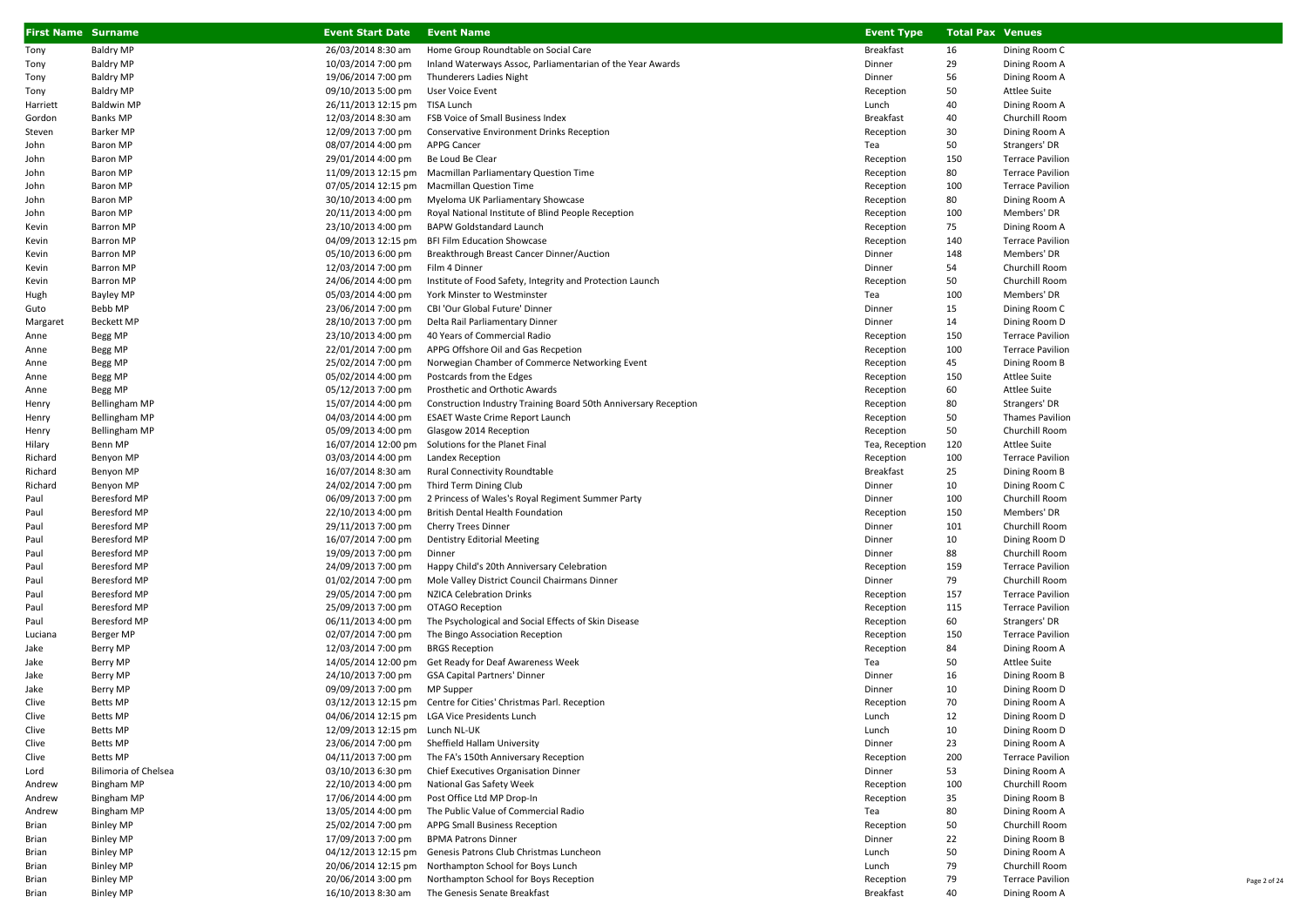| <b>First Name Surname</b> |                                            | <b>Event Start Date</b>                  | <b>Event Name</b>                                                            | <b>Event Type</b>   | <b>Total Pax Venues</b> |                                |
|---------------------------|--------------------------------------------|------------------------------------------|------------------------------------------------------------------------------|---------------------|-------------------------|--------------------------------|
| Gordon                    | <b>Birtwistle MP</b>                       | 20/11/2013 12:15 pm                      | Apprenticeship Awards                                                        | Reception           | 150                     | <b>Terrace Pavilion</b>        |
| Gordon                    | <b>Birtwistle MP</b>                       | 07/11/2013 8:30 am                       | Avnet GovPath Unversity                                                      | <b>Breakfast</b>    | 70                      | Churchill Room                 |
| Gordon                    | <b>Birtwistle MP</b>                       | 02/04/2014 8:30 am                       | Cambridge Apprenticeships Breakfast                                          | <b>Breakfast</b>    | 34                      | Dining Room A                  |
| Gordon                    | <b>Birtwistle MP</b>                       | 24/06/2014 7:00 pm                       | Pimlico Plumbers Dinner                                                      | Dinner              | 12                      | Dining Room C                  |
| Bob                       | Blackman MP                                | 19/12/2013 4:00 pm                       | Alzheimer's Charity Event                                                    | Tea                 | 50                      | Churchill Room                 |
| Bob                       | Blackman MP                                |                                          | 24/06/2014 12:15 pm Great Place to Study in Asia                             | Reception           | 60                      | Churchill Room                 |
| Bob                       | Blackman MP                                | 24/06/2014 4:00 pm                       | Great Place to Study in Asia                                                 | Tea                 | 60                      | <b>Thames Pavilion</b>         |
| Bob                       | Blackman MP                                |                                          | 27/11/2013 12:15 pm Leaders' Meeting and Christmas Luncheon                  | Reception           | 43                      | Churchill Room                 |
| Bob                       | Blackman MP                                |                                          | 29/10/2013 12:15 pm Managing Risk in Play Launch Event                       | Reception           | 110                     | <b>Terrace Pavilion</b>        |
| Bob                       | Blackman MP                                | 09/07/2014 8:30 am                       | The European Azerbaijan Society (TEAS)                                       | <b>Breakfast</b>    | 10                      | <b>Thames Pavilion</b>         |
| Roberta                   | Blackman-Woods MP                          | 25/02/2014 7:00 pm                       | <b>APPG University Dinner</b>                                                | Dinner              | 14                      | Dining Room A                  |
| Roberta                   | Blackman-Woods MP                          | 06/05/2014 7:00 pm                       | <b>APPG University Dinner</b>                                                | Dinner              | 30                      | Dining Room A                  |
| Roberta                   | Blackman-Woods MP                          | 10/12/2013 8:30 am                       | APPG University Breakfast                                                    | <b>Breakfast</b>    | 32                      | Dining Room A                  |
| Roberta                   | Blackman-Woods MP                          | 17/06/2014 9:30 am                       | Castle Debate: Planning Law Reform                                           | Tea                 | 150                     | <b>Attlee Suite</b>            |
| Roberta                   | Blackman-Woods MP                          | 07/07/2014 6:00 pm                       | Frontiers of Knowledge                                                       | Reception           | 50                      | Macmillan                      |
| Roberta                   | Blackman-Woods MP                          | 26/11/2013 4:00 pm                       | Planning Report Launch                                                       | Reception           | 40                      | <b>Thames Pavilion</b>         |
| Roberta                   | Blackman-Woods MP                          | 15/10/2013 7:00 pm                       | <b>APPG University Dinner</b>                                                | Dinner              | 18                      | <b>Thames Pavilion</b>         |
| Roberta                   | Blackman-Woods MP                          | 20/11/2013 7:00 pm                       | <b>APPG University Dinner</b>                                                | Dinner              | 26                      | Dining Room B                  |
| Hazel                     | Blears MP                                  | 21/11/2013 8:30 am                       | APPG on Social Enterprise: Buy Social Breakfast                              | <b>Breakfast</b>    | 100                     | <b>Terrace Pavilion</b>        |
| Hazel                     | <b>Blears MP</b>                           | 03/12/2013 4:00 pm                       | Really Useful Stuff Reception                                                | Reception           | 150                     | <b>Terrace Pavilion</b>        |
| Hazel                     | <b>Blears MP</b>                           | 25/02/2014 1:30 pm                       | Social Value Round Table                                                     | Tea                 | 40                      | <b>Attlee Suite</b>            |
| Hazel                     | <b>Blears MP</b>                           | 20/01/2014 6:00 pm                       | Triangle of Care Dementia reception                                          | Tea                 | 70                      | Macmillan                      |
| Tom                       | <b>Blenkinsop MP</b>                       | 19/03/2014 7:00 pm                       | <b>Community Union Parliamentary Dinner</b>                                  | Dinner              | 16                      | Dining Room D                  |
| Tom                       | <b>Blenkinsop MP</b>                       | 25/11/2013 4:00 pm                       | Tata Kids of Steel Parliamentary Reception                                   | Reception           | 140                     | <b>Terrace Pavilion</b>        |
| Paul                      | <b>Blomfield MP</b>                        | 08/05/2014 12:15 pm                      | Debt Campaign Launch                                                         | Reception           | 90                      | Dining Room A                  |
| Paul                      | <b>Blomfield MP</b>                        | 20/03/2014 8:30 am                       | International HE Breakfast                                                   | <b>Breakfast</b>    | 16                      | Dining Room C                  |
| Paul                      | <b>Blomfield MP</b>                        | 15/10/2013 11:30 am                      | Payday Lender Charter                                                        | Seminar             | 40                      | <b>Attlee Suite</b>            |
| David                     | <b>Blunkett MP</b>                         | 04/03/2014 3:00 pm                       | <b>Growing Giving Inquiry</b>                                                | Tea                 | 45                      | <b>Attlee Suite</b>            |
| David                     | <b>Blunkett MP</b>                         | 03/12/2013 7:00 pm                       | International Cyber Security Protection Alliance                             | Reception           | 70                      | Churchill Room                 |
| David                     | <b>Blunkett MP</b>                         | 09/06/2014 12:15 pm                      | Launch of Growing Giving Inquiry Report                                      | Reception           | 65                      | Dining Room A                  |
| David                     | <b>Blunkett MP</b>                         | 11/06/2014 7:00 pm                       | South Yorkshire Dinner                                                       | Dinner              | 18                      | Dining Room B                  |
| Crispin                   | <b>Blunt MP</b>                            | 25/03/2014 7:00 pm                       | Briefing Dinner with Jordanian Ambassador                                    | Dinner              | 38                      | Press Dining Room              |
| Crispin                   | <b>Blunt MP</b>                            | 27/11/2013 12:15 pm                      | Canon Parliamentary Reception                                                | Reception           | 70                      | Dining Room A                  |
| Crispin                   | <b>Blunt MP</b>                            | 17/06/2014 4:00 pm                       | Social Investment Business Foundation Launch                                 | Tea                 | 80                      | Strangers' DR                  |
| Crispin                   | <b>Blunt MP</b>                            | 27/03/2014 6:30 pm                       | The Abominable Crime Screening                                               | Reception           | 150                     | <b>Attlee Suite</b>            |
| Peter                     | Bone MP                                    | 26/09/2013 6:00 pm                       | APPG American Football Dinner                                                | Dinner              | 66                      | Members' DR                    |
| Peter                     | Bone MP                                    | 16/09/2013 12:15 pm                      | Rushden Rotary Club                                                          | Lunch               | 39                      | Dining Room A                  |
| Peter                     | <b>Bottomley MP</b>                        | 04/06/2014 8:00 am                       | Future of the UK and Scotland - What Scotland thinks                         | Reception           | 40                      | <b>Attlee Suite</b>            |
| Peter                     | <b>Bottomley MP</b>                        | 22/04/2014 2:00 pm                       | Neville Lawrence Foundation                                                  | Tea                 | 40<br>54                | <b>Attlee Suite</b>            |
| Peter<br>Peter            | <b>Bottomley MP</b><br><b>Bottomley MP</b> | 28/01/2014 7:00 pm<br>02/07/2014 4:00 pm | Norbain and Ryness Forecast Dinner<br>Southern Water Parliamentary Reception | Dinner<br>Reception | 25                      | Dining Room A<br>Dining Room B |
| Peter                     | <b>Bottomley MP</b>                        | 04/11/2013 7:00 pm                       | Sussex FE Colleges Parliamentary Dinner                                      | Dinner              | 26                      | Dining Room B                  |
| Peter                     | <b>Bottomley MP</b>                        | 11/10/2013 12:15 pm Westminster Circle   |                                                                              | Lunch               | 106                     | Churchill Room                 |
| Peter                     | <b>Bottomley MP</b>                        | 06/12/2013 12:15 pm Westminster Circle   |                                                                              | Lunch               | 98                      | Churchill Room                 |
| Peter                     | <b>Bottomley MP</b>                        | 06/06/2014 7:00 pm                       | Westminster Circle Ladies Night                                              | Dinner              | 100                     | Members' DR                    |
| Peter                     | <b>Bottomley MP</b>                        |                                          | 14/03/2014 12:15 pm  Westminster Circle Members Only Lunch                   | Lunch               | 30                      | Dining Room A                  |
| Peter                     | <b>Bottomley MP</b>                        |                                          | 31/01/2014 12:15 pm Westminster Circle Spring Lunch                          | Lunch               | 87                      | Churchill Room                 |
| Peter                     | <b>Bottomley MP</b>                        |                                          | 11/07/2014 12:15 pm Westminster Circle Summer Lunch                          | Lunch               | 78                      | Churchill Room                 |
| Ben                       | Bradshaw MP                                | 11/02/2014 4:00 pm BBC Radio 3           |                                                                              | Reception           | 100                     | Churchill Room                 |
| Graham                    | <b>Brady MP</b>                            |                                          | 18/06/2014 7:00 pm Friends of Grammar Schools                                | Reception           | 110                     | <b>Terrace Pavilion</b>        |
| Graham                    | <b>Brady MP</b>                            | 28/10/2013 7:00 pm                       | The Enterprise Forum and 1922 Committee Reception                            | Reception           | 200                     | <b>Terrace Pavilion</b>        |
| Thomas                    | <b>Brake MP</b>                            | 29/11/2013 8:30 am                       | PPMA Ltd Chairmans Lunch                                                     | Lunch               | 68                      | Churchill Room                 |
| Thomas                    | <b>Brake MP</b>                            | 04/09/2013 7:00 pm                       | FOBC/ ACF Networking Event                                                   | Reception           | 100                     | <b>Terrace Pavilion</b>        |
| Angie                     | Bray MP                                    | 09/06/2014 5:45 pm                       | APPG Website Launch for 'Freedom Declared'                                   | Reception           | 50                      | Macmillan                      |
| Angie                     | Bray MP                                    | 18/03/2014 4:00 pm                       | <b>Ismaili Community Reception</b>                                           | Reception           | 220                     | <b>Terrace Pavilion</b>        |
| Julian                    | <b>Brazier MP</b>                          | 11/12/2013 12:15 pm CICC Lunch           |                                                                              | Lunch               | 47                      | Dining Room A                  |
| Julian                    | <b>Brazier MP</b>                          | 12/03/2014 7:00 pm                       | Kent Further Education Colleges' Dinner                                      | Dinner              | 22                      | Dining Room B                  |
| Andrew                    | Bridgen MP                                 | 16/10/2013 7:00 pm                       | Leicestershire Dinner for MPs and Principals                                 | Dinner              | 12                      | Dining Room B                  |
| Andrew                    | Bridgen MP                                 |                                          | 12/05/2014 12:30 pm North West Leicestershire Conservative Association       | Tea                 | 36                      | <b>Attlee Suite</b>            |
| Steve                     | Brine MP                                   | 23/01/2014 4:00 pm                       | Breast Cancer Care Drop-In                                                   | Tea                 | 25                      | Dining Room B                  |
| Steve                     | Brine MP                                   | 23/10/2013 4:00 pm                       | Breast Cancer UK Parliamentary Reception                                     | Tea                 | 45                      | Dining Room B                  |
| Steve                     | Brine MP                                   | 03/09/2013 7:00 pm                       | Network Rail South Western Railway Dinner                                    | Dinner              | 24                      | Dining Room B                  |
| Steve                     | Brine MP                                   | 25/06/2014 12:15 pm Rethink Cancer       |                                                                              | Reception           | 60                      | <b>Thames Pavilion</b>         |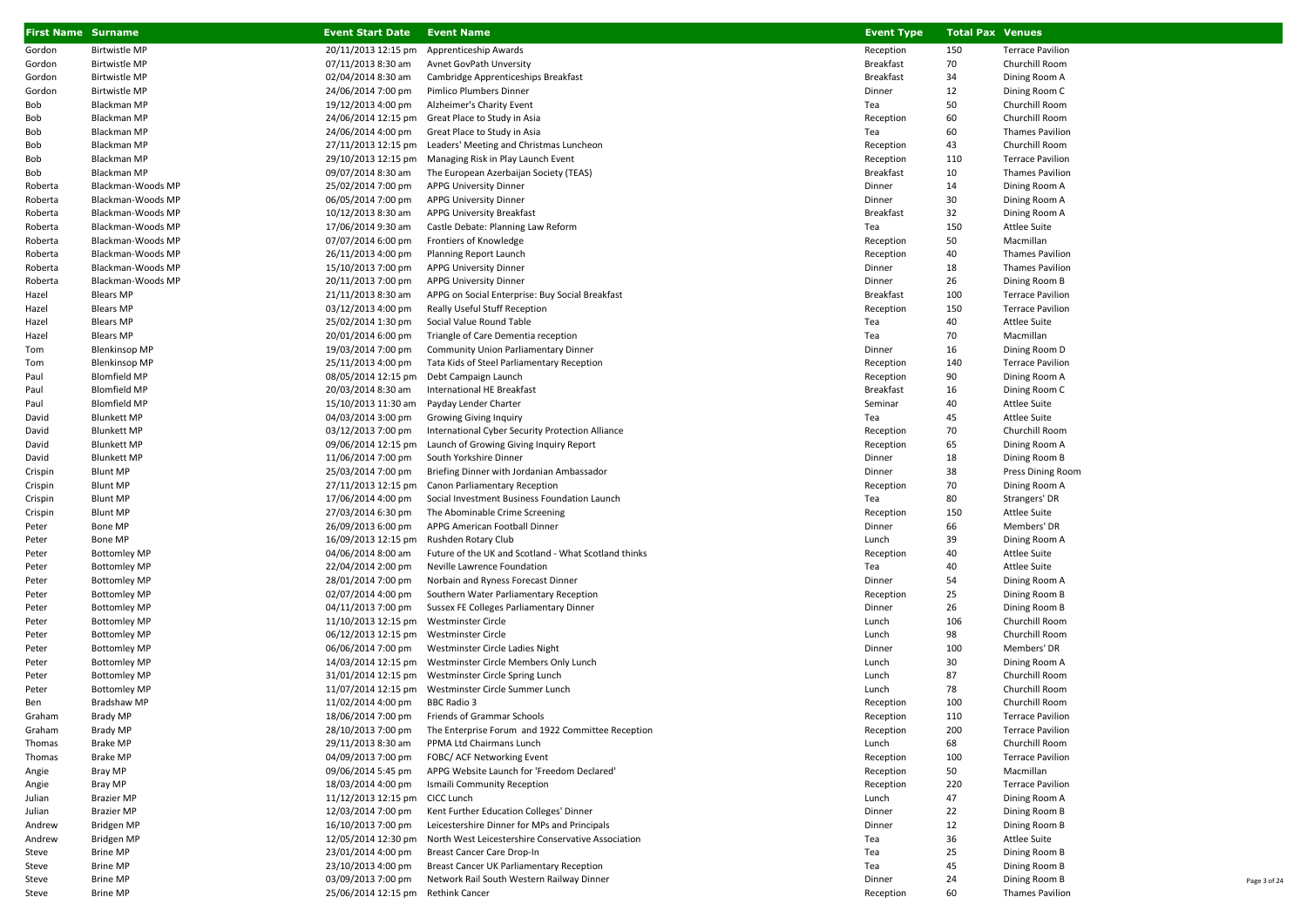| <b>First Name Surname</b> |                    | <b>Event Start Date</b>                   | <b>Event Name</b>                                           | <b>Event Type</b> | <b>Total Pax Venues</b> |                         |
|---------------------------|--------------------|-------------------------------------------|-------------------------------------------------------------|-------------------|-------------------------|-------------------------|
| Annette                   | <b>Brooke MP</b>   | 08/10/2013 4:00 pm                        | Breakthrough Breast Cancer Reception                        | Reception         | 100                     | <b>Terrace Pavilion</b> |
| Annette                   | Brooke MP          | 04/12/2013 7:00 pm                        | Dorset Local Pharmaceutical Commitee Dinner                 | Dinner            | 11                      | Dining Room D           |
| Annette                   | <b>Brooke MP</b>   | 18/06/2014 12:15 pm                       | Local Government Vice Presidents Lunch                      | Lunch             | 13                      | Dining Room D           |
| Lyn                       | Brown MP           | 09/11/2013 7:00 pm                        | Animals In War/ Amalgamation of Racing Pigeons              | Dinner            | 86                      | Churchill Room          |
| Lyn                       | Brown MP           | 12/11/2013 12:15 pm                       | Kesslers International 120th Anniversary                    | Lunch             | 60                      | Churchill Room          |
| Lyn                       | Brown MP           | 18/03/2014 4:00 pm                        | Launch of the Think Project Report                          | Tea               | 40                      | Dining Room B           |
| Nicholas                  | Brown MP           | 18/11/2013 4:00 pm                        | APPG Speedway Reception                                     | Reception         | 100                     | <b>Terrace Pavilion</b> |
| Russell                   | Brown MP           | 29/01/2014 4:00 pm                        | <b>Burns Supper</b>                                         | Dinner            | 56                      | Dining Room A           |
| Russell                   | Brown MP           | 09/07/2014 4:00 pm                        | Post Office Ltd MP Drop In Event                            | Tea               | 25                      | Dining Room B           |
| Russell                   | Brown MP           | 07/01/2014 7:00 pm                        | Unicef UK Parliamentary Champions Dinner                    | Dinner            | 24                      | Dining Room B           |
| Jeremy                    | Browne MP          | 10/12/2013 8:30 am                        | BBC West MP's Breakfast                                     | Breakfast         | 13                      | Dining Room D           |
| Fiona                     | <b>Bruce MP</b>    | 11/03/2014 4:00 pm                        | Action for Market Towns Annual Reception                    | Tea               | 60                      | Strangers' DR           |
| Fiona                     | <b>Bruce MP</b>    | 29/10/2013 4:00 pm                        | Financial Education for Vulnerable Young People             | Reception         | 80                      | Strangers' DR           |
| Fiona                     | <b>Bruce MP</b>    | 21/01/2014 7:00 pm                        | New Culture Forum on Female Genital Mutilation              | Tea               | 60                      | <b>Attlee Suite</b>     |
| Malcom                    | <b>Bruce MP</b>    | 14/05/2014 6:00 pm                        | Deaf Awareness Week                                         | Reception         | 100                     | <b>Attlee Suite</b>     |
| Chris                     | <b>Bryant MP</b>   | 13/03/2014 7:00 pm                        | British Spanish Society Gala Dinner                         | Dinner            | 188                     | Members' DR             |
| Robert                    | <b>Buckland MP</b> | 29/01/2014 6:00 pm                        | APPG European Union New Year Reception                      | Reception         | 50                      | Macmillan               |
| Robert                    | <b>Buckland MP</b> |                                           | 11/03/2014 12:00 pm APPG European Union Reception           | Tea               | 70                      | Macmillan               |
| Robert                    | <b>Buckland MP</b> | 23/10/2013 12:15 pm Henry Jackson Society |                                                             | Lunch             | 10                      | Dining Room C           |
| Robert                    | <b>Buckland MP</b> | 12/05/2014 6:30 pm                        | SCL AGM                                                     | Reception         | 30                      | Macmillan               |
| Robert                    | <b>Buckland MP</b> | 03/12/2013 7:00 pm                        | SCL/SLL Debate                                              | Reception         | 50                      | Macmillan               |
| Richard                   | Burden MP          | 26/03/2014 8:30 am                        | APPG Motor Roundtable Breakfast Meeting                     | Breakfast         | 40                      | Churchill Room          |
| Richard                   | <b>Burden MP</b>   | 30/10/2013 8:30 am                        | APPG Motor Roundtable Breakfast Meeting                     | <b>Breakfast</b>  | 60                      | Churchill Room          |
| Richard                   | Burden MP          | 11/12/2013 8:30 am                        | APPG Motor Roundtable Breakfast Meeting                     | Breakfast         | 54                      | Dining Room A           |
| Richard                   | Burden MP          | 04/06/2014 8:30 am                        | APPG Motor Roundtable Breakfast Meeting                     | Breakfast         | 50                      | Dining Room A           |
| Richard                   | Burden MP          | 14/07/2014 7:00 pm                        | <b>Birmingham Dinner</b>                                    | Dinner            | 17                      | Dining Room B           |
| Richard                   | Burden MP          | 01/07/2014 4:00 pm                        | <b>SMMT Summer Parliament Reception</b>                     | Reception         | 100                     | Strangers' DR           |
| Andrew                    | Burnham MP         | 12/05/2014 7:00 pm                        | Alcoholics Anonymous Event                                  | Reception         | 120                     | <b>Attlee Suite</b>     |
| Andrew                    | Burnham MP         | 20/11/2013 7:00 pm                        | IPPR/Deloitte Whole Health Dinner                           | Dinner            | 15                      | Dining Room D           |
| David                     | <b>Burrowes MP</b> | 15/07/2014 12:15 pm                       | Stem Cells for Patients and Economic Growth                 | Reception         | 35                      | Dining Room A           |
| David                     | <b>Burrowes MP</b> | 12/11/2013 4:45 pm                        | The Livia Awards for Professionalism and Service to Justice | Reception         | 125                     | <b>Attlee Suite</b>     |
| Paul                      | <b>Burstow MP</b>  | 03/02/2014 7:00 pm                        | APPG Health Reception: Healthy Ageing                       | Reception         | 100                     | <b>Terrace Pavilion</b> |
| Paul                      | <b>Burstow MP</b>  | 15/10/2013 7:00 pm                        | APPG Mental Health Dinner                                   | Dinner            | 29                      | Press Dining Room       |
| Paul                      | <b>Burstow MP</b>  | 20/01/2014 3:00 pm                        | Campaign Launch                                             | Tea               | 150                     | <b>Attlee Suite</b>     |
| Paul                      | <b>Burstow MP</b>  |                                           | 25/11/2013 12:15 pm The Silver Line Launch Event            | Reception         | 200                     | <b>Terrace Pavilion</b> |
| Paul                      | <b>Burstow MP</b>  | 11/09/2013 4:00 pm                        | The Driving Up Quality Code Launch                          | Reception         | 100                     | Churchill Room          |
| Paul                      | <b>Burstow MP</b>  | 22/01/2014 3:00 pm                        | <b>UKCP Valuing Mnetal Health Report</b>                    | Reception         | 30                      | <b>Attlee Suite</b>     |
| Alistair                  | Burt MP            | 26/10/2013 7:00 pm                        | Christian Embassy Dinner                                    | Dinner            | 91                      | Members' DR             |
| Alistair                  | Burt MP            | 25/03/2014 8:30 am                        | Premier League Breakfast                                    | Breakfast         | 15                      | Dining Room D           |
| Lorely                    | Burt MP            |                                           | 04/12/2013 12:15 pm APPG Funerals and Bereavement Lunch     | Lunch             | 15                      | Dining Room B           |
| Lorely                    | Burt MP            | 05/03/2014 5:30 pm                        | <b>Honor Diaries Screening</b>                              | Tea               | 70                      | Macmillan               |
| Lorely                    | Burt MP            | 08/10/2013 7:00 pm                        | UK Concrete and Clay Reap Launch                            | Reception         | 80                      | Dining Room A           |
| Daniel                    | <b>Byles MP</b>    | 21/01/2014 4:00 pm                        | APPG Enviroment Group Reception                             | Reception         | 50                      | Strangers' DR           |
| Daniel                    | <b>Byles MP</b>    | 01/07/2014 4:00 pm                        | AXA Research Fund Roundtable                                | Tea               | 25                      | Dining Room B           |
| Daniel                    | Byles MP           | 05/09/2013 7:00 pm                        | 34 Field Hospital Dinner                                    | Dinner            | 31                      | Dining Room A           |
| Daniel                    | Byles MP           | 07/04/2014 7:00 pm                        | Energy UK Parliamentary Reception                           | Reception         | 200                     | <b>Terrace Pavilion</b> |
| Daniel                    | Byles MP           | 18/12/2013 7:00 pm                        | <b>Envision Dinner</b>                                      | Dinner            | 10                      | Dining Room C           |
| Daniel                    | <b>Byles MP</b>    | 29/04/2014 9:00 am                        | Heat Series conference                                      | Reception         | 70                      | <b>Attlee Suite</b>     |
| Daniel                    | <b>Byles MP</b>    | 16/10/2013 12:15 pm INEOS Shale Gas       |                                                             | Reception         | 100                     | Churchill Room          |
| Daniel                    | <b>Byles MP</b>    | 29/10/2013 8:30 am                        | Lessons from America                                        | <b>Breakfast</b>  | 21                      | Dining Room B           |
| Daniel                    | Byles MP           |                                           | 16/06/2014 12:15 pm Primary Earth Summit Reception          | Reception         | 100                     | <b>Terrace Pavilion</b> |
| Daniel                    | Byles MP           | 15/07/2014 8:30 am                        | RenewableUK Summer Roundtable                               | Breakfast         | 14                      | Dining Room C           |
| Liam                      | Byrne MP           | 25/06/2014 12:15 pm                       | <b>AOC Higher Education Lunch</b>                           | Lunch             | 11                      | Dining Room C           |
| Vincent                   | Cable MP           | 06/11/2013 7:00 pm                        | <b>IOP Innovation Awards</b>                                | Reception         | 100                     | Churchill Room          |
| Vincent                   | Cable MP           | 09/01/2014 4:00 pm                        | Permanent Secretary's Awards                                | Reception         | 90                      | Members' DR             |
| Vincent                   | Cable MP           | 22/07/2014 7:00 pm                        | Rethinking Public and Private Risks and Awards              | Reception         | 200                     | <b>Terrace Pavilion</b> |
| Alun                      | Cairns MP          | 16/10/2013 7:00 pm                        | Internet Service Providers Dinner                           | Dinner            | 14                      | Dining Room D           |
| Alun                      | Cairns MP          | 11/06/2014 6:00 pm                        | Opportunity Partnerships Reception                          | Reception         | 50                      | Macmillan               |
| Alun                      | Cairns MP          | 28/01/2014 4:00 pm                        | Parenting in the Digital Age                                | Tea               | 125                     | <b>Terrace Pavilion</b> |
| Alun                      | Cairns MP          | 22/01/2014 8:30 am                        | <b>Transport Technology</b>                                 | Breakfast         | 40                      | Churchill Room          |
| Lord                      | Carlile of Berriew | 03/07/2014 7:00 pm                        | OE Reception                                                | Reception         | 100                     | <b>Terrace Pavilion</b> |
| Lord                      | Carlile of Berriew | 20/03/2014 7:00 pm                        | The Register of Chartered Security                          | Dinner            | 142                     | Members' DR             |
| Neil                      | Carmichael MP      | 15/07/2014 8:30 am                        | 2014 Fiscal Sustainability Report                           | <b>Breakfast</b>  | 40                      | Churchill Room          |

Page 4 of 24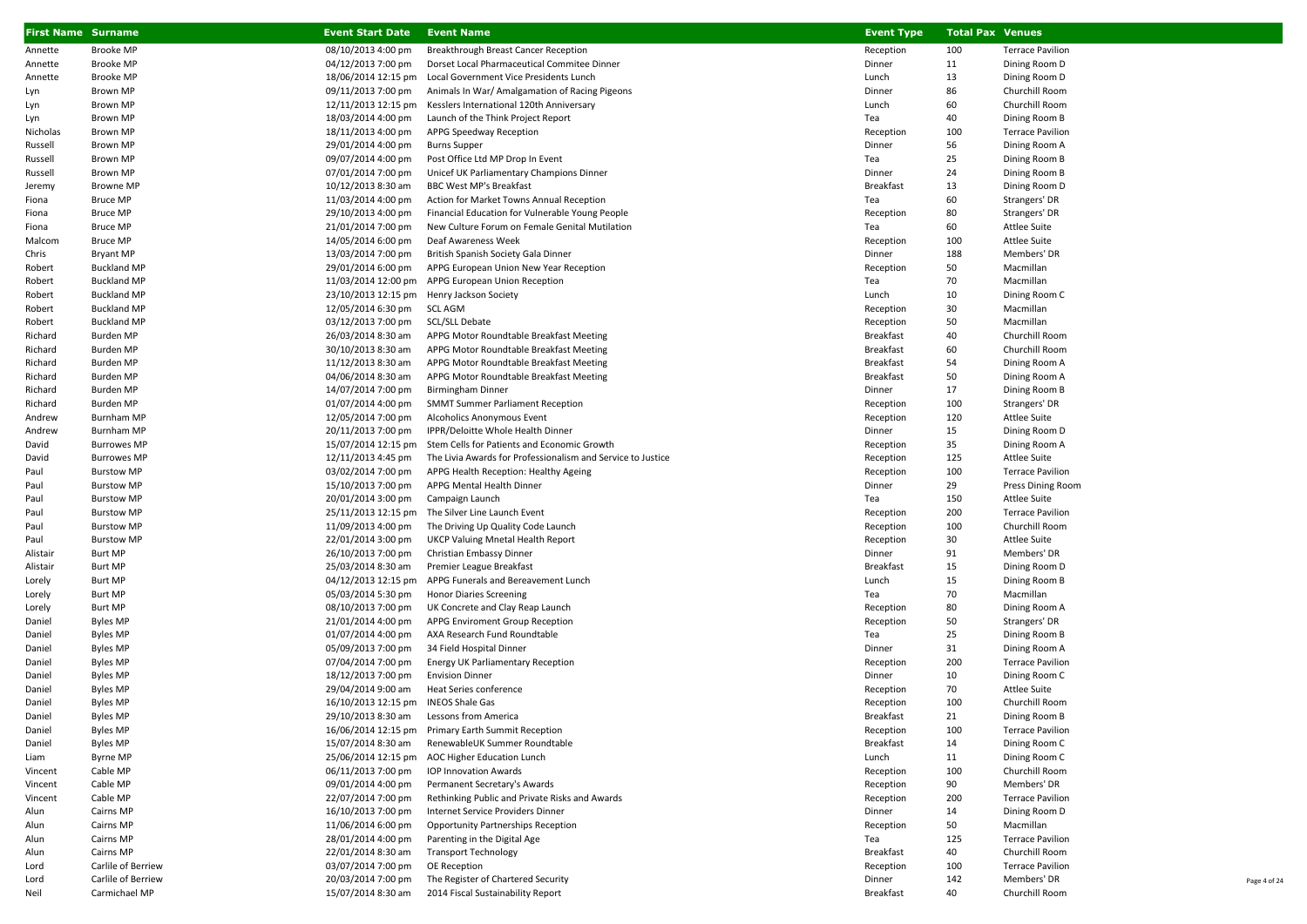| <b>First Name Surname</b> |                                        | <b>Event Start Date</b>                 | <b>Event Name</b>                                                                                          | <b>Event Type</b> | <b>Total Pax Venues</b> |                         |
|---------------------------|----------------------------------------|-----------------------------------------|------------------------------------------------------------------------------------------------------------|-------------------|-------------------------|-------------------------|
| Neil                      | Carmichael MP                          | 23/06/2014 4:00 pm                      | APPG School Governance and Leadership Afternoon Tea                                                        | Tea               | 50                      | Dining Room A           |
| Neil                      | Carmichael MP                          | 31/10/2013 8:30 am                      | Care Quality Commission Discussion                                                                         | Breakfast         | 100                     | Churchill Room          |
| Neil                      | Carmichael MP                          | 17/03/2014 6:30 pm                      | Conservative Health - Medical Training                                                                     | Tea               | 70                      | Macmillan               |
| Neil                      | Carmichael MP                          | 03/12/2013 12:15 pm                     | Great Western Railway                                                                                      | Reception         | 100                     | <b>Terrace Pavilion</b> |
| Neil                      | Carmichael MP                          | 27/03/2014 8:30 am                      | London - The Future Shape of Healthcare                                                                    | Breakfast         | 90                      | Churchill Room          |
| Neil                      | Carmichael MP                          | 25/03/2014 8:30 am                      | APPG Medical Technology Breakfast                                                                          | Breakfast         | 23                      | Dining Room B           |
| Neil                      | Carmichael MP                          | 17/06/2014 8:30 am                      | Professional Regulation                                                                                    | Breakfast         | 90                      | Churchill Room          |
| Neil                      | Carmichael MP                          | 06/02/2014 12:15 pm Tri Label Launch    |                                                                                                            | Reception         | 25                      | Dining Room B           |
| Neil                      | Carmichael MP                          | 19/03/2014 12:15 pm                     | APPG Vascular Disease Awareness Reception                                                                  | Reception         | 100                     | <b>Terrace Pavilion</b> |
| Lord                      | Carter of Coles                        | 21/05/2014 12:15 pm                     | Government and Soft Landings Lunch                                                                         | Lunch             | 23                      | Dining Room B           |
| Martin                    | Caton MP                               | 03/09/2013 12:15 pm Energy Conservation |                                                                                                            | Reception         | 170                     | <b>Terrace Pavilion</b> |
| Martin                    | Caton MP                               | 16/12/2013 7:00 pm                      | Micropower Council Christmas Reception                                                                     | Reception         | 150                     | <b>Terrace Pavilion</b> |
| Martin                    | Caton MP                               | 08/07/2014 6:00 pm                      | <b>SEA Summer Reception</b>                                                                                | Reception         | 80                      | Macmillan               |
| Martin                    | Caton MP                               | 05/11/2013 6:45 pm                      | Shelter Wales Reception                                                                                    | Reception         | 25                      | Macmillan               |
| Martin                    | Caton MP                               | 24/03/2014 7:00 pm                      | Sustainable Energy Association Reception                                                                   | Reception         | 100                     | <b>Terrace Pavilion</b> |
| Jenny                     | Chapman MP                             | 06/03/2014 1:00 pm                      | Seminar for Commonwealth Women                                                                             | Tea               | 50                      | Attlee Suite            |
| Rehman                    | Chishti MP                             | 22/07/2014 8:30 am                      | Medway Council Breakfast                                                                                   | <b>Breakfast</b>  | 24                      | Dining Room B           |
| Christopher               | Chope MP                               | 04/12/2013 12:15 pm                     | APPG Highway Maintenance Reception                                                                         | Reception         | 50                      | Churchill Room          |
| Christopher               | Chope MP                               | 14/10/2013 9:00 am                      | PACE Legal Committee Seminar                                                                               | Seminar, Lunch    | 30                      | Attlee Suite            |
| James                     | Clappison MP                           | 03/07/2014 7:00 pm                      | Grey Squirrel's Dinner                                                                                     | Dinner            | 12                      | Dining Room D           |
| James                     | Clappison MP                           | 30/06/2014 5:00 pm                      | Meller Educational Trust Celebration                                                                       | Reception         | 110                     | Attlee Suite            |
| Kenneth                   | Clarke MP                              | 11/09/2013 4:00 pm                      | GCC e-Health Discussion                                                                                    | Tea               | 30                      | Dining Room A           |
| Kenneth                   | Clarke MP                              | 06/03/2014 12:15 pm                     | Shandong and Tianjin Delegation                                                                            | Lunch             | 24                      | Dining Room B           |
| Tom                       | Clarke MP                              | 11/06/2014 4:00 pm                      | Red Cross/Red Crescent Briefing to Peers                                                                   | Tea               | 80                      | Churchill Room          |
| Lord                      | Clarke of Stone-cum-Ebony              | 17/10/2013 7:00 pm                      | <b>ULI Dinner</b>                                                                                          | Dinner            | 30                      | Dining Room A           |
| Geoffrey                  | Clifton-Brown MP                       | 08/10/2013 7:00 pm                      | APPG Wine and Spirits Reception                                                                            | Reception         | 75                      | Macmillan               |
| Geoffrey                  | Clifton-Brown MP                       | 20/11/2013 7:00 pm                      | APPG Wine and Spirits Christmas Reception                                                                  | Reception         | 100                     | Churchill Room          |
| Geoffrey                  | Clifton-Brown MP                       | 11/11/2013 4:00 pm                      | Moreton-In-Marsh Branch of the Cotswold                                                                    | Tea               | 34                      | Dining Room A           |
| Ann                       | Coffey MP                              | 11/12/2013 8:30 am                      | Child Runs Away from Home in the UK                                                                        | Breakfast         | 14                      | Dining Room D           |
| Ann                       | Coffey MP                              | 30/04/2014 4:00 pm                      | LYLM 2014 Launch                                                                                           | Reception         | 110                     | <b>Terrace Pavilion</b> |
| Ann                       | Coffey MP                              | 09/04/2014 9:30 am                      | Supporting Parents and Carers                                                                              | Breakfast         | 40                      | <b>Attlee Suite</b>     |
| Therese                   | Coffey MP                              | 10/12/2013 7:00 pm                      | Argiva - Youview Xmas Reception                                                                            | Reception         | 200                     | <b>Terrace Pavilion</b> |
| Therese                   | Coffey MP                              | 05/11/2013 8:30 am                      | ASDA Parliamenary Breakfast Event                                                                          | Breakfast         | 15                      | Dining Room D           |
| Therese                   | Coffey MP                              | 08/10/2013 7:00 pm                      | Suffolk Chamber Business Leaders                                                                           | Dinner            | 20                      | Dining Room B           |
| Damian                    | Collins MP                             | 26/11/2013 7:00 pm                      | Advertising Association Reception                                                                          | Reception         | 200                     | <b>Terrace Pavilion</b> |
| Damian                    | Collins MP                             | 10/03/2014 12:15 pm                     | <b>BALPPA Parliamentary Lunch</b>                                                                          | Lunch             | 78                      | Churchill Room          |
| Damian                    | Collins MP                             | 25/06/2014 8:30 am                      | <b>BBC Arts Breakfast</b>                                                                                  | Breakfast         | 30                      | <b>Thames Pavilion</b>  |
| Damian                    | Collins MP                             | 14/10/2013 12:15 pm                     | Insurance Institute of Folkestone, Canterbury Kent and East                                                | Lunch             | 15                      | Dining Room B           |
| Damian                    | Collins MP                             | 24/02/2014 7:00 pm                      | Lend Lease Step Short Dinner                                                                               | Dinner            | 46                      | Dining Room A           |
| Damian                    | <b>Collins MP</b>                      | 16/12/2013 7:00 pm                      | Third Term Dining Club                                                                                     | Dinner            | 10                      | Dining Room D           |
| Oliver                    | Colvile MP                             | 08/07/2014 7:00 pm                      | APPG Armed Forces Briefing Dinner                                                                          | Dinner            | 30                      | Press Dining Room       |
| Oliver                    | Colvile MP                             | 08/10/2013 7:00 pm                      | APPG Built Environment Reception                                                                           | Reception         | 200                     | <b>Terrace Pavilion</b> |
|                           | Commonwealth Parliamentary Association | 17/06/2014 1:30 pm                      | CPA Lunch                                                                                                  | Reception         | 100                     | Speakers                |
|                           | Commonwealth Parliamentary Association | 19/06/2014 8:00 am                      | <b>CPA UK</b>                                                                                              | Lunch, Tea        | 95                      | Attlee Suite            |
|                           | Commonwealth Parliamentary Association | 18/06/2014 8:00 am                      | Westminster Seminar Project                                                                                | Lunch, Tea        | 95                      | <b>Attlee Suite</b>     |
|                           | Commonwealth Parliamentary Association | 16/06/2014 8:00 am                      | Westminster Seminar Project                                                                                | Lunch, Tea        | 95                      | <b>Attlee Suite</b>     |
|                           | Commonwealth Parliamentary Association | 26/06/2014 8:00 am                      | Westminster Seminar Project                                                                                | Lunch, Tea        | 95                      | <b>Attlee Suite</b>     |
|                           | Commonwealth Parliamentary Association | 25/06/2014 8:00 am                      | Westminster Seminar Project                                                                                | Lunch, Tea        | 95                      | <b>Attlee Suite</b>     |
|                           | Commonwealth Parliamentary Association | 23/06/2014 8:00 am                      | Westminster Seminar Project                                                                                | Lunch, Tea        | 95                      | <b>Attlee Suite</b>     |
|                           | Commonwealth Parliamentary Association | 25/11/2013 9:00 am                      | Equality and the Empowerment of Women in the Post-2015 Agenda                                              | Seminar           | 50                      | <b>Attlee Suite</b>     |
|                           | Commonwealth Parliamentary Association | 26/11/2013 9:00 am                      | Equality and the Empowerment of Women in the Post-2015 Agenda                                              | Seminar           | 50                      | Attlee Suite            |
|                           | Commonwealth Parliamentary Association | 27/11/2013 9:00 am                      | Equality and the Empowerment of Women in the Post-2015 Agenda                                              | Seminar           | 50                      | <b>Attlee Suite</b>     |
|                           | Commonwealth Parliamentary Association | 28/11/2013 9:00 am                      | Equality and the Empowerment of Women in the Post-2015 Agenda                                              | Seminar           | 50                      | <b>Attlee Suite</b>     |
| Michael                   | Connarty MP                            | 15/01/2014 5:00 pm                      | APPG Jazz Appreciation Youth Reception                                                                     | Reception         | 100                     | <b>Attlee Suite</b>     |
| Michael                   | Connarty MP                            | 17/07/2014 2:00 pm                      | APPG Jazz Appreciation Summer Reception                                                                    | Reception         | 100                     | Attlee Suite            |
| Michael                   | Connarty MP                            | 20/04/2014 6:30 pm                      | Fox in Parliament                                                                                          | Tea               | 70                      | Macmillan               |
| Michael                   | Connarty MP                            | 12/11/2013 7:00 pm                      | APPG Jazz Appreciation Jazz in the House                                                                   | Reception         | 120                     | <b>Terrace Pavilion</b> |
| Michael                   | Connarty MP                            | 11/09/2013 7:00 pm                      | Reception to Promote Trade and Investment                                                                  | Reception         | 120                     | <b>Terrace Pavilion</b> |
| Michael                   | Connarty MP                            | 18/06/2014 8:30 am                      | Scotland's Media                                                                                           | Breakfast         | 35                      | Churchill Room          |
| Rosie                     | Cooper MP                              | 25/03/2014 6:30 pm                      | <b>APPG Clinical Physiology</b>                                                                            | Reception         | 70                      | Macmillan               |
| Rosie                     | Cooper MP                              | 13/01/2014 7:00 pm                      | National Obesity Awareness Week 2014                                                                       | Reception         | 100                     | <b>Terrace Pavilion</b> |
| Lord                      | Cope of Berkeley                       | 05/11/2013 7:00 pm                      | Farmers Club Dinner                                                                                        | Dinner            | 20                      | Dining Room B           |
| Jeremy                    | Corbyn MP                              |                                         | 11/02/2014 11:00 am Nuclear Education Trust: The UK's National Defence Needs and International Disarmament | Seminar           | 50                      | <b>Attlee Suite</b>     |

Page 5 of 24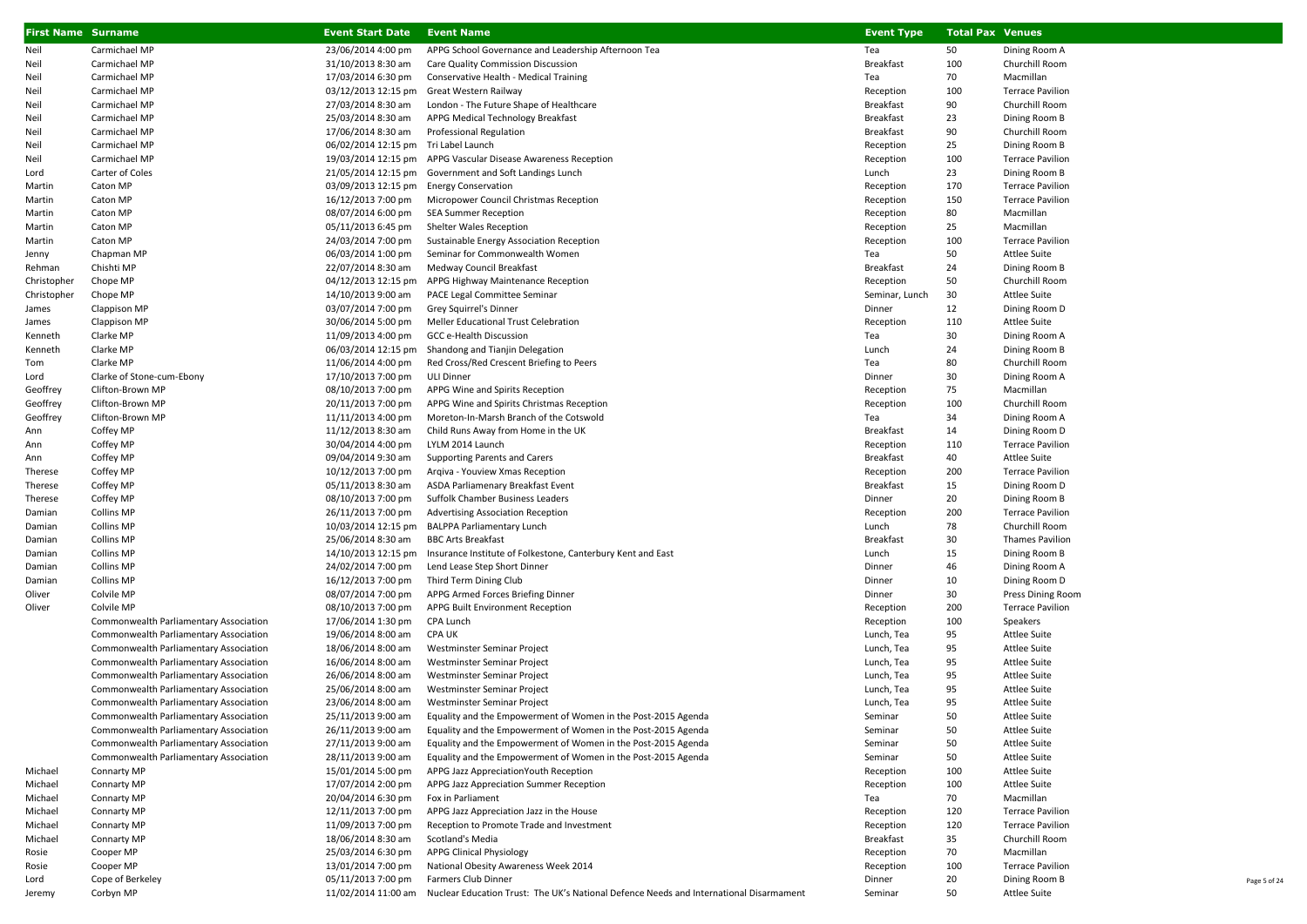| <b>First Name Surname</b> |                           | <b>Event Start Date</b>                   | <b>Event Name</b>                                                                     | <b>Event Type</b>      | <b>Total Pax Venues</b> |                                           |
|---------------------------|---------------------------|-------------------------------------------|---------------------------------------------------------------------------------------|------------------------|-------------------------|-------------------------------------------|
| Lord                      | <b>Cormack of Enville</b> | 13/05/2014 7:00 pm                        | Parliamentary Minorities Conference                                                   | Dinner                 | 21                      | Dining Room B                             |
| David                     | Crausby MP                | 10/07/2014 4:00 pm                        | Celebration of the success of our staff and students                                  | Tea                    | 60                      | Dining Room A                             |
| David                     | Crausby MP                | 13/05/2014 4:00 pm                        | Unite the Union                                                                       | Tea                    | 50                      | <b>Thames Pavilion</b>                    |
| Mary                      | Creagh MP                 | 02/07/2014 4:00 pm                        | Guide Dogs Parliamentary Reception                                                    | Tea                    | 100                     | Members' DR                               |
| Stella                    | Creasy MP                 | 18/06/2014 4:00 pm                        | City Year UK Parliamentary Reception                                                  | Reception              | 110                     | <b>Terrace Pavilion</b>                   |
| Stella                    | Creasy MP                 | 16/12/2013 6:00 pm                        | Other                                                                                 | Tea                    | 50                      | Macmillan                                 |
| Stella                    | Creasy MP                 | 29/01/2014 8:30 am                        | Women for Refugee Women                                                               | Breakfast              | 150                     | Attlee Suite                              |
| Mike                      | Crockart MP               | 16/07/2014 12:15 pm                       | Asset Based Finance Association (ABFA)                                                | Lunch                  | 15                      | Dining Room B                             |
| Mike                      | Crockart MP               | 24/03/2014 7:00 pm                        | CentreForum Dinner                                                                    | Dinner                 | 14                      | Dining Room C                             |
| Tracey                    | Crouch MP                 | 29/04/2014 6:30 pm                        | Conservative Health: Early Diagnosis of Dementia                                      | Reception              | 40                      | Macmillan                                 |
| Tracey                    | Crouch MP                 | 09/12/2013 12:15 pm                       | IOD Kent Christmas Lunch                                                              | Lunch                  | 54                      | Dining Room A                             |
| Tracey                    | Crouch MP                 | 19/03/2014 4:00 pm                        | Magazine Editors and Sports Reception                                                 | Reception              | 110                     | <b>Terrace Pavilion</b>                   |
| Tracey                    | Crouch MP                 | 04/12/2013 7:00 pm                        | The Medway Leadsership Programme Reception                                            | Reception              | 70                      | Macmillan                                 |
| Jon                       | Cruddas MP                | 12/09/2013 7:00 pm                        | Hope Not Hate Drinks Reception                                                        | Reception              | 40                      | <b>Thames Pavilion</b>                    |
| Jon                       | Cruddas MP                | 28/01/2014 9:00 am                        | Labour Party Policy Review                                                            | Tea                    | 50                      | <b>Attlee Suite</b>                       |
| Alex                      | Cunningham MP             | 05/06/2014 12:15 pm Go Run For Fun        |                                                                                       | Lunch                  | 200                     | <b>Terrace Pavilion</b>                   |
| Margaret                  | Curran MP                 | 14/10/2013 4:00 pm                        | Never too Late to Learn                                                               | Reception              | 60                      | Strangers' DR                             |
| Nick                      | Dakin MP                  |                                           | 25/03/2014 12:15 pm APPG Education Annual Lunch                                       | Lunch                  | 21                      | Dining Room B                             |
| Nick                      | Dakin MP                  | 04/02/2014 12:15 pm                       | Engineering UK Business and Industry Lunch                                            | Lunch                  | 21                      | Dining Room B                             |
| Nick                      | Dakin MP                  | 27/01/2014 6:00 pm                        | Making Education Work - Report Launch                                                 | Reception              | 50                      | <b>Attlee Suite</b>                       |
| Simon                     | Danczuk MP                | 04/09/2013 4:00 pm                        | Alternative High Street Review                                                        | Reception              | 100                     | Churchill Room                            |
| Simon                     | Danczuk MP                | 10/09/2013 7:00 pm                        | <b>Bangladesh Dinner</b>                                                              | Dinner                 | 10                      | Dining Room C                             |
| Simon                     | Danczuk MP                | 29/01/2014 2:00 pm                        | Bangladesh Seminar                                                                    | Tea                    | 150                     | <b>Attlee Suite</b>                       |
| Edward                    | Davey MP                  | 11/09/2013 7:00 pm<br>22/01/2014 12:15 pm | Love Kingston                                                                         | Reception              | 55<br>15                | Churchill Room                            |
| David                     | Davies MP                 |                                           | BT Lunch                                                                              | Lunch                  | 200                     | Dining Room B<br><b>Terrace Pavilion</b>  |
| David<br>Geraint          | Davies MP<br>Davies MP    | 16/06/2014 4:00 pm<br>22/10/2013 5:00 pm  | UK Antarctic Heritage Trust<br>Dylan Thomas Centenary Launch                          | Reception<br>Reception | 150                     | <b>Attlee Suite</b>                       |
| Philip                    | Davies MP                 | 08/05/2014 10:00 am                       | Asda Mumdex Manifesto Launch                                                          | Reception              | 100                     | Attlee Suite                              |
| Philip                    | Davies MP                 | 25/06/2014 4:00 pm                        | Community Retailer Pledge Launch                                                      | Reception              | 45                      | Dining Room A                             |
| Philip                    | Davies MP                 | 31/10/2013 4:00 pm                        | Positive Image                                                                        | Reception              | 25                      | Dining Room B                             |
| Philip                    | Davies MP                 | 25/10/2013 12:15 pm                       | The SODS Opera Luncheon                                                               | Lunch                  | 54                      | Dining Room A                             |
| Lord                      | Davies of Oldham          | 22/05/2014 6:00 pm                        | Center for Talent Innovation                                                          | Dinner                 | 54                      | Dining Room A                             |
| Lord                      | Davies of Oldham          | 22/05/2014 6:00 pm                        | Center for Talent Innovation                                                          | Reception              | 190                     | Members' DR                               |
| David                     | Davis MP                  | 10/07/2014 8:30 am                        | New City Agenda - 'Culture and Standards- Public and Private s                        | Tea                    | 40                      | <b>Attlee Suite</b>                       |
| Nick                      | de Bois MP                | 09/06/2014 3:00 pm                        | <b>Enfield Big Society Reception</b>                                                  | Tea                    | 95                      | <b>Attlee Suite</b>                       |
| Nick                      | de Bois MP                | 13/03/2014 5:00 pm                        | Purple Guide Launch                                                                   | Reception              | 50                      | <b>Attlee Suite</b>                       |
| Nick                      | de Bois MP                | 10/12/2013 12:15 pm                       | Rimex Metals UK Lunch                                                                 | Lunch                  | 40                      | Dining Room A                             |
| Nick                      | de Bois MP                | 09/10/2013 6:00 pm                        | The Goodwin Lawson Foundation                                                         | Reception              | 100                     | Macmillan                                 |
| Gloria                    | De Piero MP               | 11/02/2014 8:30 am                        | Mothers in Innovation Roundtable                                                      | Tea                    | 20                      | Attlee Suite                              |
| Caroline                  | Dinenage MP               | 04/09/2013 8:30 am                        | APPG Armed Forces Breakfast                                                           | <b>Breakfast</b>       | 15                      | Dining Room B                             |
| Caroline                  | Dinenage MP               | 21/10/2013 7:00 pm                        | APPG Armed Forces Dinner                                                              | Dinner                 | 37                      | Press Dining Room                         |
| Caroline                  | Dinenage MP               | 20/11/2013 8:30 am                        | Growth Britian - Unlocking the Potential of our SME's                                 | <b>Breakfast</b>       | 30                      | Churchill Room                            |
| Caroline                  | Dinenage MP               | 12/02/2014 1:00 pm                        | Math and Numeracy APPG Launch                                                         | Lunch                  | 80                      | Attlee Suite                              |
| Jonathan                  | Djanogly MP               | 09/07/2014 7:00 pm                        | APPG Climate Change Annual Dinner                                                     | Dinner                 | 30                      | Dining Room A                             |
| Jonathan                  | Djanogly MP               | 14/10/2013 7:00 pm                        | Wood Green Animal Reception                                                           | Reception              | 140                     | <b>Terrace Pavilion</b>                   |
| Jim                       | Dobbin MP                 | 18/09/2013 7:00 pm                        | AISE National Association Dinner                                                      | Dinner                 | 25                      | Dining Room B                             |
| Jim                       | Dobbin MP                 | 16/10/2013 4:00 pm                        | APPG Child Health Launch of 'Calling The Shots'                                       | Reception              | 50                      | Strangers' DR                             |
| Jim                       | Dobbin MP                 | 27/11/2013 7:00 pm                        | APPG Cleaning and Hygiene Dinner                                                      | Dinner                 | 53                      | Dining Room A                             |
| Jim                       | Dobbin MP                 | 21/01/2014 8:30 am                        | <b>Religion and Politics Report</b>                                                   | <b>Breakfast</b>       | 15                      | Dining Room C                             |
| Frank                     | Dobson MP                 | 13/05/2014 6:00 pm                        | <b>Collective Custom Build</b>                                                        | Reception              | 80                      | <b>Attlee Suite</b>                       |
| Jeffrey                   | Donaldson MP              | 05/02/2014 12:15 pm Pubs of Ulster Lunch  |                                                                                       | Lunch                  | 12                      | Dining Room D                             |
| Jeffrey                   | Donaldson MP              | 05/11/2013 7:00 pm                        | Fields of Battle Reception                                                            | Reception              | 100                     | <b>Terrace Pavilion</b>                   |
| Brian                     | Donohoe MP                | 21/03/2014 12:15 pm                       | 2014 Annual Parliament Conference                                                     | Lunch                  | 30                      | Dining Room A                             |
| Brian                     | Donohoe MP                | 20/03/2014 7:00 pm                        | 2014 Annual Parliamentary Dinner                                                      | Dinner                 | 68                      | Churchill Room                            |
| Brian                     | Donohoe MP                | 18/11/2013 7:00 pm                        | APPG Gardening and Horticulture Reception                                             | Reception              | 135                     | <b>Terrace Pavilion</b>                   |
| Brian                     | Donohoe MP                | 15/07/2014 7:00 pm                        | APPG Road Passenger Transport AGM                                                     | Dinner                 | 36                      | Dining Room A<br>Attlee Suite             |
| Brian                     | Donohoe MP                | 21/02/2014 8:30 am                        | British - American Parliamentary Group                                                | Reception              | 30                      |                                           |
| Brian<br>Brian            | Donohoe MP<br>Donohoe MP  | 07/07/2014 4:00 pm<br>10/12/2013 7:00 pm  | <b>Guild Reception</b><br>Police Superintendants Association(London)Stakeholder Event | Reception<br>Reception | 100<br>100              | <b>Terrace Pavilion</b><br>Churchill Room |
| Brian                     | Donohoe MP                | 22/10/2013 7:00 pm                        | APPG Road Passenger Transport Dinner                                                  | Dinner                 | 49                      | Dining Room A                             |
| Brian                     | Donohoe MP                | 11/12/2013 7:00 pm                        | APPG Road Passenger Transport Dinner                                                  | Dinner                 | 31                      | Dining Room A                             |
| Brian                     | Donohoe MP                | 05/11/2013 6:00 pm                        | The BBC in the US Reception                                                           | Reception              | 60                      | Attlee Suite                              |
| Frank                     | Doran MP                  | 22/10/2013 8:30 am                        | <b>AGCC Business Breakfast</b>                                                        | <b>Breakfast</b>       | 15                      | Dining Room C                             |
|                           |                           |                                           |                                                                                       |                        |                         |                                           |

Page 6 of 24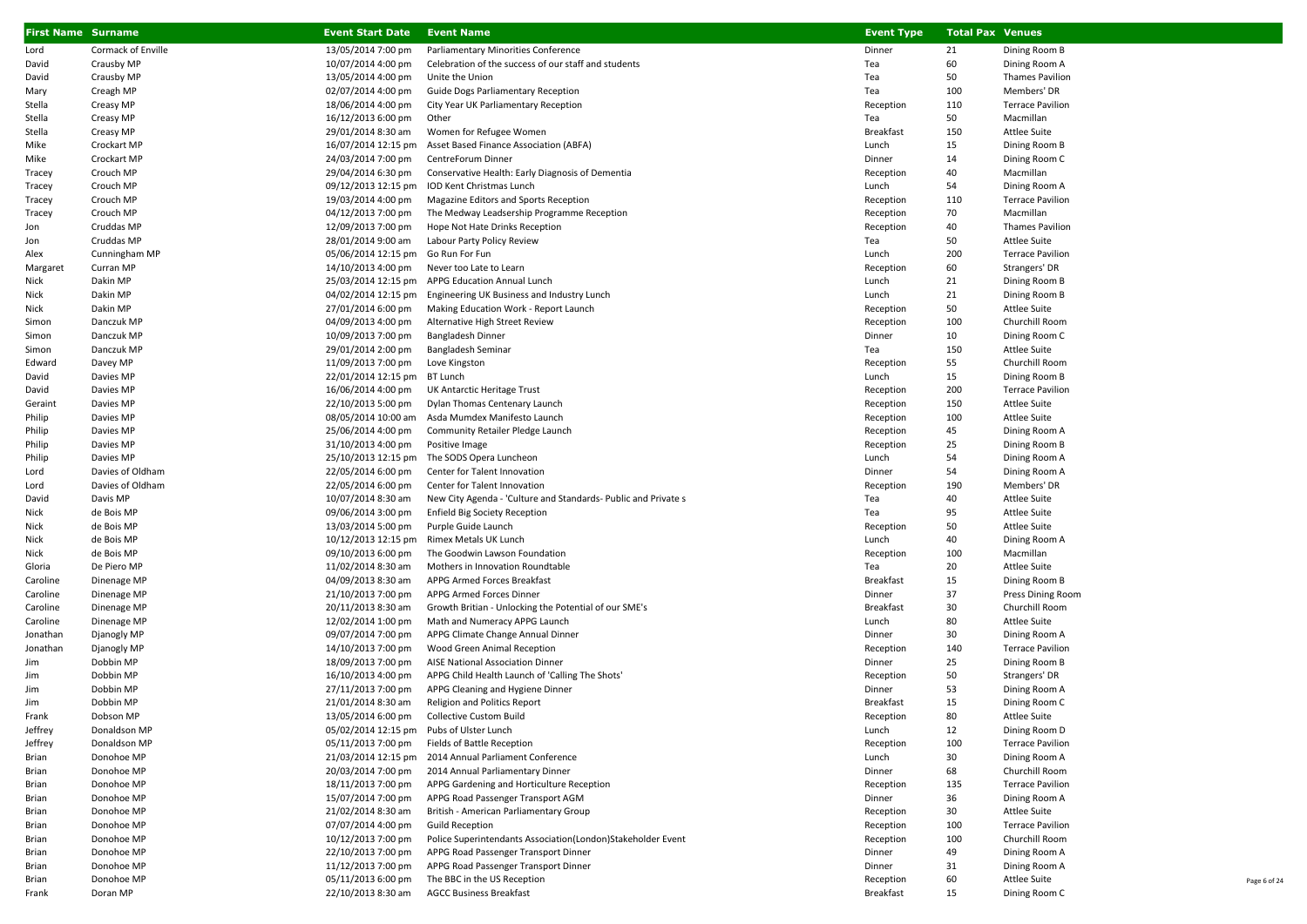| <b>First Name Surname</b> |                         | <b>Event Start Date</b>            | <b>Event Name</b>                                                              | <b>Event Type</b> | <b>Total Pax Venues</b> |                         |
|---------------------------|-------------------------|------------------------------------|--------------------------------------------------------------------------------|-------------------|-------------------------|-------------------------|
| Stephen                   | Dorrell MP              | 26/11/2013 8:30 am                 | How Do We Know Care Is Safe                                                    | <b>Breakfast</b>  | 20                      | Dining Room B           |
| Stephen                   | Dorrell MP              | 10/09/2013 7:00 pm                 | MP Dinner on Future Health Policy                                              | Dinner            | 13                      | Dining Room D           |
| Stephen                   | Dorrell MP              | 04/11/2013 7:00 pm                 | One Nation Dining Club                                                         | Dinner            | 10                      | Dining Room D           |
| Stephen                   | Dorrell MP              | 18/11/2013 7:00 pm                 | One Nation Dining Club                                                         | Dinner            | 10                      | Dining Room C           |
| Stephen                   | Dorrell MP              | 02/12/2013 7:00 pm                 | One Nation Dining Club                                                         | Dinner            | 10                      | Dining Room D           |
| Stephen                   | Dorrell MP              | 16/12/2013 7:00 pm                 | One Nation Dining Club                                                         | Dinner            | 10                      | Dining Room C           |
| Stephen                   | Dorrell MP              | 03/03/2014 7:00 pm                 | One Nation Dining Club                                                         | Dinner            | 10                      | Dining Room D           |
| Stephen                   | Dorrell MP              | 17/03/2014 7:00 pm                 | One Nation Dining Club                                                         | Dinner            | 13                      | Dining Room C           |
| Stephen                   | Dorrell MP              | 23/06/2014 7:00 pm                 | One Nation Dining Club                                                         | Dinner            | 10                      | Dining Room D           |
| Stephen                   | Dorrell MP              | 07/07/2014 7:00 pm                 | One Nation Dining Club                                                         | Dinner            | 11                      | Dining Room D           |
| Stephen                   | Dorrell MP              | 05/11/2013 8:30 am                 | Pharmaceutical Society Commission                                              | <b>Breakfast</b>  | 100                     | <b>Terrace Pavilion</b> |
| Stephen                   | Dorrell MP              | 11/11/2013 7:00 pm                 | Professionalism in Healthcare after the Francis Inquiry                        | Dinner            | 12                      | Dining Room C           |
| Stephen                   | Dorrell MP              | 15/07/2014 4:00 pm                 | Redefining Hospital Care                                                       | Reception         | 80                      | Dining Room A           |
| Jim                       | Dowd MP                 | 03/12/2013 4:00 pm                 | <b>APPG Writers Reception</b>                                                  | Reception         | 100                     | Strangers' DR           |
| Jim                       | Dowd MP                 | 10/06/2014 4:00 pm                 | APPG Writers Summer Reception                                                  | Reception         | 200                     | <b>Terrace Pavilion</b> |
| Jim                       | Dowd MP                 | 26/09/2013 7:00 pm                 | SK Group Dinner                                                                | Dinner            | 24                      | Dining Room B           |
| Jackie                    | Doyle-Price MP          | 10/10/2013 7:00 pm                 | Essex Chambers of Commerce Dinner                                              | Dinner            | 26                      | Dining Room B           |
| Jack                      | Dromey MP               | 22/11/2013 7:00 pm                 | Concrete Repair Association AGM                                                | Dinner            | 101                     | Members' DR             |
| Lord                      | Dubs of Battersea       | 03/12/2013 8:30 am                 | Digital UK Breakfast                                                           | <b>Breakfast</b>  | 34                      | Dining Room A           |
| Lord                      | Dubs of Battersea       | 20/11/2013 4:00 pm                 | Kindertransport                                                                | Tea               | 60                      | Strangers' DR           |
| James                     | Duddridge MP            |                                    | 22/11/2013 12:15 pm Private Investors in Africa                                | Lunch             | 13                      | Dining Room C           |
| Michael                   | Dugher MP               | 14/07/2014 7:00 pm                 | Captify Media LTD                                                              | Dinner            | 31                      | Dining Room A           |
| Michael                   | Dugher MP               | 09/10/2013 4:00 pm                 | Introduction of Lord Mendelsohn                                                | Tea               | 200                     | Members' DR             |
| Alan                      | Duncan MP               | 19/03/2014 7:00 pm                 | Andrew and Salmas Engagement Drinks                                            | Reception         | 200                     | <b>Terrace Pavilion</b> |
| Philip                    | Dunne MP                | 09/07/2014 7:00 pm                 | Air Power Conference VIP Drinks Reception                                      | Reception         | 120                     | Churchill Room          |
| Mark                      | Durkan MP               | 24/06/2014 4:00 pm                 | <b>Meningitis Now</b>                                                          | Tea               | 70                      | Strangers' DR           |
| Mark                      | Durkan MP               | 22/10/2013 4:00 pm                 | Youthaction - Northern Ireland                                                 | Reception         | 50                      | Dining Room A           |
| Maria                     | Eagle MP                | 25/03/2014 7:00 pm                 | Labour Animal Welfare                                                          | Reception         | 95                      | <b>Attlee Suite</b>     |
| Julie                     | Elliott MP              | 24/10/2013 12:15 pm                | House of Commons Networking Lunch                                              | Lunch             | 54                      | Dining Room A           |
| Julie                     | Elliott MP              | 16/07/2014 8:30 am                 | RenewableUK Summer Roundtable                                                  | <b>Breakfast</b>  | 20                      | Thames Pavilion         |
| Michael                   | Ellis MP                | 14/10/2013 6:00 pm                 | <b>IHWO</b>                                                                    | Reception         | 50                      | Macmillan               |
| Jane                      | <b>Ellison MP</b>       | 04/11/2013 4:00 pm                 | Launch of Intercollegiate Recommendations                                      | Tea               | 70                      | Dining Room A           |
| Louise                    | Ellman MP               | 05/11/2013 4:00 pm                 | Abellio Annual Parliamentary Reception                                         | Reception         | 100                     | <b>Terrace Pavilion</b> |
| Louise                    | Ellman MP               | 21/11/2013 7:00 pm                 | Antenatal Results and Choices 25th Anniversary                                 | Reception         | 60                      | Churchill Room          |
| Louise                    | Ellman MP               | 19/11/2013 7:00 pm                 | Atlantic Gateway Update                                                        | Dinner            | 11                      | Dining Room B           |
| Louise                    | Ellman MP               | 29/10/2013 8:30 am                 | Dods Transport Dialogue Roundtable 1                                           | <b>Breakfast</b>  | 10                      | Dining Room D           |
| Louise                    | Ellman MP               | 25/06/2014 4:00 pm                 | Merseytravel                                                                   | Tea               | 55                      | Strangers' DR           |
| Louise                    | Ellman MP               | 10/12/2013 4:00 pm                 | NJUG Awards 2013                                                               | Tea               | 200                     | Members' DR             |
| Louise                    | Ellman MP               | 30/04/2014 7:00 pm                 | Ridvan Reception                                                               | Reception         | 100                     | <b>Terrace Pavilion</b> |
| Louise                    | Ellman MP               | 09/10/2013 7:00 pm                 | The Prince's Trust Logistics                                                   | Dinner            | 14                      | Dining Room D           |
| Louise                    | Ellman MP               | 30/10/2013 12:15 pm                | United Kingdom Air Cargo Lunch                                                 | Lunch             | 60                      | Churchill Room          |
| Louise                    | Ellman MP               | 01/07/2014 7:00 pm                 | Waste Infrastructure in the UK                                                 | Reception         | 75                      | Dining Room A           |
| Louise                    | Ellman MP               | 22/10/2013 8:30 am                 | Women in Transport: Good for Business                                          | <b>Breakfast</b>  | 100                     | <b>Terrace Pavilion</b> |
| Tobias                    | Ellwood MP              | 29/10/2013 7:00 pm                 | <b>Barclay's Drinks Reception</b>                                              | Reception         | 150                     | <b>Terrace Pavilion</b> |
| Tobias                    | Ellwood MP              | 21/10/2013 12:15 pm                | Navitus Bay Parliamentary Drop in Session                                      | Reception         | 25                      | Dining Room B           |
| Tobias                    | Ellwood MP              | 12/06/2014 8:30 am                 | Westminster Roundtable on Prosopagnosia                                        | <b>Breakfast</b>  | 20                      | Dining Room A           |
| Tobias                    | Ellwood MP              |                                    | 09/06/2014 12:15 pm Women in Conflict and a Manifesto for Change               | Reception         | 50                      | Churchill Room          |
| Lord                      | <b>Empey of Shandon</b> | 16/09/2013 12:15 pm In Command LTD |                                                                                | Lunch             | 10                      | Dining Room C           |
| Natascha                  | Engel MP                |                                    | 06/05/2014 6:00 pm #oneyeartogo-A look ahead to GE2015 - the polls, the issues | Reception         | 140                     | <b>Attlee Suite</b>     |
| Natascha                  | Engel MP                |                                    | 16/06/2014 4:00 pm UK and The EU - The Next 5 Years                            | Reception         | 75                      | Dining Room A           |
| Bill                      | Esterson MP             | 03/03/2014 7:00 pm                 | VAT Research Reception                                                         | Reception         | 100                     | <b>Terrace Pavilion</b> |
| George                    | Eustice MP              | 09/04/2014 4:00 pm                 | Defra Better Regulation Event                                                  | Reception         | 230                     | Members' DR             |
| Chris                     | Evans MP                | 23/06/2014 6:00 pm                 | Delivering Growth Through Infrastructure                                       | Reception         | 70                      | Macmillan               |
| Graham                    | Evans MP                | 23/10/2013 7:00 pm                 | <b>ABB Annual Reception</b>                                                    | Reception         | 170                     | <b>Terrace Pavilion</b> |
| Graham                    | Evans MP                |                                    | 24/06/2014 12:15 pm APPG Chemical Industry Lunch                               | Lunch             | 10                      | Dining Room D           |
| Graham                    | Evans MP                | 09/07/2014 4:00 pm                 | National Transplant Week                                                       | Seminar           | 50                      | Strangers' DR           |
| Jonathan                  | Evans MP                | 18/06/2014 8:30 am                 | APPG Wholesale Financial Markets and Services Breakfast                        | <b>Breakfast</b>  | 32                      | Dining Room A           |
| Jonathan                  | Evans MP                | 22/01/2014 8:30 am                 | APPG Wholesale Financial Markets and Services Briefing                         | <b>Breakfast</b>  | 40                      | Dining Room A           |
| Jonathan                  | Evans MP                | 30/04/2014 7:00 pm                 | APPG Wholesale Financial Markets and Services Dinner                           | Dinner            | 35                      | Dining Room A           |
| Jonathan                  | Evans MP                | 27/11/2013 8:30 am                 | APPG Wholesale Financial Markets and Services Briefing                         | <b>Breakfast</b>  | 35                      | Dining Room A           |
| Jonathan                  | Evans MP                | 02/07/2014 4:00 pm                 | Association of Conservative Clubs Ltd                                          | Tea               | 50                      | Dining Room A           |
| Jonathan                  | Evans MP                | 14/01/2014 4:00 pm                 | <b>BIBA Parliamentary Reception</b>                                            | Reception         | 180                     | <b>Terrace Pavilion</b> |
| Jonathan                  | Evans MP                |                                    | 19/11/2013 12:15 pm Building Society Report                                    | Lunch             | 16                      | Dining Room C           |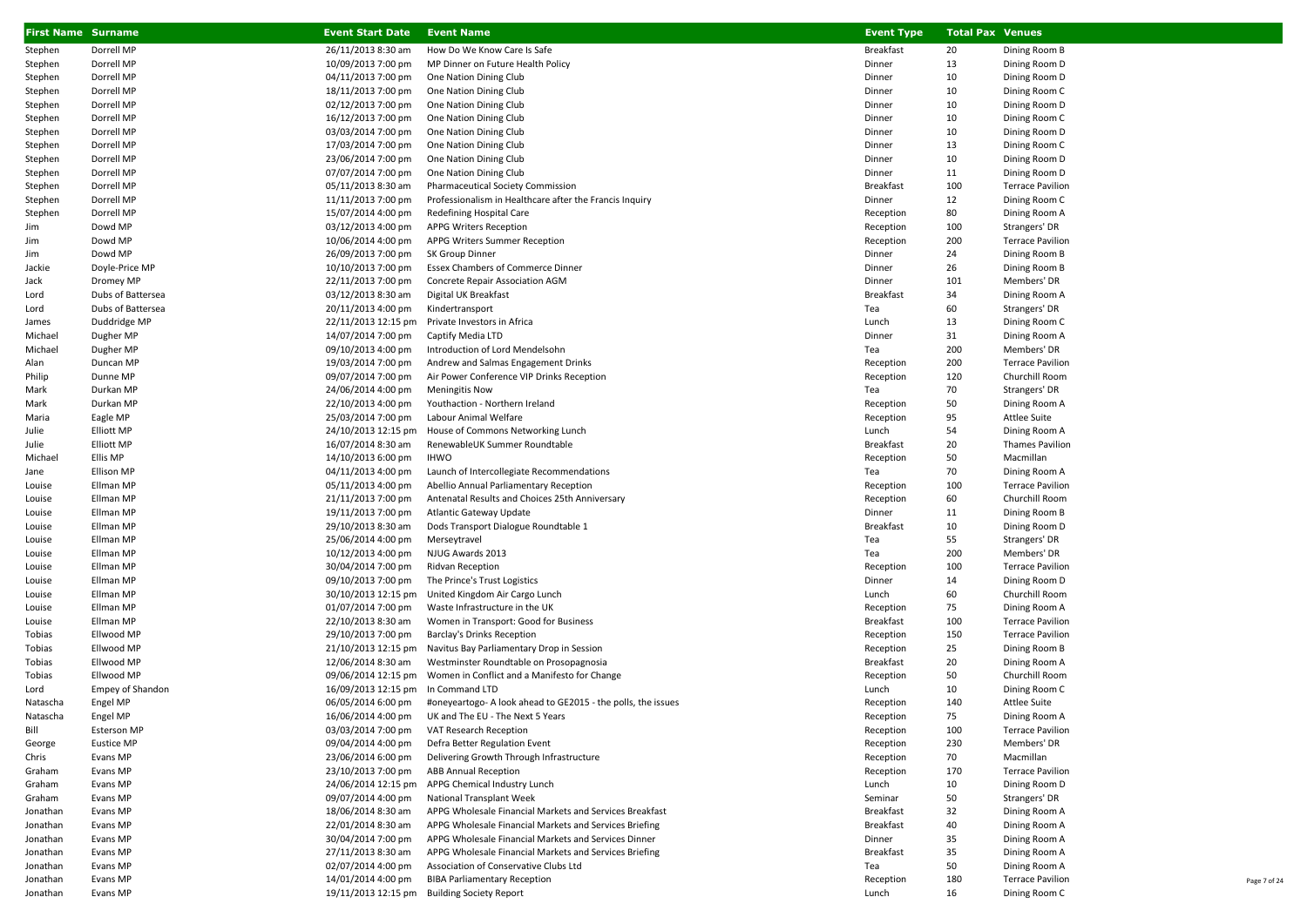| <b>First Name Surname</b> |                                      | <b>Event Start Date Event Name</b>       |                                                                                       | <b>Event Type</b>      | <b>Total Pax Venues</b> |                                 |
|---------------------------|--------------------------------------|------------------------------------------|---------------------------------------------------------------------------------------|------------------------|-------------------------|---------------------------------|
| Jonathan                  | Evans MP                             | 05/02/2014 12:15 pm                      | CII New Generation Seminar                                                            | Reception              | 100                     | <b>Terrace Pavilion</b>         |
| Jonathan                  | Evans MP                             | 28/11/2013 7:00 pm                       | Dutch Pension Delegation Dinner                                                       | Dinner                 | 13                      | Dining Room C                   |
| Jonathan                  | Evans MP                             | 27/11/2013 4:00 pm                       | Gold Standard Awards                                                                  | Reception              | 110                     | Members' DR                     |
| Jonathan                  | Evans MP                             | 25/11/2013 7:00 pm                       | Keoghs Parliamentary Dinner                                                           | Dinner                 | 12                      | Dining Room D                   |
| Jonathan                  | Evans MP                             | 03/02/2014 7:00 pm                       | Metlife Dinner with Steve Webb MP and Dr Ros Altmann                                  | Dinner                 | 16                      | Dining Room D                   |
| Jonathan                  | Evans MP                             | 16/07/2014 4:00 pm                       | MetLife Reception with Andrea Leadsom MP                                              | Reception              | 70                      | Dining Room A                   |
| Jonathan                  | Evans MP                             | 23/07/2014 7:00 pm                       | MGAA - Meet the Board                                                                 | Reception              | 180                     | <b>Terrace Pavilion</b>         |
| Jonathan                  | Evans MP                             |                                          | 20/06/2014 12:15 pm The Insurance Charities Anniversary Lunch                         | Lunch                  | 145                     | Members' DR                     |
| Nigel                     | Evans MP                             | 21/01/2014 7:00 pm                       | Britain Club/London Magazine                                                          | Reception              | 150                     | <b>Terrace Pavilion</b>         |
| Nigel                     | Evans MP                             | 15/10/2013 12:15 pm BT Reception         |                                                                                       | Reception              | 200                     | <b>Terrace Pavilion</b>         |
| Nigel                     | Evans MP                             | 16/10/2013 8:30 am                       | Conservative China Group                                                              | <b>Breakfast</b>       | 70                      | Churchill Room                  |
| Nigel                     | Evans MP                             | 30/01/2014 8:30 am                       | Conservative China Group                                                              | <b>Breakfast</b>       | 54                      | Dining Room A                   |
| Michael                   | Fabricant MP                         | 05/03/2014 4:00 pm                       | <b>Fellowship Meeting</b>                                                             | Tea                    | 31                      | Dining Room A                   |
| Michael                   | <b>Fabricant MP</b>                  | 15/10/2013 7:00 pm                       | Lichfield Commuters Club                                                              | Dinner                 | 14                      | Dining Room B                   |
| Michael                   | Fallon MP                            | 05/12/2013 7:00 pm                       | Knole Club                                                                            | Dinner                 | 52                      | Dining Room A                   |
| Michael                   | Fallon MP                            | 01/05/2014 7:00 pm                       | Knole Club                                                                            | Dinner                 | 43                      | Dining Room A                   |
| Paul                      | Farrelly MP                          | 30/01/2014 7:00 pm                       | Mitsui Dinner                                                                         | Dinner                 | 20                      | Dining Room B                   |
| Tim                       | Farron MP<br>Farron MP               | 01/07/2014 4:00 pm<br>01/05/2014 6:00 pm | <b>BMA Parliamentary Reception</b><br>KPMG/Shelter Launch Event- networking reception | Tea                    | 80<br>70                | Dining Room A<br>Macmillan      |
| Tim<br>Tim                | Farron MP                            | 30/06/2014 4:00 pm                       | <b>NLGN Summer Reception</b>                                                          | Reception<br>Reception | 200                     | <b>Terrace Pavilion</b>         |
| Frank                     | Field MP                             | 16/12/2013 9:30 am                       | Modern Slavery Bill Evidence Review                                                   | Tea                    | 100                     | Attlee Suite                    |
| Mark                      | Field MP                             | 03/09/2013 7:00 pm                       | <b>BVCA Parliamentary Reception</b>                                                   | Reception              | 200                     | <b>Terrace Pavilion</b>         |
| Mark                      | Field MP                             | 07/07/2014 7:00 pm                       | <b>BVCA Parliamentary Reception</b>                                                   | Reception              | 200                     | <b>Terrace Pavilion</b>         |
| Mark                      | Field MP                             | 16/06/2014 12:15 pm                      | Policymaker Roundtable: UK's Future in the EU                                         | Lunch                  | 23                      | Dining Room B                   |
| Mark                      | Field MP                             | 03/12/2013 7:00 pm                       | <b>Sustainable Aviation</b>                                                           | Reception              | 100                     | <b>Terrace Pavilion</b>         |
| Lady                      | Finlay of Llandaff                   | 19/03/2014 7:00 pm                       | Eve Richardson Retirement Reception                                                   | Reception              | 50                      | Dining Room A                   |
| Lady                      | Finlay of Llandaff                   | 15/10/2013 4:00 pm                       | Smokefree Action Coalition: Standards Packs Briefing                                  | Reception              | 30                      | Dining Room C                   |
| Jim                       | Fitzpatrick MP                       | 17/06/2014 6:00 pm                       | APPG Primary Headache Disorders Summer Reception                                      | Reception              | 65                      | Macmillan                       |
| Jim                       | Fitzpatrick MP                       | 28/10/2013 4:00 pm                       | Avanta Awards 2013                                                                    | Reception              | 100                     | Strangers' DR                   |
| Jim                       | Fitzpatrick MP                       | 29/01/2014 4:00 pm                       | <b>Business Sprinkler Alliance</b>                                                    | Reception              | 150                     | Members' DR                     |
| Jim                       | Fitzpatrick MP                       | 04/12/2013 4:00 pm                       | Coca Cola and Think! Launch Drink Driving Awareness Campaign                          | Reception              | 50                      | Dining Room A                   |
| Jim                       | <b>Fitzpatrick MP</b>                | 14/05/2014 4:00 pm                       | Launch of National Hoarding Week                                                      | Tea                    | 50                      | <b>Thames Pavilion</b>          |
| Jim                       | Fitzpatrick MP                       | 11/10/2013 7:00 pm                       | Sreepur Village                                                                       | Dinner                 | 176                     | Members' DR                     |
| Jim                       | Fitzpatrick MP                       | 25/03/2014 8:30 am                       | Tbc                                                                                   | <b>Breakfast</b>       | 100                     | <b>Terrace Pavilion</b>         |
| Robert                    | Flello MP                            | 26/03/2014 4:00 pm                       | Dods Transport Dialogue Reception                                                     | Tea                    | 30                      | Dining Room B                   |
| Robert                    | Flello MP                            | 08/05/2014 8:30 am                       | Launch of the Logistic Report 2014                                                    | <b>Breakfast</b>       | 15                      | Dining Room B                   |
| Lord                      | Flight of Worcester                  | 02/10/2013 7:00 pm                       | Aberdeen Asset Management Dinner                                                      | Dinner                 | 90                      | Churchill Room                  |
| Lord                      | Flight of Worcester                  | 13/06/2014 7:00 pm                       | Philidelphians and Westminster                                                        | Reception              | 100                     | <b>Terrace Pavilion</b>         |
| Don                       | Foster MP                            | 18/03/2014 7:00 pm                       | News Before Democracy Lecture                                                         | Reception              | 50                      | Churchill Room                  |
| Don                       | Foster MP                            | 09/10/2013 4:00 pm                       | The University Caterers Organisation Reception                                        | Reception              | 100                     | <b>Terrace Pavilion</b>         |
| Yvonne                    | Fovargue MP                          | 05/03/2014 8:30 am                       | Claims Management and Consumer redress                                                | <b>Breakfast</b>       | 40                      | Dining Room A                   |
| Yvonne                    | Fovargue MP                          | 02/04/2014 7:00 pm                       | <b>Financial Conduct Authority Reception</b>                                          | Reception              | 200                     | <b>Terrace Pavilion</b>         |
| Yvonne                    | Fovargue MP                          | 13/01/2014 6:00 pm                       | Launch of the Low Commisions Report                                                   | Reception              | 80                      | Macmillan<br>Strangers' DR      |
| Lord                      | Fowler of Sutton Coldfield<br>Fox MP | 23/09/2013 7:00 pm                       | Controlling the HIV Epidemic Summit - Faculty Dinner<br>CAN Ambassadorial Dinner      | Dinner                 | 59<br>14                |                                 |
| Liam<br>Liam              | Fox MP                               | 28/10/2013 7:00 pm<br>15/07/2014 4:00 pm | Reading Together Changes Lives                                                        | Dinner<br>Reception    | 100                     | Dining Room C<br>Churchill Room |
| Hywel                     | Francis MP                           |                                          | 18/06/2014 12:15 pm APPG Archives and History Lifetime Archievers Lunch               | Lunch                  | 18                      | Dining Room B                   |
| Hywel                     | <b>Francis MP</b>                    | 21/11/2013 4:00 pm                       | Explore Your Archive Campaign Celebration                                             | Reception              | 85                      | Churchill Room                  |
| Hywel                     | Francis MP                           | 15/07/2014 7:00 pm                       | The Bevan Prize                                                                       | Reception              | 75                      | Attlee Suite                    |
| Hywel                     | Francis MP                           | 18/03/2014 4:00 pm                       | World Down Syndrome Day Reception                                                     | Reception              | 80                      | Churchill Room                  |
| Mark                      | Francois MP                          | 05/09/2013 7:00 pm                       | Operations Directorate Dinner                                                         | Dinner                 | 44                      | Churchill Room                  |
| George                    | Freeman MP                           | 26/06/2014 4:00 pm                       | InnoTech Summit                                                                       | Reception              | 100                     | <b>Terrace Pavilion</b>         |
| George                    | Freeman MP                           |                                          | 11/03/2014 12:15 pm Innovation Reception/We made it Awards Ceremony                   | Reception              | 100                     | Churchill Room                  |
| George                    | Freeman MP                           | 08/05/2014 7:00 pm                       | Northern Health Sciences Alliance launch                                              | Reception              | 80                      | Churchill Room                  |
| George                    | Freeman MP                           | 14/05/2014 7:00 pm                       | Syngenta Parliamentary Dinner                                                         | Dinner                 | 58                      | Churchill Room                  |
| Mike                      | Freer MP                             | 12/11/2013 4:00 pm                       | <b>Breast Cancer Care Parliamentary Reception</b>                                     | Tea                    | 80                      | Dining Room A                   |
| Mike                      | Freer MP                             | 07/04/2014 4:00 pm                       | Holocaust Memorial Day Trust Parliamentary Reception                                  | Reception              | 50                      | Dining Room A                   |
| Mike                      | Freer MP                             |                                          | 19/06/2014 12:15 pm McDonald's Economic and Social Impact Report                      | Reception              | 225                     | <b>Terrace Pavilion</b>         |
| Mike                      | Freer MP                             |                                          | 09/12/2013 12:15 pm Jewish Leadership Council Lunch                                   | Lunch                  | 10                      | Dining Room C                   |
| Mike                      | Freer MP                             | 03/03/2014 5:30 pm                       | Parliamentary Candidates Evening                                                      | Reception              | 70                      | Macmillan                       |
| Richard                   | Fuller MP                            |                                          | 17/09/2013 7:00 pm The Rotary Club of Bedford Castle                                  | Dinner                 | 43                      | Dining Room A                   |
| Roger                     | Gale MP                              | 07/05/2014 12:15 pm APPG Greece Lunch    |                                                                                       | Lunch                  | 50                      | Dining Room A                   |
| Roger                     | Gale MP                              | 11/12/2013 12:15 pm PFMA MP Lunch        |                                                                                       | Lunch                  | 11                      | Dining Room C                   |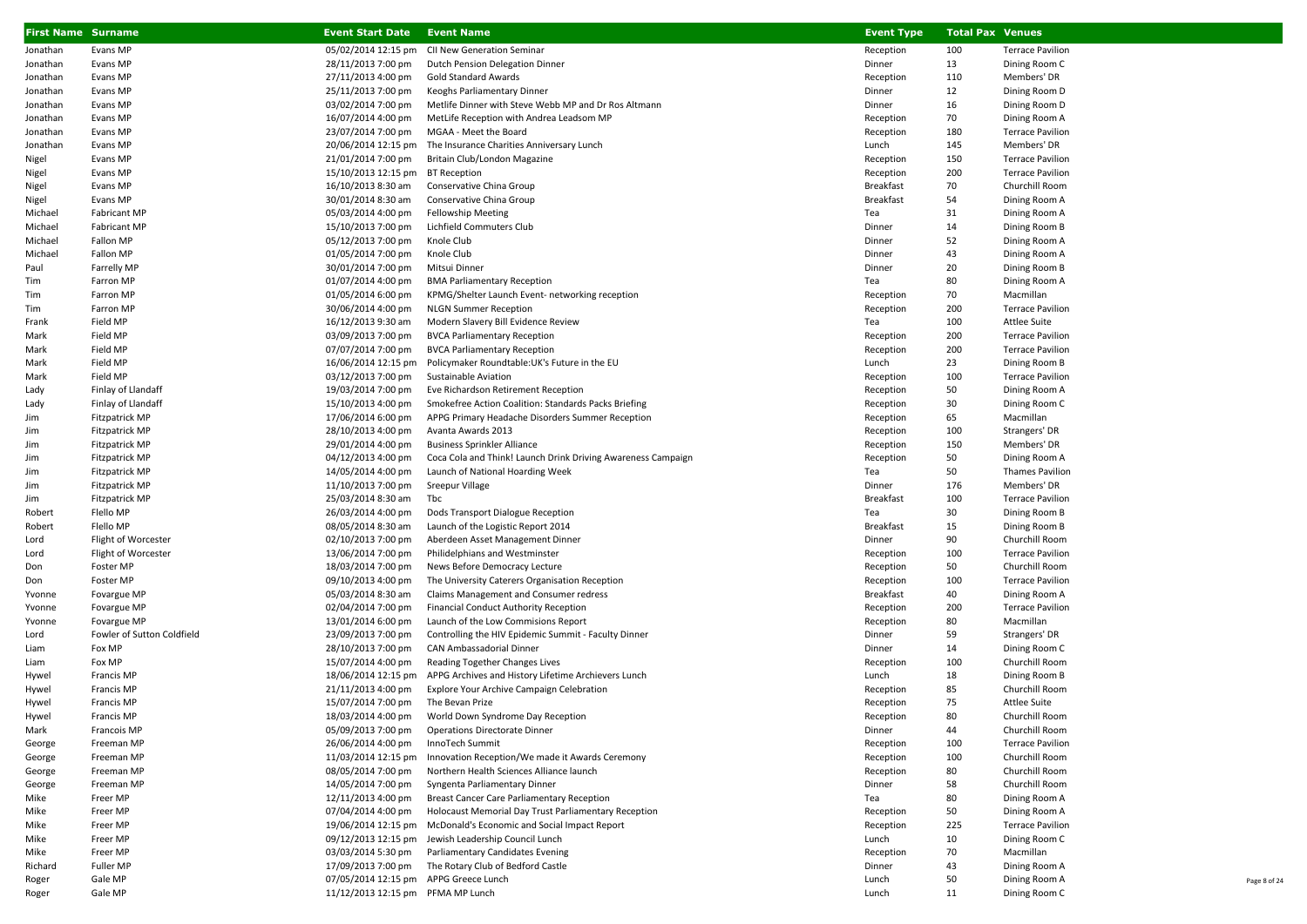| <b>First Name Surname</b> |                                     | <b>Event Start Date</b> Event Name   |                                                                                 | <b>Event Type</b>      | <b>Total Pax Venues</b> |                                        |
|---------------------------|-------------------------------------|--------------------------------------|---------------------------------------------------------------------------------|------------------------|-------------------------|----------------------------------------|
| George                    | Galloway MP                         | 15/10/2013 7:00 pm                   | Kidney Cancer Fund Raiser                                                       | Reception              | 68                      | <b>Terrace Pavilion</b>                |
| Mike                      | Gapes MP                            | 12/09/2013 7:00 pm                   | Crossrail Dinner                                                                | Dinner                 | 10                      | Dining Room B                          |
| Mike                      | Gapes MP                            |                                      | 25/11/2013 12:15 pm Crossrail Sustainability Report Launch                      | Reception              | 25                      | Dining Room B                          |
| Barry                     | Gardiner MP                         | 04/10/2013 7:00 pm                   | Club Di Londra Dinner                                                           | Dinner                 | 103                     | Churchill Room                         |
| Barry                     | Gardiner MP                         | 12/06/2014 2:00 pm                   | <b>WSBF Panel discussion</b>                                                    | Reception              | 60                      | Attlee Suite                           |
| Edward                    | Garnier MP                          | 04/11/2013 7:00 pm                   | Leicestershire Law Society Parliamentary Dinner                                 | Dinner                 | 13                      | Dining Room C                          |
| Mark                      | Garnier MP                          | 29/04/2014 7:00 pm                   | <b>BMF and RYA Dinner</b>                                                       | Dinner                 | 14                      | Dining Room D                          |
| Mark                      | Garnier MP                          | 22/01/2014 4:00 pm                   | CISI Integrity at Work                                                          | Reception              | 30                      | Dining Room A                          |
| Mark                      | Garnier MP                          | 05/09/2013 7:00 pm                   | <b>INCLUDED Dinner</b>                                                          | Dinner                 | 100                     | Members' DR                            |
| Mark                      | Garnier MP                          | 12/06/2014 7:00 pm                   | Old Pageites Association Dinner                                                 | Dinner                 | 89                      | Churchill Room                         |
| Andrew                    | George MP                           | 16/01/2014 8:30 am                   | Food Policy Briefing                                                            | <b>Breakfast</b>       | 30                      | Dining Room A                          |
| Andrew                    | George MP                           | 10/06/2014 5:30 pm                   | <b>RESULTS Parliamentary Reception</b>                                          | Reception              | 120                     | Attlee Suite                           |
| Andrew                    | George MP                           | 09/10/2013 4:00 pm                   | Safe Staffing Alliance                                                          | Tea                    | 50                      | Dining Room A                          |
| Nick                      | Gibb MP                             | 08/05/2014 12:15 pm                  | <b>Business Forum Lunch</b>                                                     | Lunch                  | 24                      | Dining Room B                          |
| Stephen                   | Gilbert MP                          | 15/10/2013 4:00 pm                   | Family First: Ensuring Fairness in Adoption                                     | Reception              | 50                      | Strangers' DR                          |
| Stephen                   | Gilbert MP                          |                                      | 22/10/2013 12:15 pm Protect our Waves Briefing                                  | Reception              | 80                      | Dining Room A                          |
| Stephen                   | Gilbert MP                          | 08/10/2013 4:00 pm                   | SW Sustainable Energy Reception                                                 | Tea                    | 130                     | Members' DR                            |
| Michelle                  | Gildernew MP                        | 20/03/2014 6:00 pm                   | Newroz                                                                          | Reception              | 50                      | Macmillan                              |
| Michelle                  | Gildernew MP                        | 07/01/2014 6:30 pm                   | Sinn Fein MPs Summer Reception                                                  | Reception              | 100                     | Macmillan                              |
| Cheryl                    | Gillan MP                           | 30/10/2013 7:00 pm                   | Dinner for the Great British Business Alliance                                  | Dinner                 | 33                      | Dining Room A                          |
| Cheryl                    | Gillan MP                           | 15/10/2013 4:00 pm                   | Push For Action                                                                 | Tea                    | 180                     | Members' DR                            |
| Cheryl                    | Gillan MP                           | 25/11/2013 7:00 pm                   | Westminster Dining Club Dinner                                                  | Dinner                 | 56                      | Dining Room A                          |
| John                      | Glen MP                             | 29/10/2013 7:00 pm                   | Boston Scientific Parliamentary Dinner                                          | Dinner                 | 16                      | Dining Room C                          |
| John                      | Glen MP                             | 10/06/2014 6:00 pm                   | APPG British Council Film Night                                                 | Tea                    | 20                      | Macmillan                              |
| John                      | Glen MP                             | 15/07/2014 6:00 pm                   | APPG British Council Soft Power Debate                                          | Reception              | 70                      | Macmillan                              |
| John                      | Glen MP                             | 23/10/2013 7:00 pm                   | <b>Business Wiltshire Dinner</b>                                                | Dinner                 | 15                      | Dining Room B                          |
| John                      | Glen MP                             | 19/03/2014 7:00 pm                   | Patient Group Dinner                                                            | Dinner                 | 18                      | Dining Room B                          |
| John                      | Glen MP                             | 12/11/2013 9:30 am                   | Volunteer Impact Symposium                                                      | Reception              | 80                      | Attlee Suite                           |
| Mary                      | Glindon MP                          | 08/04/2014 4:00 pm                   | Post Office MP Drop In Session - North East                                     | Reception              | 25                      | Dining Room B                          |
| Roger                     | Godsiff MP                          | 17/10/2013 9:00 am                   | APPG East Asian Business Seminar                                                | Seminar                | 80                      | Attlee Suite                           |
| Roger                     | Godsiff MP                          | 05/02/2014 12:15 pm APPG Japan Lunch |                                                                                 | Lunch                  | 41                      | Dining Room A                          |
| Roger                     | Godsiff MP                          | 20/11/2013 12:15 pm APPG Japan Lunch |                                                                                 | Lunch                  | 45                      | Dining Room A                          |
| Roger                     | Godsiff MP                          | 18/10/2013 7:00 pm                   | APPG Japan Reception                                                            | Reception              | 28                      | Dining Room B                          |
| Roger                     | Godsiff MP                          |                                      | 12/11/2013 12:15 pm Politics Leading the Economics: A View from Japan           | Reception              | 80                      | Dining Room A                          |
| Lady                      | Golding of Newcastle-under-Lyme     | 06/11/2013 4:00 pm                   | Radiographer of the Year 2013                                                   | Reception              | 130                     | Members' DR                            |
| Lady                      | Golding of Newcastle-under-Lyme     | 07/03/2014 7:00 pm                   | Second Chance Charity Dinner                                                    | Dinner                 | 145                     | Members' DR<br><b>Terrace Pavilion</b> |
| Zac                       | Goldsmith MP<br>Goldsmith MP        | 26/03/2014 7:00 pm                   | 21st UKCS Annual Conference Reception                                           | Reception              | 200<br>26               |                                        |
| Zac                       |                                     | 17/03/2014 7:00 pm                   | Godolphin and Latymer Dinner<br>19/11/2013 12:15 pm Launch of Nature Check 2013 | Dinner                 | 110                     | Dining Room B                          |
| Zac                       | Goldsmith MP<br>Goudie of Roundwood | 15/11/2013 12:15 pm                  | Statute Law Society Conference Lunch                                            | Reception<br>Reception | 100                     | Churchill Room<br>Members' DR          |
| Lady<br>Michael           | Gove MP                             |                                      | 14/11/2013 12:15 pm Henry Jackson Society Lunch                                 | Lunch                  | 16                      | Dining Room C                          |
| Richard                   | Graham MP                           | 11/09/2013 12:15 pm APPG China Lunch |                                                                                 | Lunch                  | 17                      | Dining Room B                          |
| Richard                   | Graham MP                           |                                      | 08/07/2014 12:15 pm APPG Pensions AGM and Lunch                                 | Lunch                  | 56                      | Dining Room A                          |
| Richard                   | Graham MP                           | 12/09/2013 6:00 pm                   | NEST ABI Researchers Parliamentary Reception                                    | Reception              | 45                      | Macmillan                              |
| Richard                   | Graham MP                           | 24/06/2014 4:00 pm                   | Post Office Ltd - MP Drop In Event                                              | Reception              | 35                      | Dining Room B                          |
| Richard                   | Graham MP                           | 12/03/2014 4:00 pm                   | <b>QAA's Annual Reception</b>                                                   | Reception              | 130                     | Attlee Suite                           |
| Helen                     | Grant MP                            | 06/11/2013 8:30 am                   | Betteshanger Sustainable Park Launch                                            | <b>Breakfast</b>       | 100                     | <b>Terrace Pavilion</b>                |
| Helen                     | Grant MP                            | 15/05/2014 5:30 pm                   | Launch of the Apollo Project website and FT supplement                          | Reception              | 100                     | <b>Attlee Suite</b>                    |
| James                     | Gray MP                             | 22/10/2013 4:00 pm                   | APPG Armed Forces Afternoon Tea                                                 | Tea                    | 150                     | <b>Terrace Pavilion</b>                |
| James                     | Gray MP                             | 22/10/2013 7:00 pm                   | APPG Armed Forces Dinner                                                        | Dinner                 | 40                      | Churchill Room                         |
| James                     | Gray MP                             | 14/05/2014 7:00 pm                   | APPG Armed Forces Dinner Briefing                                               | Dinner                 | 44                      | Press Dining Room                      |
| James                     | Gray MP                             | 24/02/2014 7:00 pm                   | APPG CAS Dinner                                                                 | Dinner                 | 44                      | Press Dining Room                      |
| James                     | Gray MP                             | 16/06/2014 7:00 pm                   | APPG Armed Forces Dinner                                                        | Dinner                 | 47                      | Dining Room A                          |
| James                     | Gray MP                             | 10/12/2013 8:30 am                   | APPG Armed Forces Army Breakfast Briefing                                       | <b>Breakfast</b>       | 40                      | Churchill Room                         |
| James                     | Gray MP                             | 01/05/2014 8:30 am                   | Briefing with General Allyn                                                     | <b>Breakfast</b>       | 40                      | Churchill Room                         |
| Chris                     | Grayling MP                         | 07/11/2013 7:00 pm                   | Autumn Dinner                                                                   | Dinner                 | 45                      | Dining Room A                          |
| Chris                     | <b>Grayling MP</b>                  | 02/09/2013 12:15 pm                  | Newspaper Conference Quarterly Lunch                                            | Lunch                  | 11                      | Dining Room D                          |
| Tom                       | Greatrex MP                         | 11/06/2014 12:15 pm                  | Guardian Energy Roundtable                                                      | Lunch                  | 25                      | Dining Room B                          |
| Damian                    | Green MP                            | 05/11/2013 7:00 pm                   | John Lewis Parlaimentary Dinner                                                 | Dinner                 | 10                      | Dining Room D                          |
| Kate                      | Green MP                            | 09/06/2014 4:00 pm                   | Kellogg's Breakfast Clubs Parliamentary Reception                               | Tea                    | 75                      | Strangers' DR                          |
| Kate                      | Green MP                            | 06/11/2013 11:00 am                  | Living Wage Foundation Reception                                                | Seminar                | 150                     | Attlee Suite                           |
| Kate                      | Green MP                            | 08/07/2014 8:30 am                   | Promoting Prevention rather than Cure                                           | <b>Breakfast</b>       | 30                      | Dining Room A                          |
| Kate                      | Green MP                            | 19/03/2014 7:00 pm                   | Reception for the Great Daffodil Appeal                                         | Reception              | 75                      | Churchill Room                         |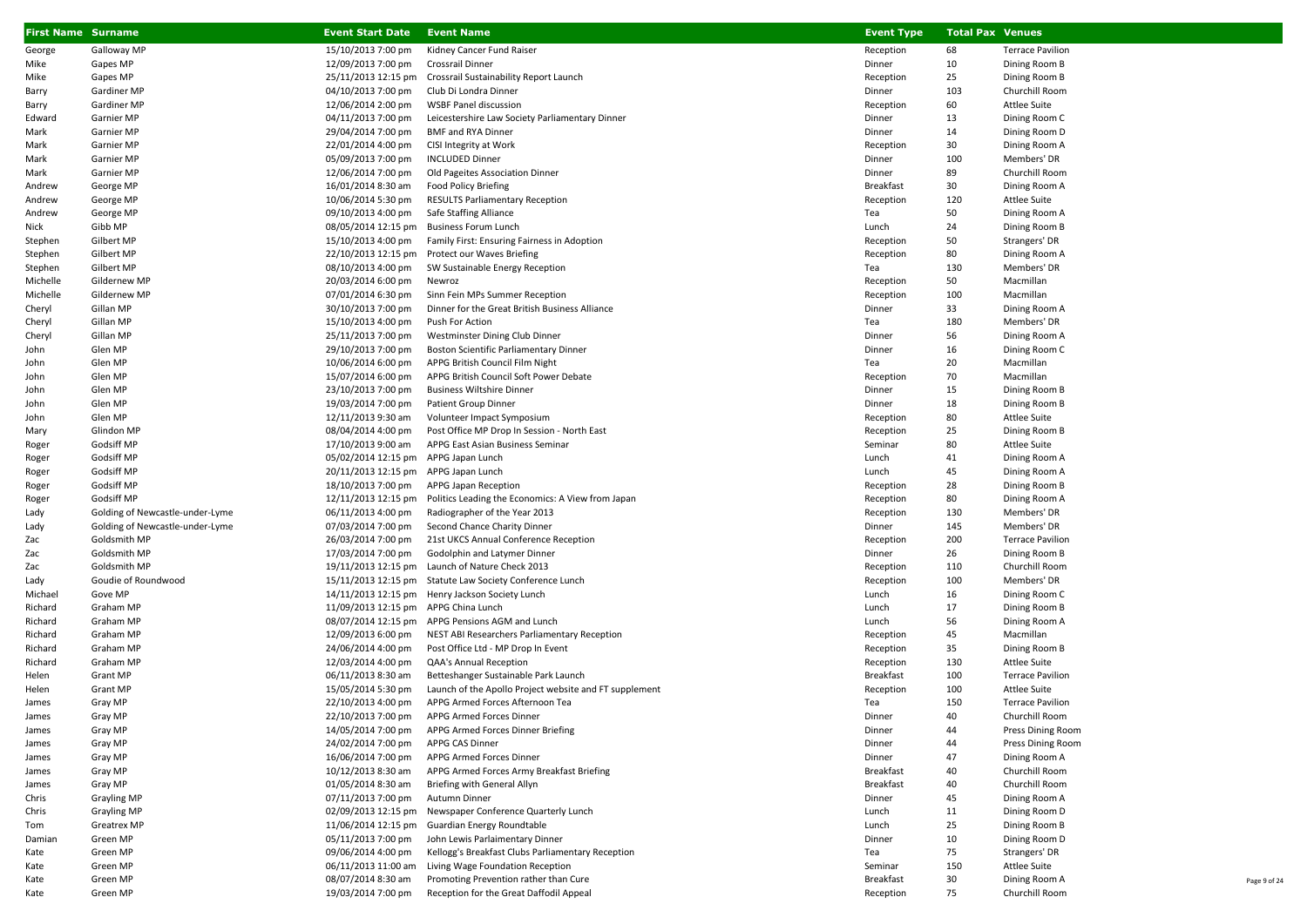| <b>First Name Surname</b> |                               | <b>Event Start Date</b>               | <b>Event Name</b>                                              | <b>Event Type</b> | <b>Total Pax Venues</b> |                                  |
|---------------------------|-------------------------------|---------------------------------------|----------------------------------------------------------------|-------------------|-------------------------|----------------------------------|
| Lord                      | Green of Hurstpierpoint       | 02/09/2013 12:15 pm                   | Lunch with China Dalian Wanda Group                            | Lunch             | 9                       | Dining Room C                    |
| Lilian                    | Greenwood MP                  | 10/07/2014 12:15 pm                   | Care Association Networking Lunch                              | Lunch             | 35                      | Dining Room A                    |
| Lady                      | Grey-Thompson of Eaglescliffe | 26/02/2014 4:00 pm                    | Student Volunteering Week                                      | Reception         | 100                     | Strangers' DR                    |
| Lady                      | Grey-Thompson of Eaglescliffe | 13/11/2013 4:00 pm                    | Ten Years of TASS Reception                                    | Reception         | 115                     | <b>Terrace Pavilion</b>          |
| Andrew                    | Griffiths MP                  | 11/12/2013 7:00 pm                    | APPG Beer Annual Reception                                     | Reception         | 250                     | <b>Terrace Pavilion</b>          |
| Andrew                    | Griffiths MP                  | 30/10/2013 7:00 pm                    | APPG Beer Chairman's Dinner                                    | Dinner            | 14                      | Dining Room D                    |
| Andrew                    | Griffiths MP                  | 04/09/2013 6:00 pm                    | Dea Latis Beer and Food Tasting                                | Reception         | 35                      | Macmillan                        |
| Andrew                    | Griffiths MP                  | 22/01/2014 6:00 pm                    | Parliamentary Beer Champion Awards                             | Reception         | 30                      | Macmillan                        |
| Lord                      | Grocott of Telford            | 23/06/2014 7:00 pm                    | University of Leicester MPs and Lords Dinner                   | Dinner            | 16                      | Dining Room B                    |
| Benedict                  | Gummer MP                     | 23/10/2013 8:30 am                    | Network Rail                                                   | <b>Breakfast</b>  | 14                      | Dining Room C                    |
| Benedict                  | <b>Gummer MP</b>              | 02/09/2013 7:00 pm                    | Suffolk Chamber Patrons and Ipswich Business Leaders' Dinner   | Dinner            | 23                      | Dining Room B                    |
| Andrew                    | Gwynne MP                     | 04/09/2013 7:00 pm                    | Labour Roundtable Dinner                                       | Dinner            | 10                      | Dining Room D                    |
| Sam                       | Gyimah MP                     | 10/10/2013 7:00 pm                    | Dinner in Aid of One World Group                               | Dinner            | 50                      | Members' DR                      |
| Robert                    | Halfon MP                     | 19/06/2014 7:00 pm                    | <b>ABC Trust Reception</b>                                     | Reception         | 180                     | <b>Terrace Pavilion</b>          |
| Robert                    | Halfon MP                     | 11/12/2013 8:30 am                    | APPG Brazil and LCCI Breakfast Briefing                        | Breakfast         | 16                      | Dining Room C                    |
| Robert                    | Halfon MP                     | 20/01/2014 6:00 pm                    | Lord Merlyn-Rees Memorial Lecture                              | Reception         | 180                     | <b>Attlee Suite</b>              |
| Robert                    | Halfon MP                     | 17/10/2013 12:15 pm                   | TISA Lunch                                                     | Lunch             | 32                      | Dining Room A                    |
| Robert                    | Halfon MP                     | 02/12/2013 4:00 pm                    | Parliamentary Chanukah Reception                               | Reception         | 50                      | Strangers' DR                    |
| Robert                    | Halfon MP                     | 11/06/2014 8:30 am                    | Santander Roundtable                                           | <b>Breakfast</b>  | 20                      | <b>Thames Pavilion</b>           |
| Robert                    | Halfon MP                     | 18/03/2014 12:15 pm Senior Exec Lunch |                                                                | Lunch             | 46                      | Dining Room A                    |
| Duncan                    | Hames MP                      | 15/10/2013 7:00 pm                    | <b>Collaboration for Success</b>                               | Dinner            | 10                      | Dining Room C                    |
| Fabian                    | Hamilton MP                   |                                       | 31/10/2013 12:15 pm SFEDI/IOEE Celebrating Enterprise 2013     | Reception         | 120                     | <b>Terrace Pavilion</b>          |
| Matthew                   | Hancock MP                    |                                       | 22/11/2013 12:15 pm Enterprising Britain Awards - Presentation | Reception         | 40                      | Dining Room B                    |
| Matthew                   | Hancock MP                    | 24/10/2013 12:15 pm PA/IPG Lunch      |                                                                | Lunch             | 12                      | Dining Room D                    |
| David                     | Hanson MP                     | 21/10/2013 7:00 pm                    | Flintshire County Council Reception                            | Reception         | 100                     | <b>Terrace Pavilion</b>          |
| Richard                   | Harrington MP                 | 17/12/2013 4:00 pm                    | Camelot Parliamentary Reception                                | Reception         | 100                     | Strangers' DR                    |
| Richard                   | Harrington MP                 | 07/11/2013 4:00 pm                    | Campaign for Youth Social Action - Steve Sinnott Foundation    | Tea               | 30                      | <b>Thames Pavilion</b>           |
| Richard                   | Harrington MP                 | 29/10/2013 12:15 pm CFI Private Lunch |                                                                | Lunch             | 54                      | Dining Room A                    |
| Richard                   | Harrington MP                 | 24/10/2013 8:30 am                    | The Future of Communication and Collaboration                  | Reception         | 150                     | Terrace Pavilion, Churchill Room |
| Richard                   | Harrington MP                 | 28/11/2013 8:30 am                    | The Future of Communication and Collaboration                  | <b>Breakfast</b>  | 70                      | Churchill Room                   |
| Rebecca                   | Harris MP                     | 22/01/2014 7:00 pm                    | <b>ACER Dinner</b>                                             | Dinner            | 49                      | Dining Room A                    |
| Rebecca                   | Harris MP                     | 19/11/2013 4:00 pm                    | Eaga Charitable Trust 20th Anniversary Reception               | Tea               | 80                      | Churchill Room                   |
| Rebecca                   | Harris MP                     | 16/07/2014 4:00 pm                    | RBS Inspiring Enterprise Research Launch                       | Reception         | 40                      | <b>Thames Pavilion</b>           |
| Rebecca                   | Harris MP                     | 20/11/2013 12:15 pm                   | RSA Fit to Drive Eye Health Drop In Reception                  | Reception         | 15                      | Dining Room D                    |
| Rebecca                   | Harris MP                     | 18/11/2013 7:00 pm                    | Third Term Dining Club                                         | Dinner            | 10                      | Dining Room D                    |
| Simon                     | Hart MP                       | 15/01/2014 7:00 pm                    | FSC Anniversary Reception                                      | Reception         | 95                      | Churchill Room                   |
| Nick                      | Harvey MP                     | 05/11/2013 7:00 pm                    | Lancaster House Treaty Briefing Dinner                         | Dinner            | 34                      | Bellamys                         |
| Nick                      | Harvey MP                     | 13/12/2013 12:15 pm                   | OQ's Christmas London Lunch                                    | Lunch             | 57                      | Churchill Room                   |
| Alan                      | Haselhurst MP                 | 14/07/2014 7:00 pm                    | <b>APPG Cricket Dinner</b>                                     | Dinner            | 15                      | Press Dining Room                |
| Alan                      | Haselhurst MP                 | 27/11/2013 8:30 am                    | <b>IPCP2015 Networking Breakfast</b>                           | <b>Breakfast</b>  | 85                      | Churchill Room                   |
| John                      | <b>Healey MP</b>              | 04/04/2014 12:15 pm                   | Jackie Stacey MBE Celebration Lunch                            | Lunch             | 22                      | Dining Room B                    |
| John                      | <b>Healey MP</b>              | 23/10/2013 12:15 pm                   | Pyronix, local company visit                                   | Lunch             | 22                      | Dining Room B                    |
| John                      | <b>Healey MP</b>              | 10/09/2013 6:00 pm                    | Surrogacy Law Change Celebration Event                         | Reception         | 52                      | Macmillan                        |
| Chris                     | <b>Heaton-Harris MP</b>       | 17/06/2014 12:15 pm Amway Roundtable  |                                                                | Lunch             | 10                      | Dining Room C                    |
| Chris                     | Heaton-Harris MP              | 13/02/2014 5:30 pm                    | European Research Group                                        | Reception         | 40                      | <b>Attlee Suite</b>              |
| Chris                     | Heaton-Harris MP              | 16/01/2014 8:30 am                    | European Research Group                                        | <b>Breakfast</b>  | 15                      | Dining Room B                    |
| Chris                     | Heaton-Harris MP              | 09/07/2014 8:30 am                    | European Research Group Breakfast Meeting                      | <b>Breakfast</b>  | 12                      | Dining Room D                    |
| Chris                     | Heaton-Harris MP              | 25/02/2014 12:15 pm                   | Interact Luncheon                                              | Lunch             | 47                      | Dining Room A                    |
| Chris                     | Heaton-Harris MP              | 10/06/2014 7:00 pm                    | Northamptonshire Dinner                                        | Dinner            | 10                      | Dining Room C                    |
| Mark                      | Hendrick MP                   | 04/03/2014 10:00 am BAE Aerospace MP  |                                                                | Tea               | 45                      | Attlee Suite                     |
| Mark                      | Hendrick MP                   | 05/03/2014 2:00 pm                    | <b>Britans Nuclear Future</b>                                  | Reception         | 55                      | Attlee Suite                     |
| Mark                      | Hendrick MP                   | 04/12/2013 10:00 am                   | North West Aeropsace Industry BAE Event                        | Tea               | 100                     | Attlee Suite                     |
| Charles                   | Hendry MP                     | 26/03/2014 4:00 pm                    | National Energy Action Afternoon Tea Reception                 | Tea               | 60                      | Dining Room A                    |
| Charles                   | Hendry MP                     | 08/10/2013 12:15 pm                   | RBCC Parliamentary Lunch                                       | Lunch             | 24                      | Dining Room B                    |
| Nicholas                  | Herbert MP                    | 05/06/2014 7:00 pm                    | Nyumbani and Hotcourses Foundation Gala Dinner                 | Dinner            | 145                     | Members' DR                      |
| Meg                       | Hillier MP                    | 26/02/2014 7:00 pm                    | Evening with Religious Leaders from Nigeria                    | Reception         | 60                      | Dining Room A                    |
| Meg                       | <b>Hillier MP</b>             | 18/06/2014 4:00 pm                    | <b>LCF Young Achievers</b>                                     | Tea               | 30                      | Dining Room B                    |
| Julie                     | Hilling MP                    | 02/07/2014 4:00 pm                    | APPG Rail in the North                                         | Reception         | 80                      | Churchill Room                   |
| Julie                     | Hilling MP                    | 24/02/2014 4:00 pm                    | <b>Starbucks Youth Action</b>                                  | Tea               | 45                      | Dining Room B                    |
| Julie                     | Hilling MP                    | 22/10/2013 4:00 pm                    | Transport for Greater Manchester                               | Reception         | 100                     | Strangers' DR                    |
| Damian                    | Hinds MP                      | 21/10/2013 4:00 pm                    | International Credit Union Day Reception                       | Reception         | 100                     | Members' DR                      |
| Damian                    | Hinds MP                      | 03/09/2013 7:00 pm                    | Save The Children and Conservative Home Dinner                 | Dinner            | 14                      | Dining Room C                    |
| Damian                    | Hinds MP                      | 07/01/2014 4:30 pm                    | The Prince's Trust Macquarie Youth Index                       | Tea               | 50                      | <b>Attlee Suite</b>              |

Page 10 of 24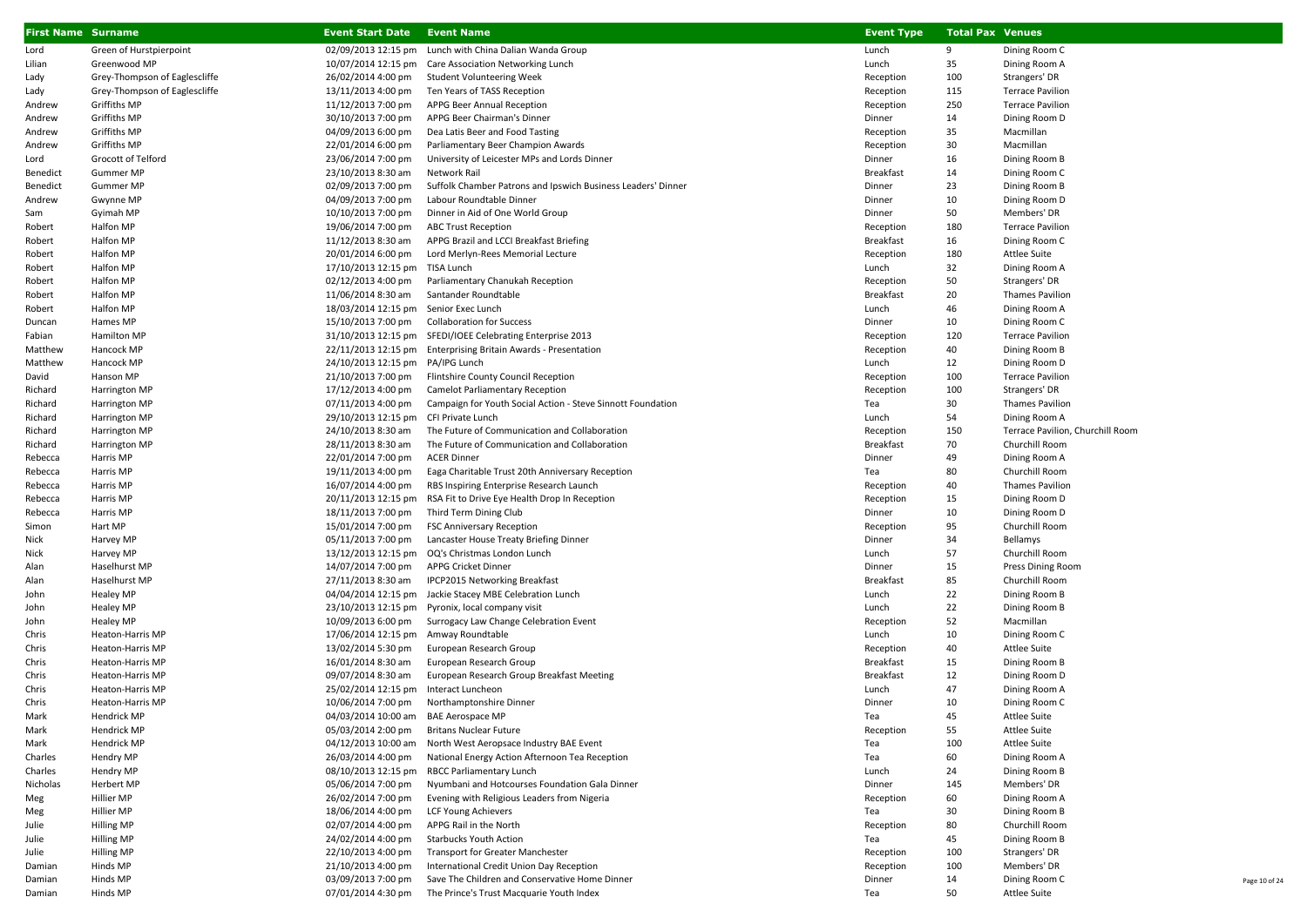| <b>First Name Surname</b> |                               | <b>Event Start Date</b>               | <b>Event Name</b>                                        | <b>Event Type</b> | <b>Total Pax Venues</b> |                         |
|---------------------------|-------------------------------|---------------------------------------|----------------------------------------------------------|-------------------|-------------------------|-------------------------|
| Mark                      | Hoban MP                      | 26/09/2013 7:00 pm                    | <b>BMT Reception</b>                                     | Reception         | 160                     | <b>Terrace Pavilion</b> |
| Mark                      | Hoban MP                      | 16/06/2014 8:30 am                    | Government and Private Equity Briefing                   | <b>Breakfast</b>  | 18                      | Dining Room B           |
| Mark                      | Hoban MP                      | 25/06/2014 8:30 am                    | Money Advice Service Breakfast                           | <b>Breakfast</b>  | 10                      | Dining Room C           |
| Mark                      | Hoban MP                      | 09/07/2014 4:00 pm                    | <b>NATS Parliamentary Reception</b>                      | Reception         | 35                      | Dining Room A           |
| Mark                      | Hoban MP                      | 28/10/2013 4:00 pm                    | Splinters Afternoon Tea                                  | Tea               | 51                      | <b>Terrace Pavilion</b> |
| Sharon                    | Hodgson MP                    | 09/12/2013 7:00 pm                    | <b>BAE Systems</b>                                       | Reception         | 100                     | <b>Terrace Pavilion</b> |
| Sharon                    | Hodgson MP                    | 16/10/2013 12:15 pm                   | Outward Bound Trust CRS Focus Group Lunch                | Reception         | 20                      | Dining Room B           |
| Sharon                    | Hodgson MP                    | 23/10/2013 4:00 pm                    | Meningitis Trust Reception                               | Reception         | 170                     | Members' DR             |
| Sharon                    | Hodgson MP                    | 15/07/2014 7:00 pm                    | Nissan: Driving the UK Economy                           | Dinner            | 24                      | Dining Room B           |
| Sharon                    | Hodgson MP                    | 23/06/2014 4:00 pm                    | Opening Rec. of a Photographic Exhibition                | Reception         | 45                      | Dining Room B           |
| Lord                      | Hodgson of Astley Abbotts     | 17/07/2014 7:00 pm                    | <b>EOA Annual Summer Dinner</b>                          | Dinner            | 146                     | Members' DR             |
| Kate                      | Hoey MP                       | 22/10/2013 7:00 pm                    | Consumers For Health Choice Parliamentary Reception      | Reception         | 100                     | <b>Terrace Pavilion</b> |
| Kate                      | Hoey MP                       | 02/07/2014 8:30 pm                    | Launch of the Asian Professional Awards                  | Reception         | 80                      | Attlee Suite            |
| Kate                      | Hoey MP                       | 26/11/2013 7:00 pm                    | LGG Governance Confernece                                | Reception         | 80                      | Dining Room A           |
| Philip                    | Hollobone MP                  | 28/11/2013 7:00 pm                    | Institute of Directors Northamptonshire Branch           | Dinner            | 35                      | Strangers' DR           |
| Philip                    | Hollobone MP                  | 09/09/2013 12:15 pm Smith Price Lunch |                                                          | Lunch             | 19                      | Dining Room B           |
| Adam                      | Holloway MP                   | 20/12/2013 7:00 pm                    | Amiens Company Reunion Dinner                            | Dinner            | 51                      | Churchill Room          |
| Adam                      | Holloway MP                   | 11/09/2013 8:30 am                    | <b>Enhancing Maritime Security</b>                       | Reception         | 100                     | Churchill Room          |
| Kelvin                    | Hopkins MP                    | 11/06/2014 4:00 pm                    | AOC Gold Awards 2014                                     | Reception         | 100                     | <b>Terrace Pavilion</b> |
| Kelvin                    | Hopkins MP                    | 11/03/2014 4:00 pm                    | ASLEF                                                    | Reception         | 64                      | Dining Room A           |
| Martin                    | Horwood MP                    | 06/09/2013 7:00 pm                    | 50th Anniversary Dinner                                  | Dinner            | 54                      | Strangers' DR           |
| Martin                    | Horwood MP                    | 11/12/2013 6:00 pm                    | APCRG                                                    | Reception         | 43                      | Macmillan               |
| Martin                    | Horwood MP                    |                                       |                                                          | Reception         | 66                      | Churchill Room          |
| George                    | Howarth MP                    | 13/05/2014 12:15 pm Synergy Health    |                                                          | Reception         | 49                      | Dining Room A           |
| George                    | Howarth MP                    | 15/01/2014 7:00 pm                    | Vietnam UK Network Dinner                                | Dinner            | 54                      | Dining Room A           |
| Gerald                    | Howarth MP                    | 16/07/2014 7:00 pm                    | <b>BBGA Reception</b>                                    | Reception         | 100                     | <b>Terrace Pavilion</b> |
| Gerald                    | Howarth MP                    |                                       | 02/09/2013 12:15 pm Hurley Cucurbitacae Club Lunch       | Lunch             | 24                      | Dining Room B           |
| Gerald                    | Howarth MP                    | 21/03/2014 7:00 pm                    | Conservative Business Club                               | Dinner            | 60                      | Churchill Room          |
| Gerald                    | Howarth MP                    | 11/02/2014 6:30 pm                    | Critical Infrastructure Protection and Resilience Europe | Tea               | 50                      | Macmillan               |
| Gerald                    | Howarth MP                    | 04/07/2014 7:00 pm                    | <b>CWF Summer Drinks Reception</b>                       | Reception         | 120                     | <b>Terrace Pavilion</b> |
| Gerald                    | Howarth MP                    | 25/06/2014 7:00 pm                    | Dakota VC Dinner                                         | Dinner            | 49                      | Dining Room A           |
| Gerald                    | Howarth MP                    | 12/03/2014 7:00 pm                    | P2 Group Dinner                                          | Dinner            | 10                      | Dining Room C           |
| Lindsay                   | Hoyle MP                      | 26/11/2013 8:30 am                    | <b>BBC North West Breakfast</b>                          | <b>Breakfast</b>  | 32                      | Dining Room A           |
| Simon                     | Hughes MP                     | 18/12/2013 7:00 pm                    | Common Rights Project Launch                             | Reception         | 80                      | Churchill Room          |
| Simon                     | Hughes MP                     | 04/09/2013 12:15 pm                   | Parliamentary Reception for London MP's                  | Reception         | 50                      | Dining Room A           |
| Simon                     | Hughes MP                     | 21/07/2014 12:15 pm                   | Working With Men 10th Anniversary                        | Reception         | 100                     | <b>Terrace Pavilion</b> |
| Jeremy                    | Hunt MP                       | 14/05/2014 9:00 am                    | Care and Support Alliance Meeting                        | Tea               | 70                      | <b>Attlee Suite</b>     |
| Tristram                  | Hunt MP                       | 11/06/2014 7:00 pm                    | British Ceramic Confederation Parliamentary Reception    | Reception         | 55                      | Churchill Room          |
| Julian                    | Huppert MP                    | 09/04/2014 5:00 pm                    | Cambridge Migration Symposium                            | Reception         | 50                      | <b>Attlee Suite</b>     |
| Julian                    | Huppert MP                    | 22/01/2014 7:00 pm                    | European Initiative for Drug Policy Reform               | Reception         | 22                      | Dining Room C           |
| Julian                    | Huppert MP                    | 05/02/2014 4:00 pm                    | Introducing Mathsworld UK                                | Reception         | 82                      | Churchill Room          |
| Julian                    | Huppert MP                    | 12/12/2013 4:00 pm                    | Launch of Statement on Sexuality-Transmitted Infections  | Reception         | 130                     | <b>Terrace Pavilion</b> |
| Julian                    | Huppert MP                    | 04/09/2013 4:00 pm                    | Launch of the Prospective APPG on Sepsis                 | Reception         | 125                     | <b>Terrace Pavilion</b> |
| Julian                    | Huppert MP                    | 17/10/2013 4:00 pm                    | National Ethical Investment Week 2013 Reception          | Reception         | 80                      | Dining Room A           |
| Julian                    | Huppert MP                    | 13/05/2014 12:15 pm                   | Prudential Ride London Lunch                             | Lunch             | 16                      | Dining Room C           |
| Julian                    | Huppert MP                    | 10/12/2013 7:00 pm                    | Transform Private Dinner                                 | Reception         | 25                      | Dining Room D           |
| Nick                      | Industry and Parliament Trust | 18/03/2014 7:00 pm                    | <b>Biomass</b>                                           | Dinner            | 14                      | Dining Room C           |
|                           | Industry and Parliament Trust | 08/01/2014 7:00 pm                    | Industry and Parliament Trust Dinner                     | Dinner            | 28                      | Dining Room B           |
|                           | Industry and Parliament Trust | 07/01/2014 8:30 am                    | Industry and Parliament Trust Breakfast                  | <b>Breakfast</b>  | 20                      | Dining Room B           |
|                           | Industry and Parliament Trust | 15/01/2014 8:30 am                    | Industry and Parliament Trust Breakfast                  | <b>Breakfast</b>  | 20                      | Dining Room B           |
|                           | Industry and Parliament Trust | 26/02/2014 8:30 am                    | Industry and Parliament Trust Breakfast                  | <b>Breakfast</b>  | 20                      | Dining Room B           |
|                           | Industry and Parliament Trust | 26/03/2014 8:30 am                    | Industry and Parliament Trust Breakfast                  | <b>Breakfast</b>  | 17                      | Dining Room B           |
|                           | Industry and Parliament Trust | 14/05/2014 8:30 am                    | Industry and Parliament Trust Breakfast                  | <b>Breakfast</b>  | 26                      | Dining Room B           |
|                           | Industry and Parliament Trust | 18/06/2014 8:30 am                    | Industry and Parliament Trust Breakfast                  | <b>Breakfast</b>  | 24                      | Dining Room B           |
|                           | Industry and Parliament Trust | 04/03/2014 7:00 pm                    | Industry and Parliament Trust Dinner                     | Dinner            | 24                      | Dining Room B           |
|                           | Industry and Parliament Trust | 10/03/2014 7:00 pm                    | Industry and Parliament Trust Dinner                     | Dinner            | 17                      | Dining Room B           |
|                           | Industry and Parliament Trust | 25/03/2014 7:00 pm                    | Industry and Parliament Trust Dinner                     | Dinner            | 26                      | Dining Room B           |
|                           | Industry and Parliament Trust | 08/07/2014 8:30 am                    | Industry and Parliament Trust Breakfast                  | <b>Breakfast</b>  | 15                      | Dining Room C           |
|                           | Industry and Parliament Trust | 14/01/2014 8:30 am                    | Industry and Parliament Trust Breakfast                  | <b>Breakfast</b>  | 26                      | Dining Room B           |
|                           | Industry and Parliament Trust | 17/06/2014 8:30 am                    | Industry and Parliament Trust Breakfast                  | <b>Breakfast</b>  | 16                      | Dining Room C           |
|                           | Industry and Parliament Trust | 01/07/2014 7:00 pm                    | Industry and Parliament Trust Dinner                     | Dinner            | 40                      | Churchill Room          |
|                           | Industry and Parliament Trust | 02/07/2014 7:00 pm                    | Industry and Parliament Trust Dinner                     | Dinner            | 20                      | Dining Room B           |
|                           | Industry and Parliament Trust |                                       | 27/02/2014 12:15 pm Industry and Parliament Trust Lunch  | Lunch             | 14                      | Dining Room C           |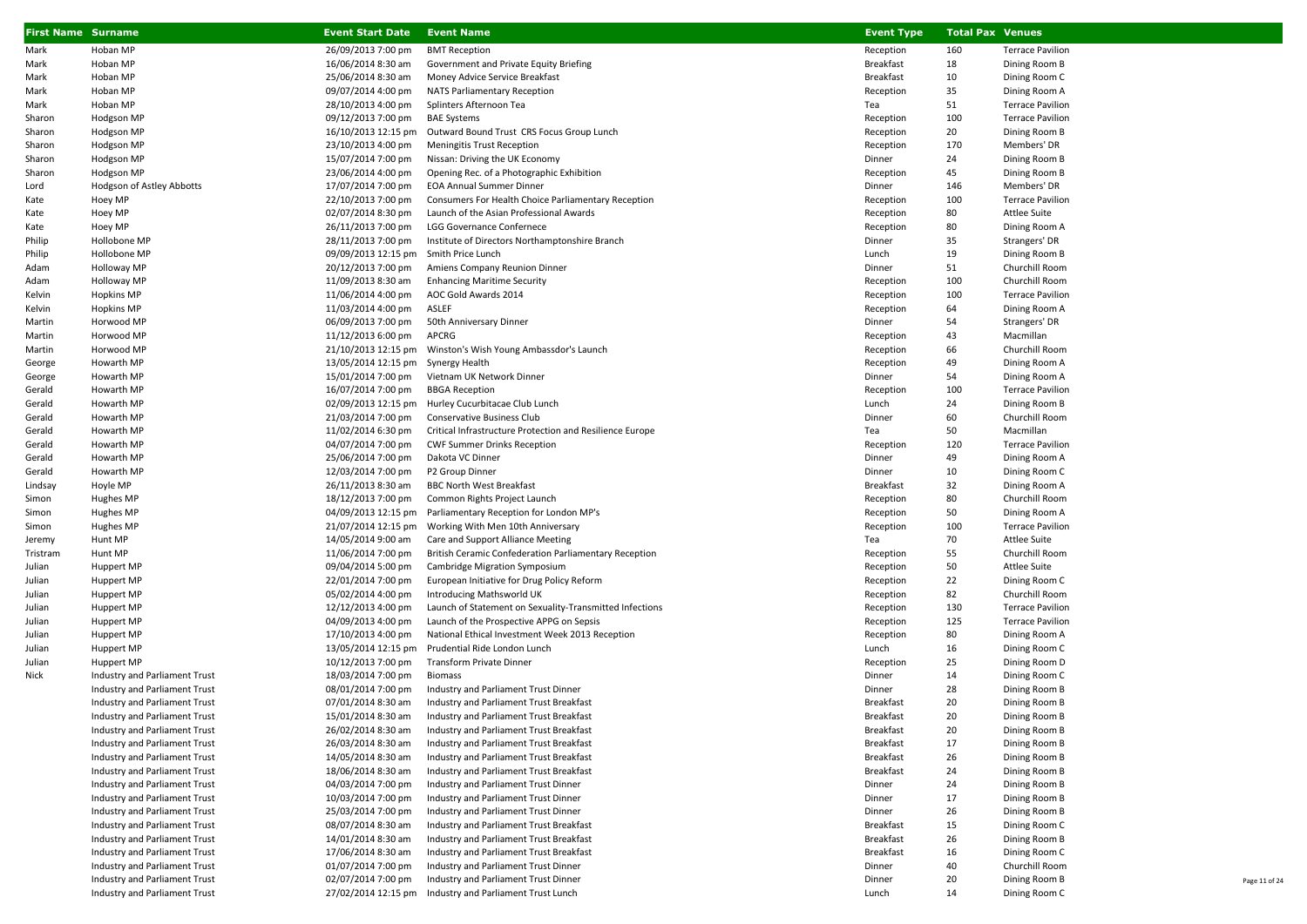| <b>First Name Surname</b> |                               | <b>Event Start Date</b> | <b>Event Name</b>                                                             | <b>Event Type</b> | <b>Total Pax Venues</b> |                         |
|---------------------------|-------------------------------|-------------------------|-------------------------------------------------------------------------------|-------------------|-------------------------|-------------------------|
|                           | Industry and Parliament Trust | 20/03/2014 12:15 pm     | Industry and Parliament Trust Lunch                                           | Lunch             | 15                      | Dining Room C           |
|                           | Industry and Parliament Trust | 17/06/2014 12:15 pm     | Industry and Parliament Trust Lunch                                           | Lunch             | 23                      | Dining Room B           |
|                           | Industry and Parliament Trust | 02/04/2014 8:30 am      | Industry and Parliament Trust Breakfast                                       | <b>Breakfast</b>  | 20                      | Dining Room B           |
|                           | Industry and Parliament Trust | 05/11/2013 8:30 am      | Industry and Parliament Trust - Training                                      | Breakfast         | 14                      | Dining Room C           |
|                           | Industry and Parliament Trust | 19/11/2013 8:30 am      | Industry and Parliament Trust Breakfast                                       | <b>Breakfast</b>  | 24                      | Dining Room B           |
|                           | Industry and Parliament Trust | 20/11/2013 8:30 am      | Industry and Parliament Trust - Training                                      | <b>Breakfast</b>  | 14                      | Dining Room C           |
|                           | Industry and Parliament Trust | 12/02/2014 7:00 pm      | Industry and Parliament Trust Dinner                                          | Dinner            | 26                      | Dining Room B           |
|                           | Industry and Parliament Trust | 15/10/2013 7:00 pm      | Industry and Parliament Trust Dinner - Aviation                               | Dinner            | 26                      | Dining Room A           |
|                           | Industry and Parliament Trust | 11/06/2014 8:30 am      | Industry and Parliament Trust Breakfast - The Future of International Finance | <b>Breakfast</b>  | 20                      | Dining Room B           |
|                           | Industry and Parliament Trust | 12/05/2014 7:00 pm      | Industry and Parliament Trust Dinner - The Future of Our Railways             | Dinner            | 24                      | Dining Room B           |
|                           | Industry and Parliament Trust | 11/06/2014 7:00 pm      | Industry and Parliament Trust Dinner - The Science of Food                    | Dinner            | 14                      | Dining Room C           |
|                           | Industry and Parliament Trust | 30/10/2013 8:30 am      | Industry and Parliament Trust - Training                                      | Breakfast         | 15                      | Dining Room B           |
|                           | Industry and Parliament Trust | 07/11/2013 8:30 am      | Industry and Parliament Trust Breakfast                                       | Breakfast         | 24                      | Dining Room B           |
|                           | Industry and Parliament Trust | 14/07/2014 8:30 am      | Industry and Parliament Trust Breakfast                                       | <b>Breakfast</b>  | 14                      | Dining Room C           |
|                           | Industry and Parliament Trust | 06/11/2013 7:00 pm      | Industry and Parliament Trust Dinner                                          | Dinner            | 23                      | Dining Room B           |
|                           | Industry and Parliament Trust | 02/12/2013 7:00 pm      | Industry and Parliament Trust Dinner                                          | Dinner            | 27                      | Dining Room B           |
|                           | Industry and Parliament Trust | 04/03/2014 7:00 pm      | Industry and Parliament Trust Dinner                                          | Dinner            | 50                      | Churchill Room          |
|                           | Industry and Parliament Trust | 23/10/2013 7:00 pm      | Industry and Parliament Trust Dinner                                          | Dinner            | 14                      | Dining Room C           |
|                           | Industry and Parliament Trust | 03/03/2014 7:00 pm      | Industry and Parliament Trust Dinner                                          | Dinner            | 34                      | Dining Room A           |
|                           | Industry and Parliament Trust | 26/11/2013 8:30 am      | Industry and Parliament Trust Breakfast - Field to Fork                       | Breakfast         | 14                      | Dining Room C           |
|                           | Industry and Parliament Trust | 20/01/2014 7:00 pm      | Industry and Parliament Trust Dinner - From Bench to Bedside                  | Dinner            | 26                      | Dining Room B           |
|                           | Industry and Parliament Trust | 17/03/2014 8:30 am      | Industry and Parliament Trust Breakfast - Location, Location, Location        | Breakfast         | 14                      | Dining Room C           |
|                           | Industry and Parliament Trust | 05/09/2013 8:30 am      | Industry and Parliament Trust - Training                                      | Breakfast, Lunch  | 16                      | Dining Room B           |
|                           | Industry and Parliament Trust | 04/12/2013 4:00 pm      | IPT/BCC                                                                       | Reception         | 150                     | <b>Terrace Pavilion</b> |
|                           | Industry and Parliament Trust | 18/03/2014 8:30 am      | Industry and Parliament Trust Breakfast - Skills 2.0                          | Breakfast         | 20                      | Dining Room B           |
|                           | Industry and Parliament Trust | 10/06/2014 7:00 pm      | Industry and Parliament Trust Dinner - The Role of Property in the Economy    | Dinner            | 20                      | Dining Room B           |
|                           | Industry and Parliament Trust | 05/02/2014 8:30 am      | Industry and Parliament Trust Breakfast - Brazil 2014                         | Breakfast         | 22                      | Dining Room B           |
|                           | Industry and Parliament Trust | 16/12/2013 7:00 pm      | Industry and Parliament Trust Dinner - Re-Energising Britain                  | Dinner            | 25                      | Dining Room B           |
|                           | Industry and Parliament Trust | 10/06/2014 8:30 am      | IPT/BP Parliamentary Briefing                                                 | Breakfast, Lunch  | 26                      | Dining Room B           |
|                           | Inter-Parliamentary Union     | 29/10/2013 8:00 am      | <b>BGIPU Seminar</b>                                                          | Seminar           | 80                      | <b>Attlee Suite</b>     |
|                           | Inter-Parliamentary Union     | 30/10/2013 8:00 am      | <b>BGIPU Seminar</b>                                                          | Seminar           | 50                      | <b>Attlee Suite</b>     |
|                           | Inter-Parliamentary Union     | 04/12/2013 2:00 pm      | Inter-Parliamentary Union Afternoon Tea                                       | Tea               | 40                      | <b>Attlee Suite</b>     |
|                           | Inter-Parliamentary Union     | 15/10/2013 12:15 pm     | IPU Lunch - Slovenia                                                          | Lunch             | 18                      | Dining Room B           |
| Huw                       | Irranca-Davies MP             | 07/11/2013 4:00 pm      | National Association of Ankylosing Spondylitis                                | Tea               | 109                     | Churchill Room          |
| Huw                       | Irranca-Davies MP             | 10/12/2013 9:00 am      | Green Social Democracy advisory group meeting                                 | Tea               | 18                      | Special Venue           |
| Glenda                    | Jackson MP                    | 10/10/2013 7:00 pm      | <b>Charities Advisory Trust</b>                                               | Reception         | 50                      | Dining Room A           |
| Stewart                   | Jackson MP                    | 17/06/2014 4:00 pm      | AOA/Bata Summer Reception                                                     | Tea               | 200                     | <b>Terrace Pavilion</b> |
| Margot                    | James MP                      | 23/06/2014 7:00 pm      | APPG Trade and Investment Reception                                           | Reception         | 150                     | <b>Terrace Pavilion</b> |
| Margot                    | James MP                      | 09/06/2014 7:00 pm      | <b>FSB Summer Reception</b>                                                   | Reception         | 200                     | <b>Terrace Pavilion</b> |
| Margot                    | James MP                      | 27/01/2014 7:00 pm      | Hampshire MP Business Forum                                                   | Dinner            | 15                      | Dining Room B           |
| Margot                    | James MP                      | 21/01/2014 8:30 am      | <b>Issues Surrounding SME Trade Finance</b>                                   | Breakfast         | 30                      | Dining Room A           |
| Margot                    | James MP                      | 16/06/2014 4:00 pm      | Lloyds Scholars Reception                                                     | Reception         | 90                      | Strangers' DR           |
| Margot                    | James MP                      | 03/03/2014 4:00 pm      | The Manufacturer of the Year Awards 2014                                      | Reception         | 200                     | Members' DR             |
| Margot                    | James MP                      | 28/11/2013 8:30 am      | Trade Breakfast                                                               | Breakfast         | 16                      | Dining Room C           |
| Sian                      | James MP                      | 03/12/2013 12:15 pm     | <b>Tidal Lagoon Power</b>                                                     | Reception         | 100                     | Churchill Room          |
| Dan                       | Jarvis MP                     | 14/06/2014 4:00 pm      | Barnsley Magistrates Annual Trip                                              | Tea               | 49                      | Dining Room A           |
| Bernard                   | Jenkin MP                     | 11/03/2014 7:00 pm      | <b>Essex Chambers of Commerce</b>                                             | Dinner            | 25                      | Dining Room A           |
| Bernard                   | Jenkin MP                     | 27/11/2013 7:00 pm      | Future of the Civil Service Dinner                                            | Dinner            | 12                      | Dining Room D           |
| Alan                      | Johnson MP                    | 18/06/2014 7:00 pm      | Health and Safety At Work - The First 40 Years                                | Dinner            | 20                      | Dining Room B           |
| Alan                      | Johnson MP                    | 19/11/2013 8:30 am      | <b>BBC Breakfast</b>                                                          | <b>Breakfast</b>  | 32                      | Dining Room A           |
| Alan                      | Johnson MP                    | 17/03/2014 4:00 pm      | SFC ARK Exhibition Reception                                                  | Tea               | 40                      | <b>Thames Pavilion</b>  |
| Alan                      | Johnson MP                    | 10/09/2013 4:00 pm      | Cambridge Traineeships Graduation Ceremony                                    | Reception         | 80                      | Churchill Room          |
| Alan                      | Johnson MP                    | 09/10/2013 4:00 pm      | <b>Kcom Group</b>                                                             | Reception         | 26                      | Dining Room C           |
| Diana                     | Johnson MP                    | 10/12/2013 7:00 pm      | Hull and Humber Chamber of Commerce                                           | Dinner            | 14                      | Dining Room C           |
| Gareth                    | Johnson MP                    | 04/12/2013 8:30 am      | <b>BBC Private Breakfast</b>                                                  | Breakfast         | 30                      | Dining Room B           |
| Gareth                    | Johnson MP                    | 16/10/2013 7:00 pm      | International Baccalaureate Schools and Colleges                              | Reception         | 160                     | <b>Terrace Pavilion</b> |
| Gareth                    | Johnson MP                    | 22/01/2014 8:30 am      | WWI Breakfast                                                                 | <b>Breakfast</b>  | 24                      | Dining Room B           |
| Jo                        | Johnson MP                    | 11/01/2014 7:00 pm      | The Sherlock Holmes Society Dinner                                            | Dinner            | 171                     | Members' DR             |
| Andrew                    | Jones                         | 03/02/2014 3:00 pm      | Monitor update London and South                                               | Tea               | 75                      | Attlee Suite            |
| Andrew                    | Jones                         | 10/02/2014 3:30 pm      | Monitor update Midlands and East                                              | Tea               | 65                      | <b>Attlee Suite</b>     |
| Andrew                    | Jones MP                      | 04/03/2014 4:00 pm      | Apprenticeships                                                               | Tea               | 100                     | <b>Terrace Pavilion</b> |
| Andrew                    | Jones MP                      |                         | 27/02/2014 12:15 pm Bliss Parliamentary Reception                             | Reception         | 80                      | Dining Room A           |
| Andrew                    | Jones MP                      |                         | 05/12/2013 12:15 pm London Work Based Learning Alliance                       | Reception         | 80                      | Churchill Room          |

Page 12 of 24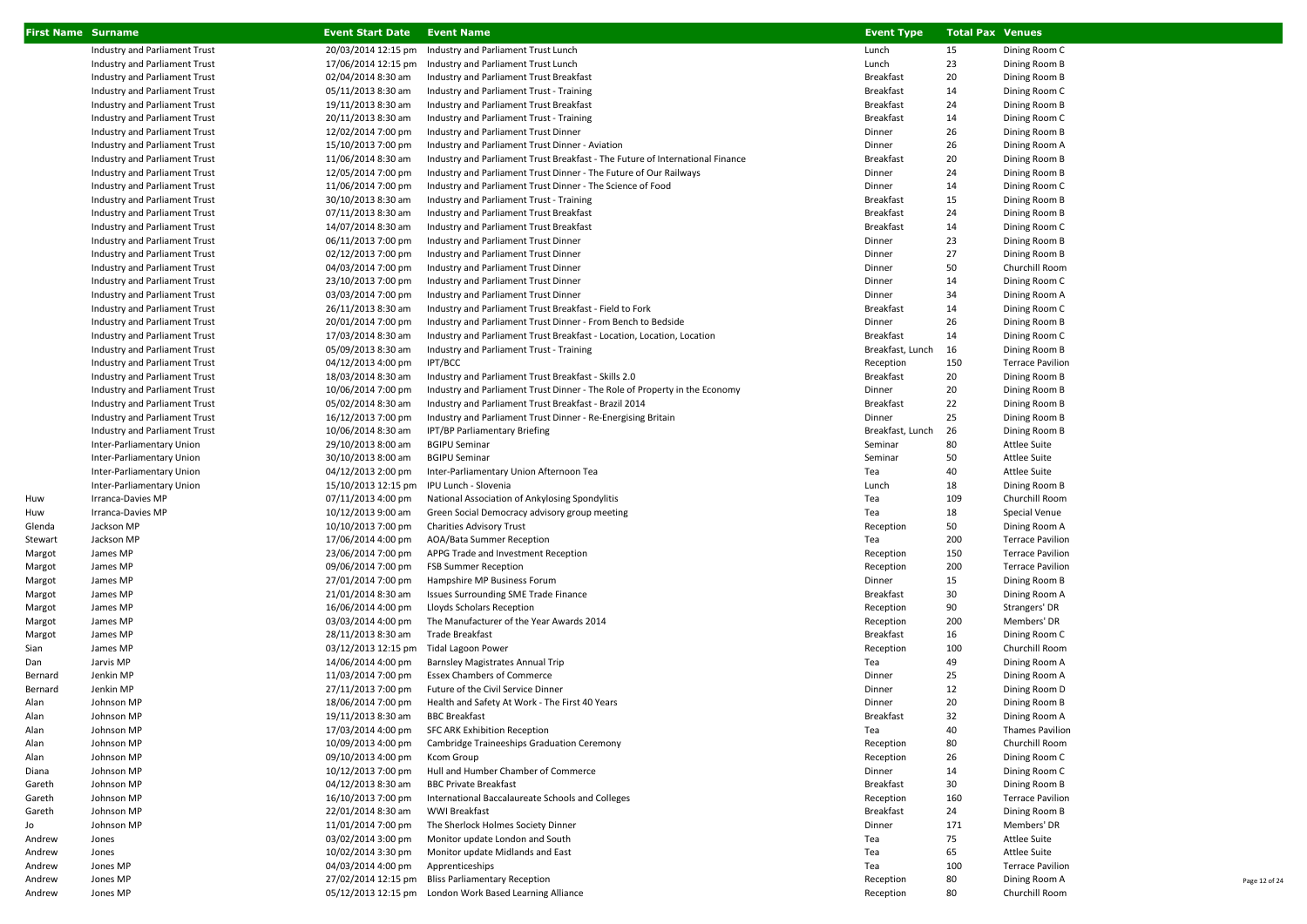| <b>First Name Surname</b> |                               | <b>Event Start Date</b>                  | <b>Event Name</b>                                                                 | <b>Event Type</b> | <b>Total Pax Venues</b> |                                        |
|---------------------------|-------------------------------|------------------------------------------|-----------------------------------------------------------------------------------|-------------------|-------------------------|----------------------------------------|
| Andrew                    | Jones MP                      | 26/03/2014 7:00 pm                       | Medtronic Stroke Dinner                                                           | Dinner            | 16                      | Dining Room C                          |
| Andrew                    | Jones MP                      | 23/06/2014 4:00 pm                       | Microsoft Apprenticeship Awards 2014                                              | Tea               | 100                     | Strangers' DR                          |
| Andrew                    | Jones MP                      | 10/03/2014 3:30 pm                       | Monitor Update North                                                              | Tea               | 60                      | Attlee Suite                           |
| Andrew                    | Jones MP                      | 15/10/2013 7:00 pm                       | Share Scheme Advanced Studies Group                                               | Dinner            | 9                       | Dining Room D                          |
| Kevan                     | Jones MP                      | 27/11/2013 7:00 pm                       | <b>CRY Parliamentary Reception</b>                                                | Reception         | 200                     | <b>Terrace Pavilion</b>                |
| Kevan                     | Jones MP                      | 18/06/2014 7:00 pm                       | Northumbrian Association Annual Dinner                                            | Dinner            | 50                      | Dining Room A                          |
| Kevan                     | Jones MP                      | 10/10/2013 12:15 pm                      | World Mental Health Day                                                           | Reception         | 100                     | <b>Terrace Pavilion</b>                |
| Marcus                    | Jones MP                      | 09/07/2014 8:30 am                       | <b>BIDs Parliamentary Breakfast Debate</b>                                        | <b>Breakfast</b>  | 30                      | Dining Room A                          |
| Marcus                    | Jones MP                      | 04/09/2013 12:15 pm HFMA Vitamin D Event |                                                                                   | Reception         | 35                      | Dining Room B                          |
| Susan                     | Jones MP                      | 03/12/2013 4:00 pm                       | NCVO-APPG Christmas Reception                                                     | Reception         | 150                     | Members' DR                            |
| Tessa                     | Jowell MP                     | 21/07/2014 7:00 pm                       | London Youth Games Reception                                                      | Reception         | 200                     | <b>Terrace Pavilion</b>                |
| Tessa                     | Jowell MP                     | 07/11/2013 12:15 pm                      | Reflecting, Celebrating and Shaping the Future                                    | Reception         | 60                      | Churchill Room                         |
| Eric                      | Joyce MP                      | 11/09/2013 10:00 am                      | WISTA / London International Shipping Week                                        | Reception         | 120                     | Attlee Suite                           |
| Daniel                    | Kawczynski MP                 | 14/11/2013 7:00 pm                       | Annual Gala Dinner                                                                | Dinner            | 134                     | Members' DR                            |
| Daniel                    | Kawczynski MP                 | 18/11/2013 7:00 pm                       | Old Salopian Dinner                                                               | Dinner            | 54                      | Dining Room A                          |
| Daniel                    | Kawczynski MP                 | 10/03/2014 12:00 pm                      | Society of Council Clerks                                                         | Tea               | 40                      | <b>Attlee Suite</b>                    |
| Daniel                    | Kawczynski MP                 | 14/04/2014 6:30 pm                       | UK, EU and the Polish Question                                                    | Reception         | 100                     | Attlee Suite                           |
| Barbara                   | <b>Keeley MP</b>              | 23/10/2013 8:30 am                       | Breakfast Discussion on Women's Football                                          | Breakfast         | 12                      | Dining Room D                          |
| Chris                     | Kelly MP                      | 09/11/2013 7:00 pm                       | Donald Simpson 40th Birthday Dinner                                               | Dinner            | 42                      | Dining Room A                          |
| Chris                     | Kelly MP                      | 05/06/2014 7:00 pm                       | International Steel Trade Association Dinner                                      | Dinner            | 60                      | Churchill Room                         |
| Chris                     | Kelly MP                      | 16/07/2014 7:00 pm                       | SDA Dinner                                                                        | Dinner            | 14                      | Dining Room C                          |
| Chris                     | Kelly MP                      | 25/11/2013 7:00 pm                       | APPG Family Business Reception                                                    | Reception         | 110                     | <b>Terrace Pavilion</b>                |
| Elizabeth                 | Kendall MP                    | 22/01/2014 6:00 pm                       | ACEVO AGM 2014                                                                    | Reception         | 60                      | <b>Attlee Suite</b>                    |
| Elizabeth                 | Kendall MP                    | 11/11/2013 10:00 am                      | Green Apple Awards                                                                | Reception         | 150                     | <b>Terrace Pavilion</b>                |
| Elizabeth                 | Kendall MP                    | 26/02/2014 4:00 pm                       | Rare Disease Day 2013                                                             | Reception         | 100                     | <b>Terrace Pavilion</b>                |
| Charles                   | Kennedy MP                    | 11/03/2014 3:00 pm                       | The Green Manifesto Launch                                                        | Tea               | 70                      | <b>Attlee Suite</b>                    |
| Sadiq                     | Khan MP                       | 19/06/2014 7:00 pm                       | ACTA LONDON 2014 Dinner                                                           | Dinner            | 170                     | Members' DR                            |
| Sadiq                     | Khan MP                       | 02/12/2013 7:00 pm                       | Ethical Finance Advancing the Common Good                                         | Reception         | 125                     | <b>Terrace Pavilion</b>                |
| Sadiq                     | Khan MP                       | 23/04/2014 6:45 pm                       | <b>Unison Reception</b>                                                           | Reception         | 50                      | <b>Terrace Pavilion</b>                |
| Sadiq                     | Khan MP                       | 10/07/2014 7:00 pm                       | Victim Support 40th Anniversary Reception                                         | Reception         | 140                     | <b>Terrace Pavilion</b>                |
| Greg                      | Knight MP                     | 24/06/2014 7:00 pm                       | APPG Historic Vehicle Group Annual Dinner                                         | Dinner            | 44                      | Dining Room A                          |
| Greg                      | Knight MP                     | 04/12/2013 7:00 pm                       | <b>FBHVC Dinner</b>                                                               | Dinner            | 50                      | Dining Room A                          |
| Greg                      | Knight MP                     | 28/04/2014 7:00 pm                       | APPG Historic Vehicle Group Dinner                                                | Dinner            | 50                      | Dining Room A                          |
| Kwasi                     | <b>Kwarteng MP</b>            | 20/01/2014 7:00 pm                       | 2010 Intake Dinner                                                                | Dinner            | 10                      | Dining Room C                          |
| Kwasi                     | <b>Kwarteng MP</b>            | 15/01/2014 8:30 am                       | APPG Corporate Governance Breakfast Meeting                                       | Breakfast         | 48                      | Dining Room A                          |
| Kwasi                     | <b>Kwarteng MP</b>            | 25/02/2014 8:30 am                       | APPG Corporate Governance Breakfast Meeting                                       | Breakfast         | 35                      | Dining Room A                          |
| Kwasi                     | <b>Kwarteng MP</b>            | 09/09/2013 4:00 pm                       | APPG Corporate Governance Research Launch                                         | Reception         | 80                      | Strangers' DR                          |
| Kwasi                     | <b>Kwarteng MP</b>            | 26/11/2013 4:00 pm                       | Road Traffic Accident Round Table                                                 | Reception         | 14                      | Dining Room D                          |
| Kwasi                     | <b>Kwarteng MP</b>            | 14/10/2013 7:00 pm                       | <b>Surrey FE Colleges</b>                                                         | Dinner            | 9                       | Dining Room D                          |
| Eleanor                   | Laing MP                      | 21/10/2013 6:30 pm                       | End of Life Seminar                                                               | Reception         | 30                      | Macmillan                              |
| Eleanor                   | Laing MP                      | 28/10/2013 7:00 pm                       | Essex Chambers of Commerce dinner                                                 | Dinner            | 25                      | Dining Room B                          |
| Eleanor                   | Laing MP                      | 28/10/2013 6:00 pm                       | Society of Conservative Lawyers Reception                                         | Reception         | 60                      | Macmillan                              |
| Eleanor                   | Laing MP                      | 21/10/2013 7:00 pm                       | Third Term Dining Club                                                            | Dinner            | 12                      | Dining Room D                          |
| Norman                    | Lamb MP                       | 11/03/2014 8:30 am                       | Breakfast Discussion on Adult Social Care Skills                                  | <b>Breakfast</b>  | 12                      | Dining Room D                          |
| Norman                    | Lamb MP                       | 04/09/2013 10:30 am                      | Schizophrenia Innovation Network Launch                                           | Seminar           | 80                      | <b>Attlee Suite</b>                    |
| David                     | Lammy MP                      | 31/10/2013 12:15 pm NCS Leaders 2013/14  |                                                                                   | Reception         | 150                     | Churchill Room                         |
| David                     | Lammy MP                      | 10/07/2014 7:00 pm                       | Rare Rising Stars Award Ceremony 2014                                             | Reception         | 150                     | Members' DR                            |
| Lord                      | Lamont of Lerwick             | 18/10/2013 7:00 pm                       | British Iranian Chamber of Commerce Annual Dinner                                 | Dinner            | 128<br>150              | Members' DR                            |
| Mark                      | Lancaster MP                  | 16/10/2013 4:00 pm                       | Royal Engineer Reserves                                                           | Tea               |                         | Members' DR                            |
| Lady                      | Lane-Fox of Soho<br>Latham MP | 05/03/2014 8:30 am                       | Web for Everyone - Parliamentary Breakfast<br><b>DDRF Parliamentary Reception</b> | Breakfast         | 50<br>150               | Churchill Room                         |
| Pauline                   | Latham MP                     | 11/02/2014 4:00 pm                       | <b>Extractive Industries</b>                                                      | Reception<br>Tea  | 100                     | <b>Terrace Pavilion</b><br>Members' DR |
| Pauline                   |                               | 23/06/2014 4:00 pm                       |                                                                                   |                   | 120                     |                                        |
| Pauline                   | Latham MP                     | 02/09/2013 12:15 pm                      | Giles Duley Exhibition Launch<br>APPG Extractive Industry Stop The Traffick       | Reception         |                         | <b>Terrace Pavilion</b>                |
| Pauline                   | Latham MP                     | 31/10/2013 12:15 pm                      |                                                                                   | Lunch             | 14                      | Dining Room C                          |
| Pauline                   | Latham MP<br>Leadsom MP       |                                          | 09/09/2013 12:15 pm UK Listed Mining Industry Lunch                               | Lunch<br>Dinner   | 14<br>15                | Dining Room D<br>Dining Room C         |
| Andrea                    |                               | 16/06/2014 7:00 pm<br>18/11/2013 4:00 pm | Transforming European Telecommunications                                          | Tea               | 40                      | Dining Room B                          |
| Andrea                    | Leadsom MP                    |                                          | World Prematurity Day Reception                                                   | Dinner            | 50                      |                                        |
| Philip                    | Lee MP<br>Lee MP              | 10/12/2013 7:00 pm<br>09/12/2013 4:00 pm | 3M Annual Parliamentary Dinner<br>Lung Cancer in your Constituency                | Tea               | 100                     | Dining Room A<br>Members' DR           |
| Philip<br>Philip          | Lee MP                        | 05/02/2014 7:00 pm                       | <b>MSB Client Event</b>                                                           | Reception         | 100                     | Churchill Room                         |
| Philip                    | Lee MP                        | 02/04/2014 7:00 pm                       | <b>RCGP Event</b>                                                                 | Reception         | 60                      | Churchill Room                         |
| Philip                    | Lee MP                        | 13/05/2014 6:30 pm                       | Reconfiguration of Health Services in London                                      | Reception         | 30                      | Macmillan                              |
| Philip                    | Lee MP                        | 01/07/2014 4:00 pm                       | World Cancer Research Fund                                                        | Tea               | 85                      | Churchill Room                         |
|                           |                               |                                          |                                                                                   |                   |                         |                                        |

Page 13 of 24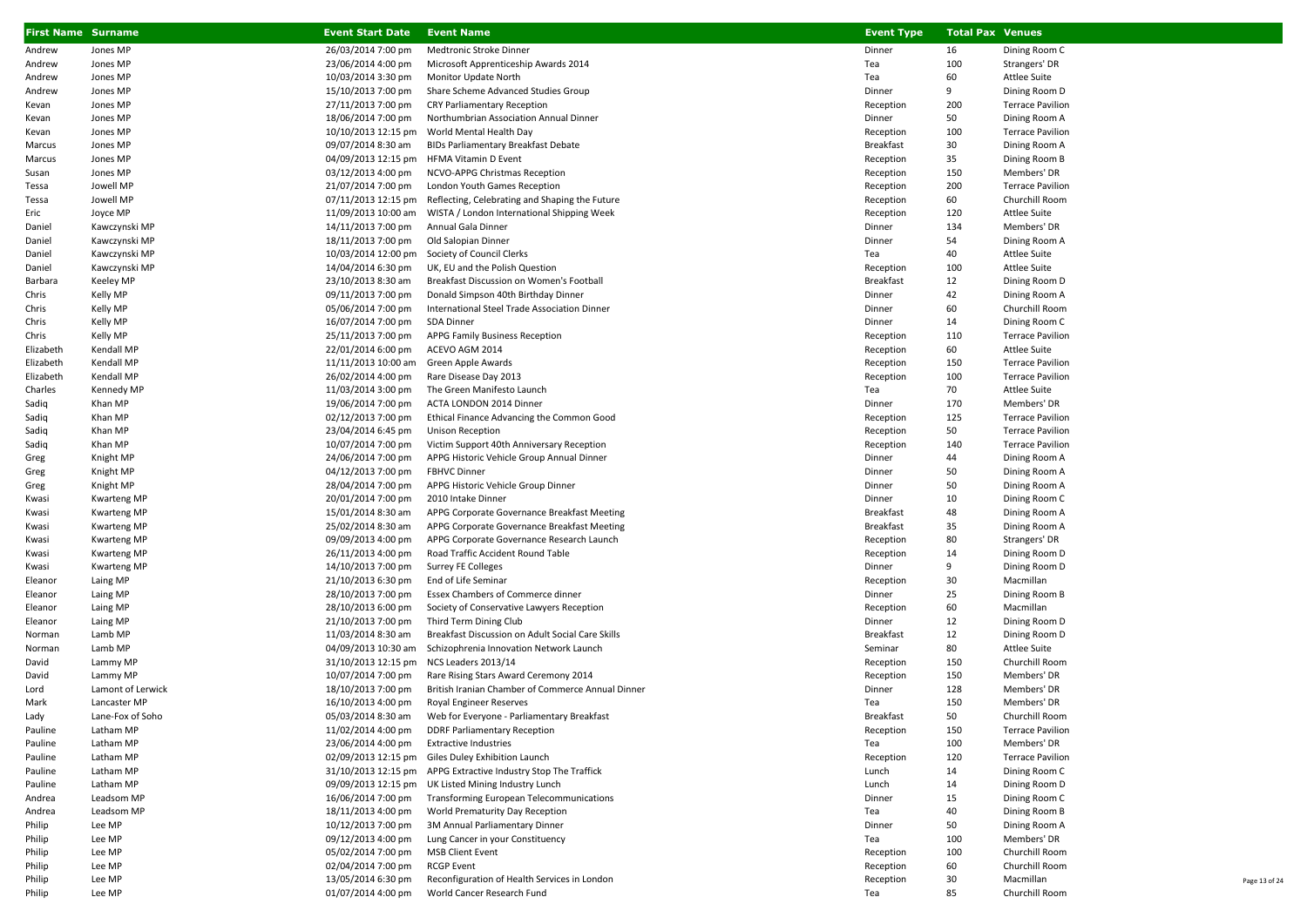| First Name Surname |                     | <b>Event Start Date</b>            | <b>Event Name</b>                                              | <b>Event Type</b> | <b>Total Pax Venues</b> |                         |
|--------------------|---------------------|------------------------------------|----------------------------------------------------------------|-------------------|-------------------------|-------------------------|
| John               | Leech MP            | 08/04/2014 4:00 pm                 | 50th Anniversary of BBC Two                                    | Tea               | 180                     | <b>Terrace Pavilion</b> |
| John               | Leech MP            | 18/06/2014 4:00 pm                 | APPG Light Rail Parliamentary Tea                              | Tea               | 100                     | Strangers' DR           |
| John               | Leech MP            | 14/01/2014 7:00 pm                 | Alliance for Intellectual Property Dinner                      | Dinner            | 14                      | Dining Room D           |
| John               | Leech MP            | 18/03/2014 12:15 pm                | Subway Reception                                               | Reception         | 30                      | Dining Room B           |
| Jeremy             | Lefroy MP           | 13/09/2013 8:30 am                 | ATPS UK Launch Event                                           | Lunch             | 100                     | <b>Attlee Suite</b>     |
| Jeremy             | Lefroy MP           | 16/07/2014 7:00 pm                 | Friends of KCMC Dinner                                         | Dinner            | 17                      | Dining Room B           |
| Jeremy             | Lefroy MP           | 07/04/2014 5:30 pm                 | <b>Getting Maleria</b>                                         | Reception         | 150                     | <b>Attlee Suite</b>     |
| Jeremy             | Lefroy MP           |                                    | 29/11/2013 12:15 pm Malaria R&D Launch Luncheon                | Lunch             | 19                      | Dining Room B           |
| Jeremy             | Lefroy MP           |                                    | 05/11/2013 12:15 pm Meet the Minister - Stafford Chamber       | Lunch             | 13                      | Dining Room D           |
| Jeremy             | Lefroy MP           | 12/09/2013 4:00 pm                 | <b>Stafford Association Tea</b>                                | Tea               | 49                      | <b>Terrace Pavilion</b> |
| Edward             | Leigh MP            | 02/12/2013 7:00 pm                 | AOC Lincolnshire                                               | Dinner            | 13                      | Dining Room A           |
| Edward             | Leigh MP            | 12/11/2013 7:00 pm                 | Parliamentary Club                                             | Dinner            | 41                      | Dining Room A           |
| Charlotte          | Leslie MP           | 26/11/2013 4:00 pm                 | <b>AQA Annual Reception</b>                                    | Reception         | 100                     | Members' DR             |
| Charlotte          | Leslie MP           | 09/07/2014 12:15 pm                | BBPA Manifesto for Beer and Pubs Lunch                         | Lunch             | 10                      | Dining Room C           |
| Charlotte          | Leslie MP           | 30/06/2014 4:00 pm                 | NTEN End of Year Celebration Event                             | Tea               | 180                     | Members' DR             |
| Christopher        | Leslie MP           | 10/09/2013 4:00 pm                 | Capital One Cup/ Football League                               | Reception         | 80                      | Strangers' DR           |
| Brandon            | Lewis MP            | 28/10/2013 12:15 pm                | ANGLE Lunch 2013                                               | Lunch             | 48                      | Dining Room A           |
| Brandon            | Lewis MP            | 13/05/2014 4:00 pm                 | <b>EEEGR House of Commons Reception</b>                        | Reception         | 200                     | Members' DR             |
| Brandon            | Lewis MP            | 03/12/2013 12:15 pm                | Holiday Centres Association Annual Luncheon                    | Lunch             | 14                      | Dining Room B           |
| Brandon            | Lewis MP            | 02/12/2013 4:00 pm                 | Ready for Business Awards Programme                            | Reception         | 122                     | <b>Terrace Pavilion</b> |
| lan                | Liddell-Grainger MP | 10/09/2013 7:00 pm                 | APPG Cider Reception                                           | Reception         | 150                     | <b>Terrace Pavilion</b> |
| lan                | Liddell-Grainger MP | 20/01/2014 7:00 pm                 | APPG Cider Reception                                           | Reception         | 115                     | <b>Terrace Pavilion</b> |
| lan                | Liddell-Grainger MP | 08/07/2014 7:00 pm                 | Parliamentary Group for Energy Studies                         | Reception         | 160                     | <b>Terrace Pavilion</b> |
| Peter              | Lilley MP           | 29/10/2013 7:00 pm                 | Consensus for Development Reform Dinner                        | Dinner            | 16                      | Dining Room D           |
| Peter              | Lilley MP           | 25/06/2014 4:00 pm                 | Trade Supply Chains and Transparency                           | Tea               | 100                     | Members' DR             |
| Peter              | Lilley MP           | 21/11/2013 12:15 pm                | Uzbeck-British Trade and Industry Council                      | Lunch             | 101                     | Churchill Room          |
| Lord               | Lindsay             | 11/11/2013 4:00 pm                 | Risk versus Hazard                                             | Reception         | 30                      | Dining Room B           |
| Stephen            | Lloyd MP            | 20/11/2013 8:30 am                 | 3FF Head Teachers Breakfast                                    | Breakfast         | 40                      | Dining Room A           |
| Stephen            | Lloyd MP            | 14/07/2014 4:00 pm                 | <b>AOC Summer Reception</b>                                    | Reception         | 120                     | <b>Terrace Pavilion</b> |
| Stephen            | Lloyd MP            | 14/10/2013 4:00 pm                 | APPG Further Education, Skills and Lifelong Learning Reception | Reception         | 25                      | Dining Room B           |
| Stephen            | Lloyd MP            | 17/03/2014 4:00 pm                 | <b>APPG Religious Education</b>                                | Tea               | 60                      | Dining Room A           |
| Stephen            | Lloyd MP            | 29/10/2013 7:00 pm                 | Chrysalis Club Launch                                          | Dinner            | 20                      | Dining Room B           |
| Stephen            | Lloyd MP            | 30/10/2013 6:00 pm                 | DeafKidz International Launch                                  | Reception         | 50                      | Macmillan               |
| Stephen            | Lloyd MP            | 04/03/2014 12:15 pm                | Edward John Lloyd                                              | Lunch             | 12                      | Dining Room C           |
| Stephen            | Lloyd MP            | 18/12/2013 8:30 am                 | FSB Voice of Small Business Index                              | <b>Breakfast</b>  | 50                      | Dining Room A           |
| Stephen            | Lloyd MP            | 17/06/2014 12:15 pm                | National Institute of Adult Continuing Education               | Reception         | 120                     | Churchill Room          |
| Stephen            | Lloyd MP            | 16/10/2013 4:00 pm                 | Tired all The Time                                             | Reception         | 50                      | Churchill Room          |
| Stephen            | Lloyd MP            | 04/03/2014 4:00 pm                 | Young Review of Older Deaf People                              | Tea               | 80                      | Dining Room A           |
| Naomi              | Long MP             | 16/07/2014 9:30 am                 | Captive In Iran                                                | Tea               | 20                      | Attlee Suite            |
| Jack               | Lopresti MP         | 17/06/2014 8:30 am                 | CFI Private Breakfast                                          | <b>Breakfast</b>  | 16                      | Dining Room D           |
| Jonathan           | Lord MP             | 24/10/2013 7:00 pm                 | China Thought Leadership Symposium Dinner                      | Dinner            | 14                      | Dining Room C           |
| Tim                | Loughton MP         | 11/09/2013 4:00 pm                 | Canine Partners - Afternoon Tea and Demonstration              | Tea               | 132                     | <b>Terrace Pavilion</b> |
| Tim                | Loughton MP         | 21/10/2013 12:15 pm IAAM Launch    |                                                                | Reception         | 100                     | <b>Terrace Pavilion</b> |
| Andrew             | Love MP             |                                    | 01/07/2014 12:15 pm CML Housing Market Briefing                | Lunch             | 12                      | Dining Room C           |
| Andrew             | Love MP             |                                    | 12/12/2013 12:15 pm CML Mortgage Market Briefing Lunch         | Lunch             | 10                      | Dining Room C           |
| Andrew             | Love MP             | 17/10/2013 7:00 pm                 | Co-Operative and Community Finance 40th Anniversary            | Dinner            | 37                      | Churchill Room          |
| Andrew             | Love MP             | 26/06/2014 7:00 pm                 | John Smith Trust 2014 Fellowship Farewell Dinner               | Dinner            | 60                      | Churchill Room          |
| Andrew             | Love MP             | 16/07/2014 12:15 pm                | VocaLink Payments Prospectus Lunch                             | Lunch             | 10                      | Dining Room D           |
| Lord               | Low of Dalston      | 04/11/2013 4:00 pm                 | Special Educational Consortium 21st Anniversary                | Reception         | 150                     | <b>Terrace Pavilion</b> |
| Caroline           | Lucas MP            | 06/11/2013 8:30 am                 | <b>Better Building Breakfast</b>                               | Reception         | 70                      | Attlee Suite            |
| Caroline           | Lucas MP            | 12/03/2014 4:00 pm                 | Railfuture Parliamentary Reception                             | Tea               | 45                      | Dining Room B           |
| Caroline           | Lucas MP            | 09/09/2013 4:00 pm                 | Sussex Enterprise Tea on the Terrace                           | Tea               | 100                     | <b>Terrace Pavilion</b> |
| Peter              | Luff MP             | 25/07/2014 12:15 pm                | Chartered Institute of Public Relations                        | Lunch             | 64                      | Churchill Room          |
| Peter              | Luff MP             | 24/10/2013 12:15 pm Engineering UK |                                                                | Lunch             | 24                      | Dining Room B           |
| Peter              | Luff MP             | 07/05/2014 12:15 pm                | National Trust Magna Carta                                     | Reception         | 20                      | Dining Room D           |
| Peter              | Luff MP             | 03/09/2013 7:00 pm                 | Nicks Diner Dining Club                                        | Dinner            | 15                      | Dining Room D           |
| Peter              | Luff MP             | 08/10/2013 7:00 pm                 | Nicks Diner Dining Club                                        | Dinner            | 15                      | Dining Room D           |
| Peter              | Luff MP             | 22/10/2013 7:00 pm                 | Nicks Diner Dining Club                                        | Dinner            | 10                      | Dining Room D           |
| Peter              | Luff MP             | 19/11/2013 7:00 pm                 | Nicks Diner Dining Club                                        | Dinner            | 14                      | Dining Room D           |
| Peter              | Luff MP             | 03/12/2013 7:00 pm                 | Nicks Diner Dining Club                                        | Dinner            | 10                      | Dining Room D           |
| Peter              | Luff MP             | 17/12/2013 7:00 pm                 | Nicks Diner Dining Club                                        | Dinner            | 12                      | Dining Room D           |
| Peter              | Luff MP             | 07/01/2014 7:00 pm                 | Nicks Diner Dining Club                                        | Dinner            | 14                      | Dining Room D           |
| Peter              | Luff MP             | 21/01/2014 7:00 pm                 | Nicks Diner Dining Club                                        | Dinner            | 12                      | Dining Room D           |

Page 14 of 24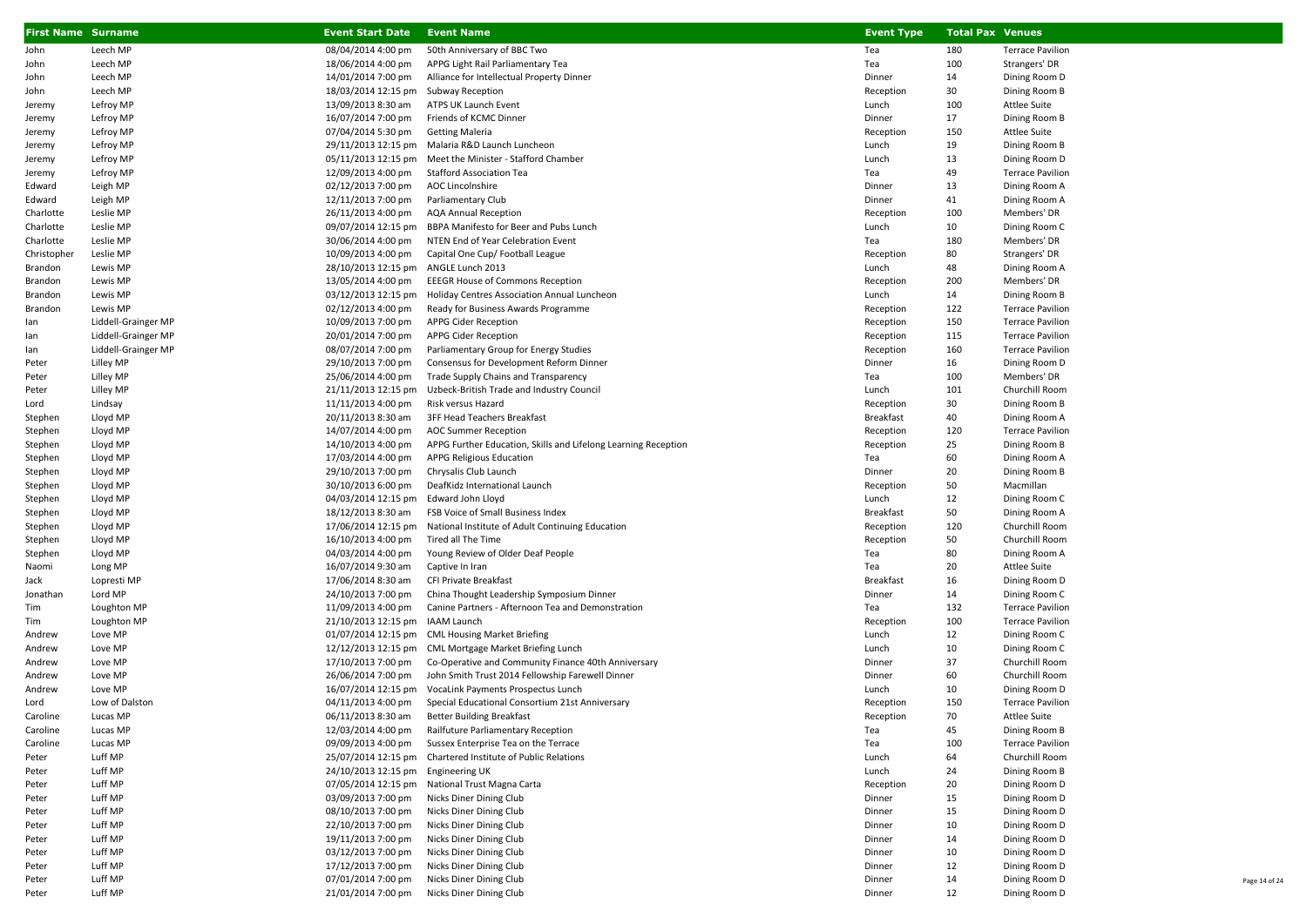| <b>First Name Surname</b> |                           | <b>Event Start Date</b>                   | <b>Event Name</b>                                                 | <b>Event Type</b> | <b>Total Pax Venues</b> |                                                   |
|---------------------------|---------------------------|-------------------------------------------|-------------------------------------------------------------------|-------------------|-------------------------|---------------------------------------------------|
| Peter                     | Luff MP                   | 04/02/2014 7:00 pm                        | Nicks Diner Dining Club                                           | Dinner            | 10                      | Dining Room D                                     |
| Peter                     | Luff MP                   | 25/02/2014 7:00 pm                        | Nicks Diner Dining Club                                           | Dinner            | 11                      | Dining Room D                                     |
| Peter                     | Luff MP                   | 11/03/2014 7:00 pm                        | Nicks Diner Dining Club                                           | Dinner            | 12                      | Dining Room D                                     |
| Peter                     | Luff MP                   | 25/03/2014 7:00 pm                        | Nicks Diner Dining Club                                           | Dinner            | $\overline{7}$          | Dining Room D                                     |
| Peter                     | Luff MP                   | 08/04/2014 7:00 pm                        | Nicks Diner Dining Club                                           | Dinner            | 12                      | Dining Room D                                     |
| Peter                     | Luff MP                   | 06/05/2014 7:00 pm                        | Nicks Diner Dining Club                                           | Dinner            | 10                      | Dining Room D                                     |
| Peter                     | Luff MP                   | 17/06/2014 7:00 pm                        | Nicks Diner Dining Club                                           | Dinner            | 12                      | Dining Room D                                     |
| Peter                     | Luff MP                   | 01/07/2014 7:00 pm                        | Nicks Diner Dining Club                                           | Dinner            | 10                      | Dining Room D                                     |
| Peter                     | Luff MP                   | 15/07/2014 7:00 pm                        | Nicks Diner Dining Club                                           | Dinner            | 10                      | Dining Room D                                     |
| Peter                     | Luff MP                   | 09/10/2013 12:15 pm STEMNETWORKS          |                                                                   | Reception         | 139                     | <b>Terrace Pavilion</b>                           |
| Karen                     | Lumley MP                 | 10/09/2013 12:15 pm Bus 2020 Manifesto    |                                                                   | Reception         | 75                      | Churchill Room                                    |
| Karen                     | Lumley MP                 | 23/10/2013 12:15 pm                       | Reception on the Occasion of The Independence Day                 | Reception         | 100                     | Churchill Room                                    |
| Karen                     | Lumley MP                 | 26/11/2013 12:15 pm                       | Redditch Business Leaders Lunch                                   | Lunch             | 24                      | Dining Room B                                     |
| Karen                     | Lumley MP                 | 07/07/2014 12:15 pm                       | Redditch Business Leaders Lunch                                   | Lunch             | 24                      | Dining Room B                                     |
| Karen                     | Lumley MP                 | 05/11/2013 7:00 pm                        | West Africa Diospora Direct Investment Summit                     | Dinner            | 40                      | Churchill Room                                    |
| Mary                      | MacLeod MP                | 18/12/2013 6:00 pm                        | APPG Women in Parliament Afternoon Tea                            | Tea               | 70                      | Macmillan                                         |
| Mary                      | MacLeod MP                | 05/06/2014 8:30 am                        | APPG Women in Parliament: Women on Boards Breakfast               | Breakfast         | 45                      | Churchill Room                                    |
| Mary                      | MacLeod MP                | 17/10/2013 8:30 am                        | APPG Women in Parliament: Helen Boaden Breakfast                  | Breakfast         | 14                      | Dining Room B                                     |
| Mary                      | MacLeod MP                | 17/12/2013 8:30 am                        | APPG Women in Parliament Breakfast                                | <b>Breakfast</b>  | 40                      | Churchill Room                                    |
| Angus                     | MacNeil MP                | 04/12/2013 7:00 pm                        | Highlands and Islands Enterprise Dinner                           | Dinner            | 10                      | Dining Room C                                     |
| Fiona                     | Mactaggart MP             | 17/10/2013 7:00 pm                        | <b>Aviation Reception</b>                                         | Reception         | 60                      | Strangers' DR                                     |
| Fiona                     | Mactaggart MP             | 18/03/2014 7:00 pm                        | <b>Emergengency Planning and Resilience</b>                       | Reception         | 14                      | Dining Room D                                     |
| Fiona                     | Mactaggart MP             | 16/07/2014 12:15 pm                       | <b>MHP Communications</b>                                         | Lunch             | 65                      | Dining Room A                                     |
| Fiona                     | Mactaggart MP             | 13/11/2013 7:00 pm                        | Poppy Project                                                     | Reception         | 130                     | <b>Terrace Pavilion</b>                           |
| Fiona                     | Mactaggart MP             | 02/06/2014 4:00 pm                        | Putting The Great in Great British Science                        | Reception         | 75                      | Strangers' DR                                     |
| Fiona                     | Mactaggart MP             | 09/10/2013 7:00 pm                        | Thames Valley FE Colleges' Dinner                                 | Dinner            | 24                      | Dining Room B                                     |
| Lady                      | Maddock of Christchurch   | 10/10/2013 12:15 pm                       | World Homeless Day                                                | Reception         | 100                     | Churchill Room                                    |
| Khalid                    | Mahmood MP                | 28/01/2014 7:00 pm                        | <b>Islamic Finance Reception</b>                                  | Reception         | 150                     | <b>Terrace Pavilion</b>                           |
| Shabana                   | Mahmood MP                | 23/10/2013 8:30 am                        | <b>BBC Breakfast Briefing</b>                                     | <b>Breakfast</b>  | 40                      | Churchill Room                                    |
| Seema                     | Malhotra MP               | 26/11/2013 7:00 pm                        | <b>British Airways Dinner</b>                                     | Dinner            | 14                      | Dining Room D                                     |
| Seema                     | Malhotra MP               | 14/01/2014 7:00 pm                        | FWN/Birbeck Report Launh                                          | Reception         | 70                      | Macmillan                                         |
| Seema                     | Malhotra MP               | 23/01/2014 7:00 pm                        | West London Business Dinner                                       | Dinner            | 50                      | Members' DR                                       |
| John                      | Mann MP                   | 18/03/2014 1:00 pm                        | Symposium on Antisemitism in Europe                               | Lunch             | 60                      | Attlee Suite                                      |
| Gordon                    | Marsden MP                | 23/10/2013 4:00 pm                        | Legacy Reception                                                  | Tea               | 50                      | Churchill Room                                    |
| Gordon                    | Marsden MP                | 28/01/2014 7:00 pm                        | Skills, Apprenticeships and Training Dinner                       | Dinner            | 14<br>54                | Dining Room D                                     |
| Francis                   | Maude MP                  | 09/10/2013 7:00 pm                        | Horsham Business Luncheon Club Dinner                             | Dinner            |                         | Dining Room A                                     |
| Francis                   | Maude MP                  | 12/12/2013 8:30 am<br>08/11/2013 7:00 pm  | Operational Briefing on Cyber Attacks                             | Tea               | 100<br>78               | <b>Attlee Suite</b><br>Churchill Room             |
| Lord                      | Mawhinney of Peterborough |                                           | NSPCC PBSG Autumn Dinner                                          | Dinner            | 30                      |                                                   |
| Theresa                   | May MP<br>May MP          | 03/02/2014 4:00 pm<br>23/06/2014 12:15 pm | <b>Bright Blue</b><br>Lord Ferrers Awards                         | Tea<br>Reception  | 100                     | <b>Thames Pavilion</b><br><b>Terrace Pavilion</b> |
| Theresa<br>Theresa        | May MP                    | 18/12/2013 12:15 pm                       | <b>Transforming Maidenhead</b>                                    | Reception         | 60                      | Churchill Room                                    |
| Paul                      | Maynard MP                | 15/01/2014 7:00 pm                        | Cavendish Place Communicationd Ltd                                | Dinner            | 18                      | Dining Room B                                     |
| Paul                      | Maynard MP                |                                           | 25/02/2014 12:15 pm RDA Reception with HRH The Princess Royal     | Tea               | 29                      | Dining Room B                                     |
| Michael                   | McCann MP                 | 05/03/2014 7:00 pm                        | Coca Cola Enterprises Annual Dinner                               | Dinner            | 23                      | Dining Room B                                     |
| Michael                   | McCann MP                 | 10/06/2014 7:00 pm                        | EDF Energy Partnership with Marie Curie                           | Reception         | 100                     | Churchill Room                                    |
| Kerry                     | McCarthy MP               |                                           | 07/04/2014 12:15 pm Bristol Junior Chamber of Commerce Delegation | Reception         | 35                      | Dining Room A                                     |
| Nicola                    | Blackwood                 | 02/07/2014 12:15 pm                       | <b>Climate Coalition Reception</b>                                | Reception         | 60                      | Churchill Room                                    |
| Kerry                     | McCarthy MP               | 10/12/2013 4:00 pm                        | Performer's Alliance Parliamentary Group                          | Reception         | 100                     | <b>Terrace Pavilion</b>                           |
| Jason                     | <b>McCartney MP</b>       | 04/11/2013 4:00 pm                        | Anthony Nolan Support Awards (ANSAs)                              | Reception         | 100                     | Strangers' DR                                     |
| Jason                     | <b>McCartney MP</b>       | 26/02/2014 8:30 am                        | Dods Transport Dialogue: Roundtable 3                             | <b>Breakfast</b>  | 10                      | Dining Room D                                     |
| Jason                     | McCartney MP              | 14/01/2014 4:00 pm                        | New Horizons New Year's Party                                     | Reception         | 45                      | Dining Room B                                     |
| Karl                      | McCartney MP              | 11/11/2013 7:00 pm                        | Lincolnshire Bomber Command Memorial Dinner                       | Dinner            | 50                      | Dining Room A                                     |
| Karl                      | McCartney MP              | 09/12/2013 12:15 pm                       | Lindum Client Lunch ' Housing Associations'                       | Lunch             | 20                      | Dining Room B                                     |
| Karl                      | McCartney MP              | 22/11/2013 7:00 pm                        | Old Birkonian Society - London Dinner                             | Dinner            | 99                      | Churchill Room                                    |
| Karl                      | McCartney MP              | 05/02/2014 11:00 am                       | Q&A with Lincoln Minister School                                  | Tea               | 41                      | Attlee Suite                                      |
| Gregg                     | McClymont MP              | 01/04/2014 7:30 pm                        | The Scottish Question Debate                                      | Reception         | 50                      | Macmillan                                         |
| Siobhan                   | McDonagh MP               | 10/07/2014 7:30 pm                        | Local Employers Reception                                         | Reception         | 80                      | Attlee Suite                                      |
| Alasdair                  | McDonnell MP              | 21/11/2013 7:00 pm                        | <b>Goal Winter Drinks</b>                                         | Reception         | 55                      | Dining Room A                                     |
| Alasdair                  | McDonnell MP              | 25/03/2014 8:30 am                        | <b>IIBN Ltd</b>                                                   | Breakfast         | 50                      | Dining Room A                                     |
| John                      | McDonnell MP              | 23/10/2013 4:00 pm                        | <b>TUCG Parliamentary reception</b>                               | Reception         | 50                      | Strangers' DR                                     |
| Alison                    | Mcgovern MP               | 10/07/2014 7:00 pm                        | The Land Trust 10th Anniversary Reception                         | Reception         | 100                     | Churchill Room                                    |
| Anne                      | McGuire MP                | 04/03/2014 8:30 am                        | Prudential Parliamentary Breakfast                                | Breakfast         | 14                      | Dining Room C                                     |
| Anne                      | McIntosh MP               | 25/11/2013 4:00 pm                        | APPG Water Group Innovation Reception                             | Reception         | 120                     | Members' DR                                       |

Page 15 of 24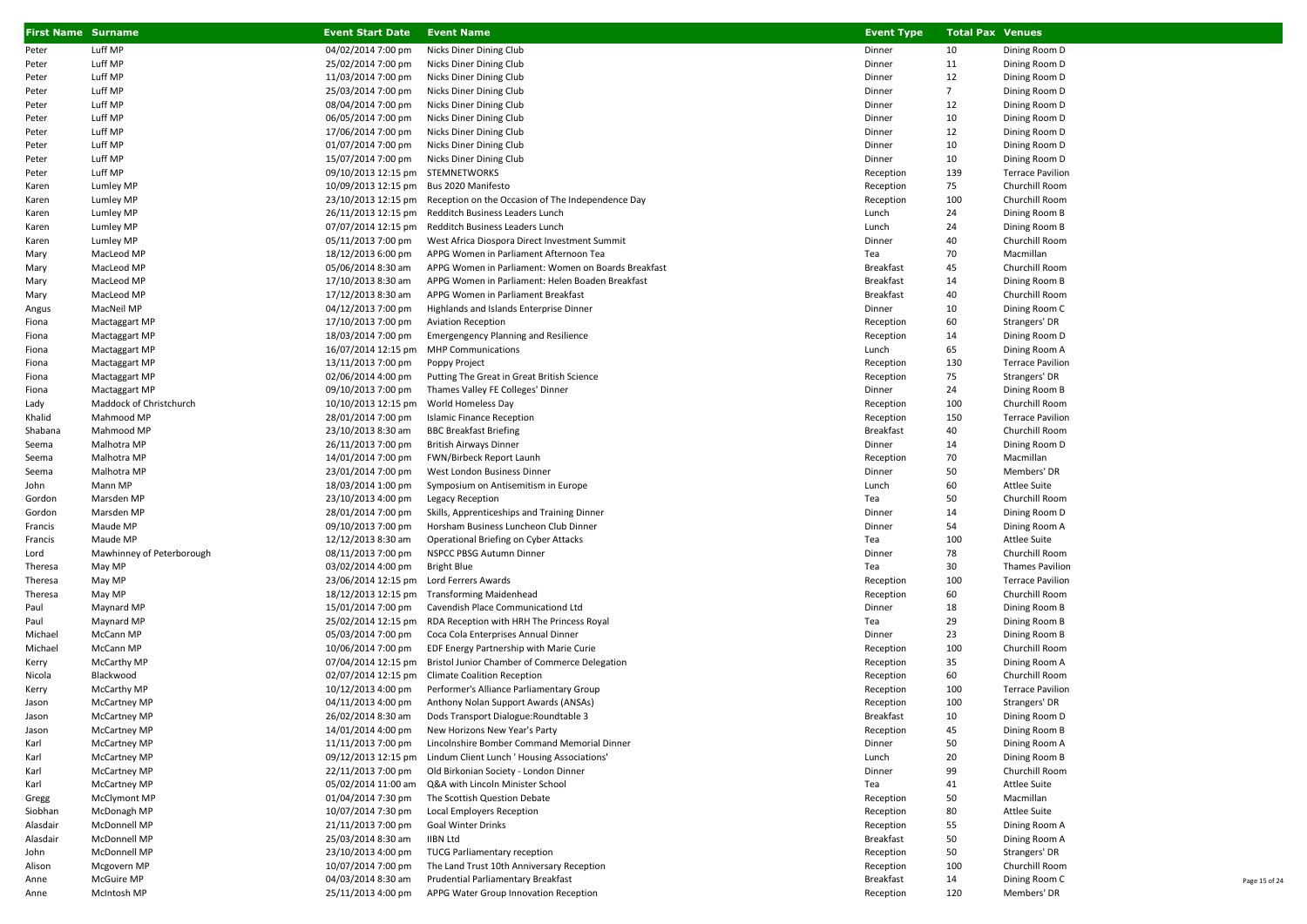| <b>First Name Surname</b> |                      | <b>Event Start Date</b>             | <b>Event Name</b>                                           | <b>Event Type</b> | <b>Total Pax Venues</b> |                         |
|---------------------------|----------------------|-------------------------------------|-------------------------------------------------------------|-------------------|-------------------------|-------------------------|
| Anne                      | McIntosh MP          | 02/12/2013 4:00 pm                  | British Poultry Council Annual Awards                       | Tea               | 150                     | Members' DR             |
| Anne                      | McIntosh MP          | 04/09/2013 8:30 am                  | Pet Advertising Advisory Group Minimum Standards            | <b>Breakfast</b>  | 54                      | Dining Room A           |
| Anne                      | McIntosh MP          | 05/11/2013 4:00 pm                  | BPEX Trainee of the Year                                    | Reception         | 50                      | Churchill Room          |
| Catherine                 | <b>McKinnell MP</b>  | 10/09/2013 9:00 am                  | ARC Roundtable - Delivering for the Nation                  | <b>Breakfast</b>  | 40                      | Attlee Suite            |
| Catherine                 | <b>McKinnell MP</b>  | 25/02/2014 4:00 pm                  | Not-For-Profit Financial Report                             | Reception         | 60                      | Churchill Room          |
| Patrick                   | McLoughlin MP        | 25/11/2013 12:15 pm                 | Newspaper Conference Quarterly Lunch                        | Lunch             | 12                      | Dining Room D           |
| Stephen                   | McPartland MP        | 30/10/2013 4:00 pm                  | East of England local Government Association Reception      | Reception         | 150                     | <b>Terrace Pavilion</b> |
| Stephen                   | <b>McPartland MP</b> | 30/04/2014 4:00 pm                  | <b>Electronic Invoicing</b>                                 | Reception         | 80                      | Strangers' DR           |
| Stephen                   | McPartland MP        | 25/06/2014 4:00 pm                  | Launch of APPG Respiratory Health Inquiry Report            | Tea               | 80                      | Churchill Room          |
| Michael                   | Meacher MP           | 06/03/2014 7:00 pm                  | Launch of Great British Care Awards and Shout for Orphans   | Dinner            | 42                      | Churchill Room          |
| Alan                      | Meale MP             | 10/10/2013 7:00 pm                  | <b>Wellers Client Reception</b>                             | Reception         | 200                     | <b>Terrace Pavilion</b> |
| Alan                      | Meale MP             | 10/07/2014 7:00 pm                  | <b>Easilift Loading Systems</b>                             | Dinner            | 10                      | Dining Room D           |
| Mark                      | Menzies MP           | 24/10/2013 7:00 pm                  | Air Power Association                                       | Dinner            | 150                     | Members' DR             |
| Stephen                   | Metcalfe MP          | 24/07/2014 7:00 pm                  | Anderson Foundation                                         | Dinner            | 10                      | Dining Room C           |
| Andrew                    | Miller MP            | 04/11/2013 12:15 pm                 | <b>Big Bang Westminster</b>                                 | Reception         | 150                     | <b>Terrace Pavilion</b> |
| Andrew                    | Miller MP            | 16/12/2013 7:00 pm                  | <b>BPS Reception</b>                                        | Reception         | 80                      | Dining Room A           |
| Andrew                    | Miller MP            | 17/10/2013 12:15 pm                 | Cogent SSC- Skills for Growth Reception                     | Reception         | 200                     | <b>Terrace Pavilion</b> |
| Andrew                    | Miller MP            | 12/02/2014 6:00 pm                  | Digital Leaders Annual Lecture                              | Tea               | 150                     | Attlee Suite            |
| Andrew                    | Miller MP            | 06/11/2013 12:15 pm                 | Dods Innovation Panel- Strategy for Growth                  | Lunch             | 15                      | Dining Room B           |
| Andrew                    | Miller MP            | 08/07/2014 9:00 am                  | Girls Get Coding                                            | Reception         | 150                     | <b>Attlee Suite</b>     |
| Andrew                    | Miller MP            | 22/10/2013 8:30 am                  | Highly Specialised Technologies Roundtable                  | <b>Breakfast</b>  | 23                      | Dining Room B           |
| Andrew                    | Miller MP            | 20/03/2014 9:15 am                  | National Science and Engineering Week Seminar               | Tea               | 100                     | <b>Attlee Suite</b>     |
| Andrew                    | Miller MP            | 22/01/2014 12:15 pm                 | NW Business Leadership MP's Lunch                           | Lunch             | 52                      | Churchill Room          |
| Andrew                    | Miller MP            | 22/10/2013 7:00 pm                  | Parliamentary and Scientific Committee Chairman's Dinner    | Dinner            | 27                      | Bellamys                |
| Andrew                    | Miller MP            | 19/11/2013 7:00 pm                  | Parliamentary and Scientific Committee Chairman's Dinner    | Dinner            | 26                      | Bellamys                |
| Andrew                    | Miller MP            | 10/12/2013 7:00 pm                  | Parliamentary and Scientific Committee Chairman's Dinner    | Dinner            | 23                      | Bellamys                |
| Andrew                    | Miller MP            | 25/02/2014 7:00 pm                  | Parliamentary and Scientific Committee Chairman's Dinner    | Dinner            | 24                      | Bellamys                |
| Andrew                    | Miller MP            | 15/07/2014 7:00 pm                  | Parliamentary and Scientific Committee Chairman's Dinner    | Dinner            | 40                      | Bellamys                |
| Andrew                    | Miller MP            | 16/10/2013 7:00 pm                  | Parliamentary Launch of Biology Week                        | Reception         | 100                     | Churchill Room          |
| Andrew                    | Miller MP            | 24/06/2014 8:30 am                  | Parliamentary Links Day 2014                                | Reception         | 150                     | <b>Attlee Suite</b>     |
| Andrew                    | Miller MP            | 21/01/2014 7:00 pm                  | PASC Chairmen's Dinner                                      | Dinner            | 28                      | Bellamys                |
| Andrew                    | Miller MP            | 17/03/2014 11:30 am Set for Britain |                                                             | Reception         | 150                     | <b>Terrace Pavilion</b> |
| Andrew                    | Miller MP            | 11/12/2013 7:00 pm                  | TBC                                                         | Reception         | 50                      | Churchill Room          |
| Nigel                     | Mills MP             | 12/02/2014 7:00 pm                  | <b>ICAEW Parliamentary Reception</b>                        | Reception         | 200                     | <b>Terrace Pavilion</b> |
| Austin                    | Mitchell MP          | 11/02/2014 8:30 am                  | APPG Media Breakfast                                        | <b>Breakfast</b>  | 30                      | Dining Room A           |
| Austin                    | Mitchell MP          | 30/10/2013 8:30 am                  | APPG Media Breakfast                                        | <b>Breakfast</b>  | 30                      | Dining Room A           |
| Austin                    | Mitchell MP          | 15/10/2013 8:30 am                  | APPG Media - STV Breakfast Briefing                         | <b>Breakfast</b>  | 30                      | Dining Room A           |
| Austin                    | Mitchell MP          | 06/11/2013 8:30 am                  | APPG Media - BBC Worldwide Breakfast                        | <b>Breakfast</b>  | 30                      | Dining Room A           |
| Austin                    | Mitchell MP          | 21/11/2013 7:00 pm                  | Chartered Institute of Marketing FDA Presidents Dinner 2013 | Dinner            | 78                      | Members' DR             |
| Austin                    | Mitchell MP          | 12/06/2014 7:00 pm                  | Debating Group Annual Report                                | Reception         | 100                     | <b>Terrace Pavilion</b> |
| Austin                    | Mitchell MP          | 28/10/2013 4:00 pm                  | Debating Group Reception                                    | Reception         | 25                      | Dining Room D           |
| Austin                    | Mitchell MP          | 25/11/2013 4:00 pm                  | Debating Group Reception                                    | Reception         | 25                      | Dining Room D           |
| Austin                    | Mitchell MP          | 07/07/2014 4:00 pm                  | Debating Group Reception                                    | Reception         | 25                      | Dining Room D           |
| Austin                    | Mitchell MP          | 20/11/2013 8:30 am                  | APPG Media Breakfast - Argiva                               | <b>Breakfast</b>  | 25                      | Dining Room B           |
| Austin                    | Mitchell MP          | 25/11/2013 12:15 pm                 | Parliamentary Photo Competition                             | Reception         | 50                      | Dining Room A           |
| Madeleine                 | Moon MP              | 11/09/2013 8:30 am                  | APPG Armed Forces Breakfast Briefing                        | <b>Breakfast</b>  | 17                      | Dining Room B           |
| Madeleine                 | Moon MP              | 03/12/2013 7:00 pm                  | APPG Armed Forces Dinner                                    | Dinner            | 31                      | Press Dining Room       |
| Madeleine                 | Moon MP              | 10/06/2014 8:30 am                  | APPG Armed Forces Breakfast Briefing                        | <b>Breakfast</b>  | 30                      | Dining Room A           |
| Madeleine                 | Moon MP              | 30/06/2014 7:00 pm                  | APPG Armed Forces Briefing Dinner                           | Dinner            | 25                      | Press Dining Room       |
| Madeleine                 | Moon MP              | 21/10/2013 4:00 pm                  | Make A Difference Campaign Celebration                      | Reception         | 85                      | Dining Room A           |
| Michael                   | Moore MP             | 03/12/2013 12:15 pm Vitamin D       |                                                             | Lunch             | 14                      | Dining Room D           |
| Penny                     | Mordaunt MP          | 13/03/2014 8:30 am                  | APPG Ageing and Older People                                | <b>Breakfast</b>  | 15                      | Dining Room D           |
| Penny                     | Mordaunt MP          | 21/10/2013 4:00 pm                  | Portsmouth SAS                                              | Tea               | 14                      | Dining Room D           |
| Penny                     | Mordaunt MP          |                                     | 16/10/2013 12:15 pm RBL Introductory Lunch                  | Lunch             | 9                       | Dining Room C           |
| Penny                     | Mordaunt MP          | 01/11/2013 7:00 pm                  | SMI 2013 Annual Dinner                                      | Dinner            | 151                     | Members' DR             |
| Penny                     | Mordaunt MP          | 11/03/2014 12:15 pm                 | Team Britannia Lunch                                        | Lunch             | 16                      | Dining Room D           |
| Jessica                   | Morden MP            | 18/11/2013 12:15 pm                 | Alacrity Foundation and Sir Terry Matthews                  | Reception         | 20                      | Dining Room C           |
| Nicky                     | Morgan MP            | 02/04/2014 4:00 pm                  | Federation Of Small Businesses Visit to Westminster         | Tea               | 38                      | Churchill Room          |
| Anne Marie                | Morris MP            | 10/07/2014 6:30 pm                  | APPG Micro Businesses and NCEE Q&A Event                    | Reception         | 49                      | Macmillan               |
| Anne Marie                | Morris MP            | 24/06/2014 8:30 am                  | FSB Voice of Small Business Index                           | <b>Breakfast</b>  | 56                      | Dining Room A           |
| Anne Marie                | Morris MP            | 17/06/2014 8:30 am                  | Genesis Initiative Breakfast Meeting                        | <b>Breakfast</b>  | 40                      | Dining Room A           |
| Anne Marie                | Morris MP            | 21/10/2013 8:30 am                  | Right Finance, Right Time                                   | Seminar           | 100                     | <b>Attlee Suite</b>     |
| David                     | Morris MP            |                                     | 09/06/2014 12:15 pm Hairdressing Council Lunch              | Reception         | 200                     | <b>Terrace Pavilion</b> |

Page 16 of 24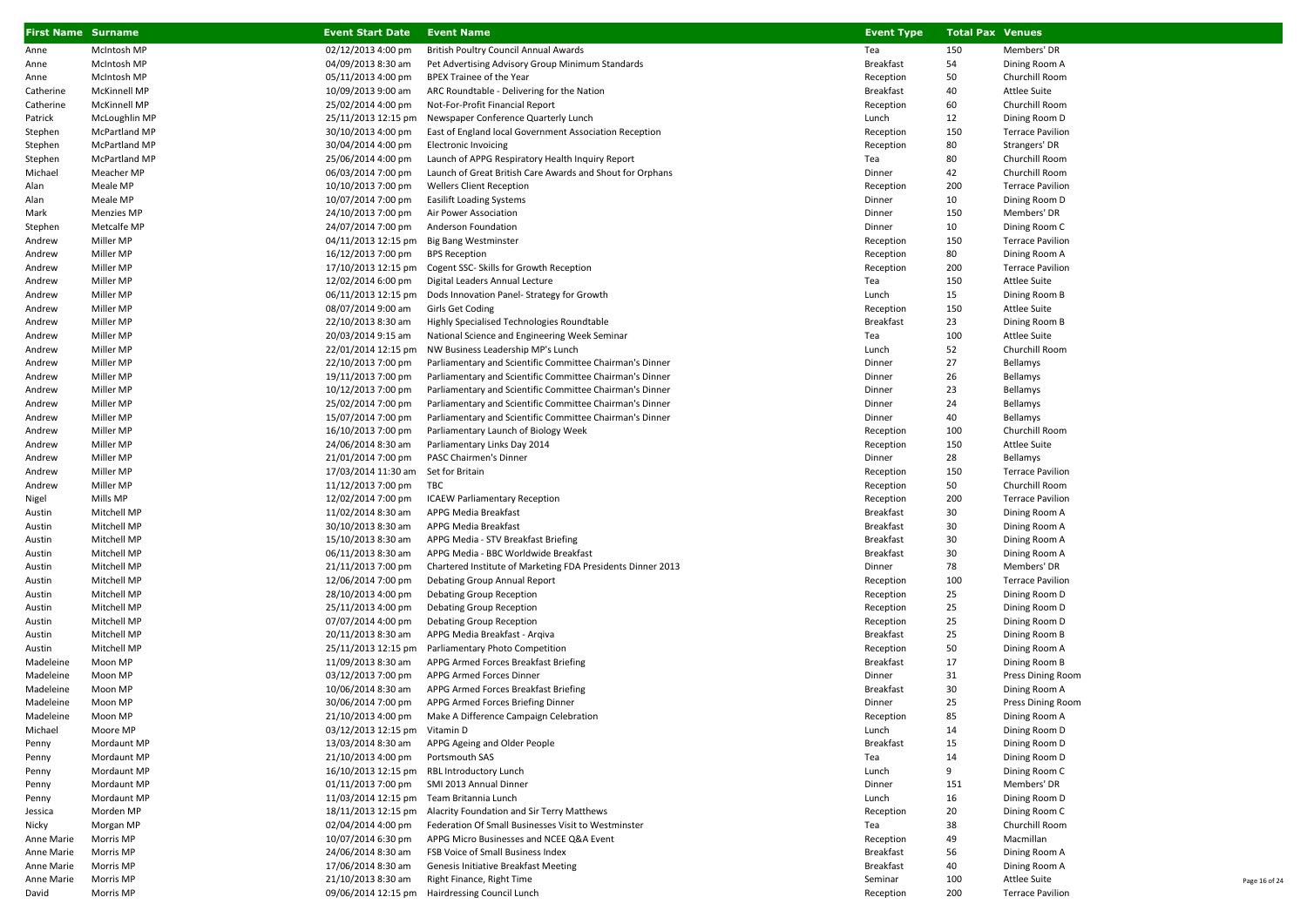| <b>First Name Surname</b> |                          | <b>Event Start Date</b>                              | <b>Event Name</b>                                                                                           | <b>Event Type</b> | <b>Total Pax Venues</b> |                                           |
|---------------------------|--------------------------|------------------------------------------------------|-------------------------------------------------------------------------------------------------------------|-------------------|-------------------------|-------------------------------------------|
| James                     | Morris MP                | 16/12/2013 4:00 pm                                   | The Hidden Impact of Diabetes                                                                               | Reception         | 50                      | Dining Room A                             |
| Lady                      | Morris of Yardley        | 03/07/2014 7:00 pm                                   | Ten Topics in Rheumatology Speakers Dinner                                                                  | Dinner            | 40                      | Dining Room A                             |
| Stephen                   | Mosley MP                | 28/10/2013 7:00 pm                                   | Consumers, Trust Digital Advertising: Challenges                                                            | Dinner            | 35                      | Dining Room A                             |
| Stephen                   | Mosley MP                | 31/10/2013 9:00 am                                   | Parliament and Internet Conference                                                                          | Reception         | 150                     | Attlee Suite                              |
| Stephen                   | Mosley MP                | 21/10/2013 7:00 pm                                   | PICTFOR CEO Dinner                                                                                          | Dinner            | 30                      | Dining Room A                             |
| Stephen                   | Mosley MP                | 21/07/2014 3:00 pm                                   | PICTFOR Parliament 2.0: How can the Internet Revolutionise                                                  | Reception         | 50                      | Macmillan                                 |
| Stephen                   | Mosley MP                | 04/06/2014 5:00 pm                                   | PICTFOR Twitter Teach in and Summer reception                                                               | Reception         | 150                     | <b>Attlee Suite</b>                       |
| Stephen                   | Mosley MP                | 18/03/2014 6:00 pm                                   | The Future of Digital Goverment                                                                             | Reception         | 60                      | Macmillan                                 |
| David                     | Mowat MP                 | 23/10/2013 8:30 am                                   | Alfed Parliamentary Breakfast                                                                               | <b>Breakfast</b>  | 20                      | Dining Room B                             |
| David                     | Mowat MP                 | 05/02/2014 8:30 am                                   | Alfed Parliamentary Breakfast                                                                               | <b>Breakfast</b>  | 33                      | Dining Room A                             |
| David                     | Mowat MP                 | 06/11/2013 7:00 pm                                   | <b>ASOC Dinner</b>                                                                                          | Dinner            | 30                      | Dining Room A                             |
| David                     | Mowat MP                 | 25/06/2014 7:00 pm                                   | Assura Group Parliamentary Reception                                                                        | Reception         | 60                      | Churchill Room                            |
| David                     | Mowat MP                 | 25/03/2014 12:15 pm                                  | United Utilities Group Plc Reception                                                                        | Reception         | 15                      | Dining Room D                             |
| George                    | Mudie MP                 | 11/11/2013 7:00 pm                                   | <b>PCG Dinner</b>                                                                                           | Dinner            | 17                      | Dining Room B                             |
| Greg                      | Mulholland MP            | 25/02/2014 7:00 pm                                   | Campaign for Real Ale Reception                                                                             | Reception         | 120                     | <b>Terrace Pavilion</b>                   |
| David                     | Mundell MP               | 09/09/2013 8:00 pm                                   | Africa Justice Foundation Drinks Reception                                                                  | Reception         | 50                      | Bellamys                                  |
| Meg                       | Munn MP                  | 14/01/2014 7:00 pm                                   | <b>Brake Annual Reception</b>                                                                               | Reception         | 150                     | <b>Terrace Pavilion</b>                   |
| Tessa                     | Munt MP                  | 09/06/2014 4:00 pm                                   | Carers Week Speednetworking                                                                                 | Tea               | 30                      | Dining Room A                             |
| Tessa                     | Munt MP                  |                                                      | 31/10/2013 12:15 pm My High Street - Target 200                                                             | Reception         | 25                      | Dining Room B                             |
| Paul                      | Murphy MP                |                                                      | 20/11/2013 12:15 pm CSAN Parliamentary Reception                                                            | Reception         | 80                      | Churchill Room                            |
| Paul                      | Murphy MP                | 04/03/2014 6:00 pm<br>04/02/2014 4:00 pm             | Welsh Oxbridge Ulumni Event<br><b>Scottish Widows Reception</b>                                             | Reception         | 35<br>25                | <b>Attlee Suite</b>                       |
| lan                       | Murray MP                |                                                      | Lions Club 7th Charter Anniversary                                                                          | Tea<br>Dinner     | 63                      | Dining Room B                             |
| Sheryll<br>Pamela         | Murray MP<br>Nash MP     | 17/07/2014 7:00 pm<br>27/11/2013 12:15 pm Constables |                                                                                                             | Reception         | 100                     | Churchill Room<br><b>Terrace Pavilion</b> |
| Robert                    | Neill MP                 | 17/12/2013 7:00 pm                                   | The Chartwell Cancer Trust                                                                                  | Dinner            | 53                      | Dining Room A                             |
| Brooks                    | Newmark MP               | 14/11/2013 7:00 pm                                   | SIGTTO Board Dinner                                                                                         | Dinner            | 31                      | Dining Room A                             |
| Brooks                    | Newmark MP               | 11/09/2013 7:00 pm                                   | United and Cecil Committee Dinner                                                                           | Dinner            | 14                      | Dining Room D                             |
| Sarah                     | Newton MP                | 10/09/2013 4:00 pm                                   | Potential for change: how technology can support caring                                                     | Reception         | 50                      | Dining Room A                             |
| Sarah                     | Newton MP                | 11/06/2014 4:00 pm                                   | Sepsis APPG Report Launch                                                                                   | Reception         | 25                      | Dining Room B                             |
| Caroline                  | Nokes MP                 | 02/07/2014 7:00 pm                                   | <b>Blue Oval Dinner</b>                                                                                     | Dinner            | 12                      | Dining Room D                             |
| Caroline                  | Nokes MP                 | 10/03/2014 7:00 pm                                   | The YMCA and You                                                                                            | Reception         | 100                     | <b>Terrace Pavilion</b>                   |
| Jesse                     | Norman MP                |                                                      | 12/12/2013 12:15 pm Hereford Business Lunch                                                                 | Lunch             | 19                      | Dining Room B                             |
| Jesse                     | Norman MP                | 07/11/2013 7:00 pm                                   | Merton Society London Dinner                                                                                | Dinner            | 170                     | Members' DR                               |
| David                     | <b>Nuttal MP</b>         | 18/03/2014 4:00 pm                                   | REPIC 10th Anniversary                                                                                      | Reception         | 60                      | Dining Room A                             |
| Lady                      | O'Cathain                | 06/12/2013 7:00 pm                                   | The Anglo-Azerbaiyani Society Dinner                                                                        | Dinner            | 95                      | Churchill Room                            |
| Matthew                   | Offord MP                | 02/04/2014 4:00 pm                                   | Post Office Ltd                                                                                             | Reception         | 25                      | Dining Room B                             |
| Matthew                   | Offord MP                | 03/12/2013 8:30 am                                   | APPG Thameslink Route AGM                                                                                   | <b>Breakfast</b>  | 22                      | Dining Room B                             |
| Eric                      | Ollerenshaw MP           | 06/11/2013 12:15 pm                                  | APPG Medical Technology Meeting                                                                             | Reception         | 120                     | <b>Terrace Pavilion</b>                   |
| Eric                      | Ollerenshaw MP           | 25/11/2013 4:00 pm                                   | Branch of Pancreatic Cancer APPG Reception                                                                  | Reception         | 100                     | Strangers' DR                             |
| Eric                      | Ollerenshaw MP           | 25/02/2014 7:00 pm                                   | Every Day Is Precious                                                                                       | Dinner            | 14                      | Dining Room C                             |
| Eric                      | Ollerenshaw MP           | 06/11/2013 4:00 pm                                   | Rare Cancer Afternoon Tea                                                                                   | Tea               | 65                      | Dining Room A                             |
| Lord                      | O'Neill of Clackmannan   | 16/10/2013 7:00 pm                                   | BPIF/APPG Parliamentary Dinner                                                                              | Dinner            | 14                      | Dining Room C                             |
| Lord                      | O'Neill of Clackmannan   | 06/11/2013 7:00 pm                                   | Energy + Utility Forum                                                                                      | Reception         | 100                     | <b>Terrace Pavilion</b>                   |
| Lord                      | O'Neill of Clackmannan   | 05/12/2013 7:00 pm                                   | London Watt Club Dinner                                                                                     | Dinner            | 60                      | Churchill Room                            |
| Lord                      | O'Neill of Clackmannan   | 26/11/2013 4:00 pm                                   | <b>National Energy Action</b>                                                                               | Reception         | 140                     | <b>Terrace Pavilion</b>                   |
| Lord                      | O'Neill of Clackmannan   |                                                      | 07/11/2013 12:15 pm NEA and Calor Briefing lunch for Labour MP's                                            | Lunch             | 15                      | Dining Room B                             |
| Lord                      | O'Neill of Clackmannan   | 08/04/2014 4:00 pm                                   | NEA and ScottishPower Heat Heroes Awards                                                                    | Tea               | 50                      | Churchill Room                            |
| Chinyelu                  | Onwurah MP               | 27/11/2013 4:00 pm                                   | Community Life Champions Thank You Event                                                                    | Tea               | 44                      | Dining Room A                             |
| Chinyelu                  | Onwurah MP<br>Onwurah MP | 30/06/2014 6:00 pm<br>25/11/2013 4:00 pm             | ERI/ Newcastle University Business School Event<br>Financial Governance for Innovation and Social Inclusion | Reception         | 70<br>54                | Macmillan<br>Dining Room A                |
| Chinyelu<br>Chinyelu      | Onwurah MP               | 15/01/2014 6:30 pm                                   | Marie Curie                                                                                                 | Tea<br>Reception  | 70                      | Macmillan                                 |
| Chinyelu                  | Onwurah MP               | 19/11/2013 4:00 pm                                   | Newcastle United Foundation Celebration 2013                                                                | Tea               | 50                      | Dining Room A                             |
| Chinyelu                  | Onwurah MP               | 05/09/2013 12:15 pm                                  | Social Action Fund Celebration                                                                              | Reception         | 80                      | Dining Room A                             |
| Chinyelu                  | Onwurah MP               | 29/10/2013 4:00 pm                                   | Talk Talk's Digital Heroes Awards                                                                           | Tea               | 80                      | Churchill Room                            |
| Richard                   | Ottaway MP               | 28/11/2013 7:00 pm                                   | SE Cancer Care 30th Anniversary Dinner                                                                      | Dinner            | 43                      | Dining Room A                             |
| Richard                   | Ottaway MP               | 20/11/2013 7:00 pm                                   | APPG ITV Reception                                                                                          | Reception         | 40                      | Dining Room C                             |
| Albert                    | Owen MP                  | 11/12/2013 8:30 am                                   | Alfed Parliamentary Breakfast                                                                               | <b>Breakfast</b>  | 18                      | Dining Room B                             |
| Albert                    | Owen MP                  | 17/06/2014 12:15 pm Scottish Power Lunch             |                                                                                                             | Lunch             | 16                      | Dining Room D                             |
| lan                       | Paisley MP               | 18/03/2014 4:00 pm                                   | A Year in Captivity = Gracia Burnham's Story                                                                | Reception         | 200                     | Members' DR                               |
| lan                       | Paisley MP               | 03/04/2014 9:30 am                                   | Cinemagic London Launch                                                                                     | Tea               | 150                     | Attlee Suite                              |
| Neil                      | Parish MP                | 30/10/2013 7:00 pm                                   | APPG Eggs, Pigs and Poultry Reception                                                                       | Reception         | 30                      | Dining Room C                             |
| Neil                      | Parish MP                | 04/03/2014 8:30 am                                   | APPG Eggs, Pigs and Poultry Breakfast                                                                       | Breakfast         | 24                      | Dining Room B                             |
| Neil                      | Parish MP                |                                                      | 11/10/2013 12:15 pm Blundells School Reception                                                              | Reception         | 60                      | Strangers' DR                             |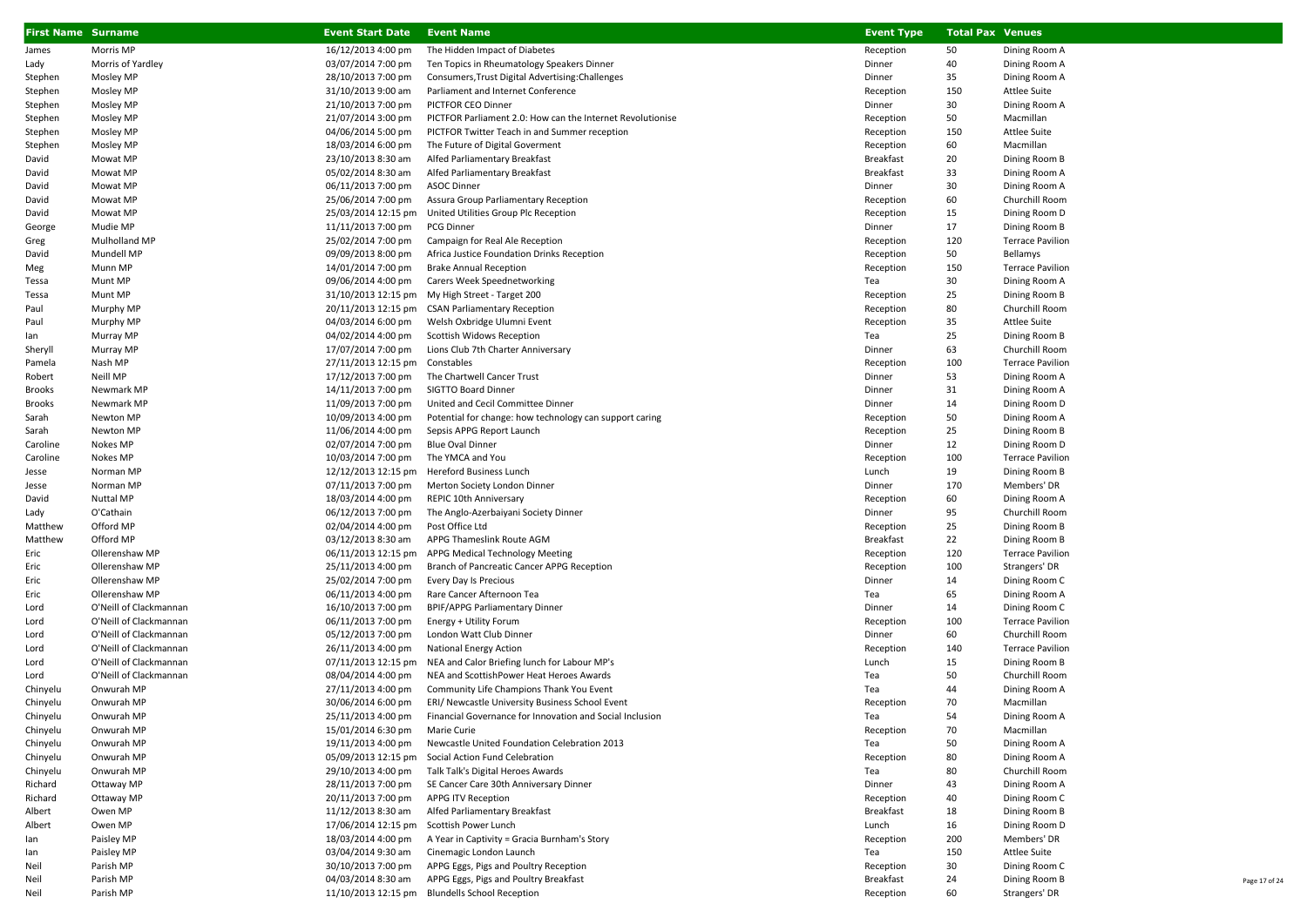| <b>First Name Surname</b> |                                                | <b>Event Start Date Event Name</b>        |                                                                               | <b>Event Type</b> | <b>Total Pax Venues</b> |                                            |               |
|---------------------------|------------------------------------------------|-------------------------------------------|-------------------------------------------------------------------------------|-------------------|-------------------------|--------------------------------------------|---------------|
| Neil                      | Parish MP                                      | 29/10/2013 4:00 pm                        | <b>BVA Afternoon Tea Reception</b>                                            | Tea               | 30                      | Dining Room B                              |               |
| Neil                      | Parish MP                                      | 09/09/2013 12:15 pm CLA Devon Committee   |                                                                               | Lunch             | 20                      | Dining Room C                              |               |
| Neil                      | Parish MP                                      |                                           | 10/12/2013 12:15 pm Dogs Trust Christmas Reception                            | Reception         | 100                     | <b>Terrace Pavilion</b>                    |               |
| Neil                      | Parish MP                                      | 06/12/2013 6:30 pm                        | Food and Farming Industry Awards 2013                                         | Dinner            | 172                     | Members' DR                                |               |
| Neil                      | Parish MP                                      | 31/03/2014 4:00 pm                        | Inward Investment: Devon Delivers                                             | Tea               | 60                      | Dining Room A                              |               |
| Neil                      | Parish MP                                      | 11/09/2013 8:30 am                        | Pig Health and Welfare Council Annual Report                                  | <b>Breakfast</b>  | 20                      | Dining Room A                              |               |
| Neil                      | Parish MP                                      | 11/06/2014 7:00 pm                        | <b>RSPCA Annual Reception</b>                                                 | Reception         | 120                     | <b>Terrace Pavilion</b>                    |               |
|                           | Parliamentary Office of Science and Technology | 28/01/2014 8:30 am                        | Climate Change Feedback                                                       | Breakfast         | 24                      | Dining Room B                              |               |
|                           | Parliamentary Office of Science and Technology | 09/04/2014 2:00 pm                        | Food Aid Provision                                                            | Tea               | 70                      | Attlee Suite                               |               |
|                           | Parliamentary Office of Science and Technology | 21/01/2014 9:00 am                        | <b>POST Board Meeting</b>                                                     | Tea               | 40                      | Attlee Suite                               |               |
|                           | Parliamentary Office of Science and Technology | 06/09/2013 12:15 pm POST Event            |                                                                               | Lunch             | 60                      | Churchill Room                             |               |
|                           | Parliamentary Office of Science and Technology | 16/10/2013 1:00 pm                        | POST Seminar                                                                  | Seminar           | 80                      | <b>Attlee Suite</b>                        |               |
|                           | Parliamentary Office of Science and Technology | 10/09/2013 4:00 pm                        | Social Science Event                                                          | Seminar           | 150                     | <b>Attlee Suite</b>                        |               |
| Priti                     | Patel MP                                       | 19/11/2013 4:00 pm                        | ACS Heart of the Community Reception                                          | Reception         | 150                     | <b>Terrace Pavilion</b>                    |               |
| Priti                     | Patel MP                                       |                                           | 16/10/2013 12:15 pm Essex Business Group Lunch                                | Lunch             | 27                      | Dining Room A                              |               |
| Priti                     | Patel MP                                       | 14/01/2014 4:00 pm                        | <b>Essex Chambers of Commerce</b>                                             | Reception         | 50                      | Dining Room A                              |               |
| Priti                     | Patel MP                                       | 03/02/2014 7:00 pm                        | <b>Essex Chambers of Commerce</b>                                             | Dinner            | 22                      | Dining Room B                              |               |
| Priti                     | Patel MP                                       | 01/05/2014 7:00 pm                        | Gujarat Day                                                                   | Reception         | 200                     | Members' DR                                |               |
| Priti                     | Patel MP                                       | 04/12/2013 8:30 am                        | Henry Jackson Society                                                         | Breakfast         | 10                      | Dining Room D                              |               |
| Priti                     | Patel MP                                       | 12/09/2013 7:00 pm                        | INDIA: Independance Day Reception                                             | Reception         | 200                     | Members' DR                                |               |
| Priti                     | Patel MP                                       | 27/03/2014 12:15 pm Martin Cowan          |                                                                               | Lunch             | 21                      | Dining Room B                              |               |
| Priti                     | Patel MP                                       |                                           | 19/11/2013 12:15 pm NFRN Parliamentary Reception                              | Reception         | 125                     | <b>Terrace Pavilion</b>                    |               |
| Mark                      | Pawsey MP                                      |                                           | 02/06/2014 12:15 pm Celebrating a Better Future for Morquio Disease           | Reception         | 120                     | <b>Terrace Pavilion</b>                    |               |
| Mark                      | Pawsey MP                                      | 04/03/2014 7:00 pm                        | Children's Air Ambulance                                                      | Dinner            | 50                      | Dining Room A                              |               |
| Mark                      | Pawsey MP                                      |                                           | 15/07/2014 12:15 pm CML Housing Market Briefing                               | Lunch             | 14                      | Dining Room C                              |               |
| Mark                      | Pawsey MP                                      |                                           | 27/11/2013 12:15 pm CML Mortgage Market Briefing Lunch                        | Lunch             | 14                      | Dining Room D                              |               |
| Mark                      | Pawsey MP<br>Pawsey MP                         | 10/12/2013 3:00 pm                        | 26/09/2013 12:15 pm Foodservice Packaging Association Annual Luncheon         | Lunch<br>Tea      | 196<br>90               | Members' DR, Strangers' DR<br>Attlee Suite |               |
| Mark                      | Pawsey MP                                      | 30/10/2013 7:00 pm                        | Parliamentary Seminar on Alpha-1<br>Rugby World Cup 2015 Parliamentary Dinner | Dinner            | 24                      | Dining Room B                              |               |
| Mark<br>Mark              | Pawsey MP                                      | 27/03/2014 4:00 pm                        | Try Rugby Expansion Event                                                     | Tea               | 100                     | Churchill Room                             |               |
| Mark                      | Pawsey MP                                      | 26/11/2013 4:00 pm                        | UK Packaging Manufacturing Industry                                           | Reception         | 50                      | Dining Room A                              |               |
| Mike                      | Penning MP                                     | 23/10/2013 7:00 pm                        | House of Commons Dinner                                                       | Dinner            | 48                      | Dining Room A                              |               |
| Mike                      | Penning MP                                     |                                           | 09/07/2014 12:15 pm The People Who Keep The Lights On                         | Reception         | 70                      | Churchill Room                             |               |
| John                      | Penrose MP                                     | 04/03/2014 12:15 pm Friends of John Scott |                                                                               | Lunch             | 31                      | Dining Room A                              |               |
| John                      | Penrose MP                                     | 08/01/2014 4:00 pm                        | Heritage of London Trust Reception                                            | Tea               | 50                      | Churchill Room                             |               |
| John                      | Penrose MP                                     | 14/07/2014 7:00 pm                        | Third Term Dining Club                                                        | Dinner            | 11                      | Dining Room D                              |               |
| John                      | Penrose MP                                     | 31/10/2013 4:00 pm                        | UK inbound Parliamentary Reception                                            | Reception         | 150                     | <b>Terrace Pavilion</b>                    |               |
| Toby                      | Perkins MP                                     | 05/09/2013 12:15 pm DSA                   |                                                                               | Lunch             | 40                      | Churchill Room                             |               |
| Stephen                   | Phillips MP                                    | 12/12/2013 12:15 pm The Thatcher Society  |                                                                               | Lunch             | 41                      | Dining Room A                              |               |
| Stephen                   | Phillips MP                                    | 08/07/2014 7:00 pm                        | The Thatcher Society                                                          | Dinner            | 41                      | Dining Room A                              |               |
| <b>Bridget</b>            | Phillipson MP                                  | 11/03/2014 4:00 pm                        | Ovarian Cancer Action BRCAI/1 Policy Paper Launch                             | Reception         | 35                      | Dining Room B                              |               |
| Chris                     | Pincher MP                                     | 28/01/2014 7:00 pm                        | EFAMA/IMA Reception                                                           | Reception         | 100                     | Churchill Room                             |               |
| Chris                     | Pincher MP                                     | 30/10/2013 4:00 pm                        | <b>Getting Ready for Winter</b>                                               | Tea               | 50                      | <b>Thames Pavilion</b>                     |               |
| Chris                     | Pincher MP                                     |                                           | 22/10/2013 12:15 pm Lunch with Belgium Parliamentary Delegation               | Lunch             | 24                      | Dining Room B                              |               |
| Chris                     | Pincher MP                                     | 12/12/2013 7:00 pm                        | <b>MEUC Christmas Networking Reception</b>                                    | Reception         | 100                     | <b>Terrace Pavilion</b>                    |               |
| Chris                     | Pincher MP                                     | 03/12/2013 7:00 pm                        | Pre Council Dinner                                                            | Dinner            | 52                      | Dining Room A                              |               |
| Chris                     | Pincher MP                                     | 18/03/2014 7:30 pm                        | Scalling Community Enegy with a fair financial return                         | Tea               | 75                      | Attlee Suite                               |               |
| Chris                     | Pincher MP                                     | 17/10/2013 7:00 pm                        | Traveller's Dinner                                                            | Dinner            | 12                      | Dining Room B                              |               |
| Stephen                   | Pound MP                                       |                                           | 09/10/2013 12:15 pm Curtin and Co Autumn Reception                            | Reception         | 75                      | Churchill Room                             |               |
| Stephen                   | Pound MP                                       | 08/03/2014 7:00 pm St Michael Dinner      |                                                                               | Dinner            | 89                      | Members' DR                                |               |
| Stephen                   | Pound MP                                       | 10/07/2014 4:00 pm                        | Thames Estuary Partnership Reception                                          | Reception         | 200                     | <b>Terrace Pavilion</b>                    |               |
| Lucy                      | Powell MP                                      | 27/01/2014 1:45 pm                        | Families and Work 2014                                                        | Tea               | 99                      | Attlee Suite                               |               |
|                           | <b>Press Gallery</b>                           | 10/09/2013 6:00 pm                        | Pre-Conference Briefing Session and Drinks                                    | Reception         | 0                       | Press Dining Room                          |               |
|                           | Press Gallery                                  | 17/12/2013 12:00 pm Press Lunch           |                                                                               | Lunch             | 30                      | Press Dining Room                          |               |
|                           | Press Gallery                                  | 31/10/2013 12:15 pm Press Lunch           |                                                                               | Lunch             | 42                      | Press Dining Room                          |               |
|                           | <b>Press Gallery</b>                           | 18/12/2013 12:15 pm Press Lunch           |                                                                               | Lunch             | 92                      | Press Dining Room                          |               |
|                           | Press Gallery                                  | 08/05/2014 12:15 pm Press Lunch           |                                                                               | Lunch             | 75                      | Press Dining Room                          |               |
|                           | Press Gallery                                  | 09/06/2014 12:45 pm Press Lunch           |                                                                               | Lunch             | 92                      | Press Dining Room                          |               |
|                           | <b>Press Gallery</b>                           |                                           | 19/11/2013 12:30 pm Press Lunch - Alex Salmond MSP                            | Lunch             | 90                      | Press Dining Room                          |               |
|                           | Press Gallery                                  |                                           | 30/01/2014 12:30 pm Press Lunch - Chuka Umuna MP                              | Lunch             | 80                      | Press Dining Room                          |               |
|                           | Press Gallery                                  |                                           | 22/10/2013 12:30 pm Press Lunch - Sir John Major                              | Lunch             | 90                      | Press Dining Room                          |               |
| Mark                      | Prisk MP                                       | 13/03/2014 8:30 am                        | Home Truths Hertfordshire                                                     | <b>Breakfast</b>  | 20                      | Dining Room B                              | Page 18 of 24 |
| Mark                      | Pritchard MP                                   | 09/10/2013 7:00 pm                        | Dinner                                                                        | Dinner            | 10                      | Dining Room C                              |               |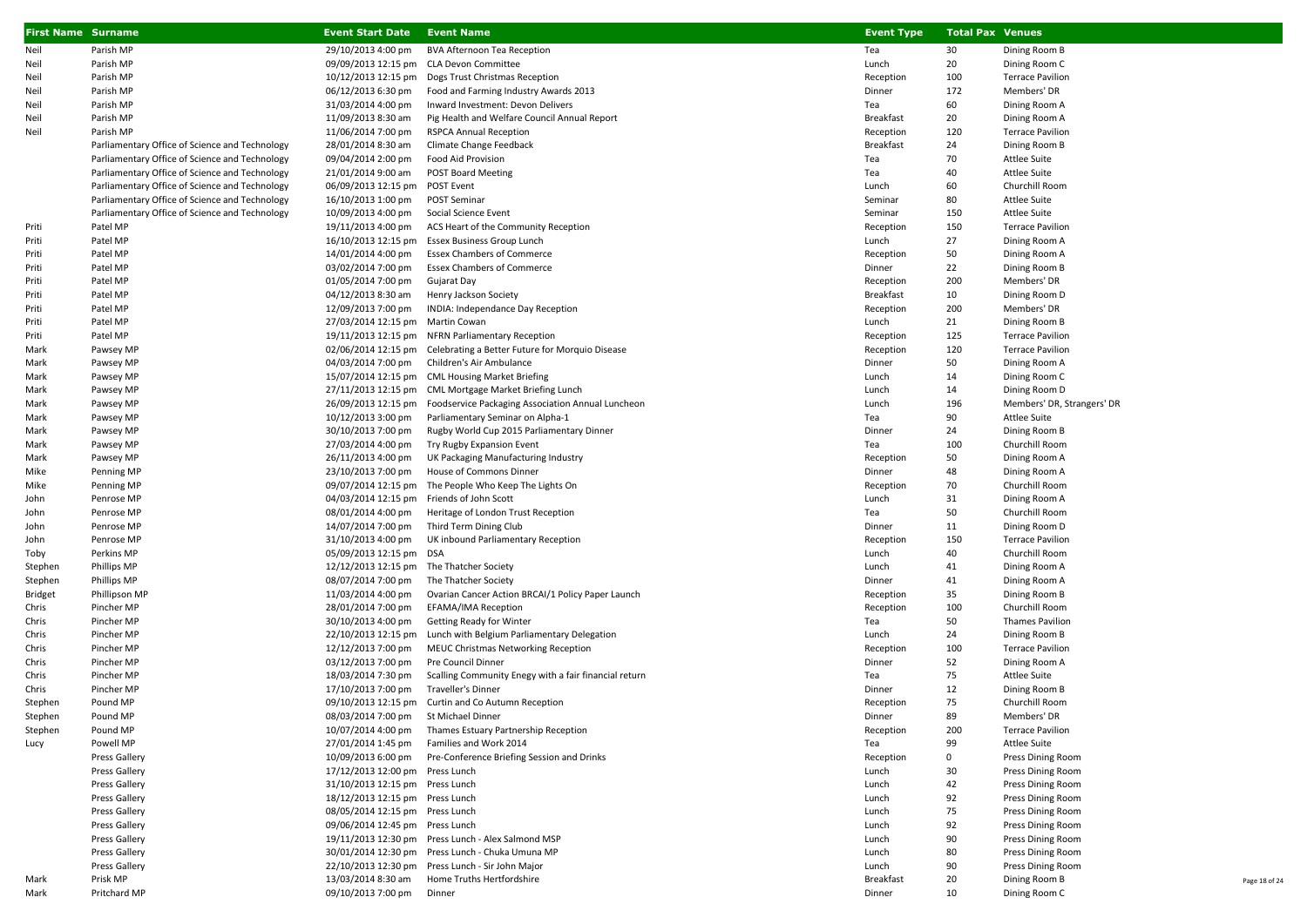| <b>First Name Surname</b> |                      | <b>Event Start Date</b>                   | <b>Event Name</b>                                        | <b>Event Type</b> | <b>Total Pax Venues</b> |                         |
|---------------------------|----------------------|-------------------------------------------|----------------------------------------------------------|-------------------|-------------------------|-------------------------|
| Dominic                   | Raab MP              | 05/11/2013 12:15 pm                       | Magnitsky Book Launch                                    | Reception         | 100                     | Churchill Room          |
| Nick                      | Raynsford MP         | 26/02/2014 4:00 pm                        | Housing and Jobs for Young People                        | Reception         | 85                      | Churchill Room          |
| Nick                      | Raynsford MP         | 02/10/2013 7:00 pm                        | NHBC                                                     | Reception         | 30                      | Dining Room B           |
| Nick                      | Raynsford MP         | 09/09/2013 12:15 pm                       | Opening up the Thames link for businesses                | Reception         | 150                     | <b>Terrace Pavilion</b> |
| Nick                      | Raynsford MP         | 04/09/2013 7:00 pm                        | Royal Town Planning Institute Parliamentary Reception    | Reception         | 120                     | Attlee Suite            |
| Nick                      | Raynsford MP         | 05/12/2013 7:00 pm                        | Solace Private Drinks Reception                          | Reception         | 100                     | <b>Terrace Pavilion</b> |
| Nick                      | Raynsford MP         | 20/11/2013 7:00 pm                        | Town and Country Planning Association                    | Reception         | 150                     | <b>Terrace Pavilion</b> |
| Nick                      | Raynsford MP         | 16/10/2013 12:15 pm                       | Young Builder of The Year Awards                         | Reception         | 100                     | <b>Terrace Pavilion</b> |
| Jamie                     | Reed MP              | 26/11/2013 7:00 pm                        | NDA Board                                                | Dinner            | 24                      | Dining Room B           |
| Steve                     | Reed MP              | 26/02/2014 7:00 pm                        | <b>LGA Annual Parliamentary Reception</b>                | Reception         | 100                     | <b>Terrace Pavilion</b> |
| Rachel                    | Reeves MP            | 22/10/2013 12:15 pm                       | CBI Yorkshire and Humber Westminster Lunch               | Reception         | 60                      | Churchill Room          |
| Lord                      | Rennard of Wavertree | 02/07/2014 7:00 pm                        | <b>BHTA Chairman's Dinner</b>                            | Dinner            | 31                      | Dining Room A           |
| Emma                      | Reynolds MP          | 02/04/2014 4:00 pm                        | Aerospace Apprenticeships                                | Tea               | 90                      | Strangers' DR           |
| Jonathan                  | Reynolds MP          | 09/07/2014 7:00 pm                        | APPG Manufacturing Summer Dinner                         | Dinner            | 14                      | Dining Room D           |
| Linda                     | Riordan MP           | 06/11/2013 7:00 pm                        | <b>Healthcare Champion Awards</b>                        | Reception         | 75                      | Macmillan               |
| Linda                     | Riordan MP           |                                           | 09/10/2013 12:15 pm National Arthritis Week Reception    | Reception         | 70                      | Dining Room A           |
| Andrew                    | Robathan MP          | 10/09/2013 4:00 pm                        | South Leicestershire Constituents                        | Tea               | 54                      | <b>Terrace Pavilion</b> |
| Hugh                      | Robertson MP         | 20/01/2014 7:00 pm                        | Third Term Dining Club                                   | Dinner            | 10                      | Dining Room D           |
| Hugh                      | Robertson MP         | 20/09/2013 7:00 pm                        | <b>UIPM Visit</b>                                        | Dinner            | 12                      | Dining Room C           |
| John                      | Robertson MP         | 05/11/2013 8:30 am                        | APPG Nuclear Energy Breakfast                            | <b>Breakfast</b>  | 35                      | Dining Room A           |
| John                      | Robertson MP         | 03/03/2014 4:00 pm                        | Celebrating the New Beatson Cancer Charity               | Tea               | 98                      | Strangers' DR           |
| John                      | Robertson MP         | 17/06/2014 7:00 pm                        | <b>EDF Energy Dinner</b>                                 | Dinner            | 10                      | Dining Room C           |
| John                      | Robertson MP         | 06/11/2013 4:00 pm                        | Prospect Pledge Launch                                   | Tea               | 45                      | Dining Room B           |
| Laurence                  | Robertson MP         | 24/06/2014 7:00 pm                        | <b>AICES Dinner</b>                                      | Dinner            | 14                      | Dining Room D           |
| Laurence                  | Robertson MP         | 17/06/2014 7:00 pm                        | APPG Engineering Dinner                                  | Dinner            | 56                      | Dining Room A           |
| Laurence                  | Robertson MP         | 23/10/2013 8:30 am                        | APPG Corporate Governance Breakfast Meeting              | <b>Breakfast</b>  | 30                      | Dining Room A           |
| Laurence                  | Robertson MP         | 04/12/2013 8:30 am                        | APPG Corporate Governance Breakfast Meeting              | <b>Breakfast</b>  | 30                      | Dining Room A           |
| Laurence                  | Robertson MP         | 11/06/2014 8:30 am                        | APPG Corporate Governance Breakfast Meeting              | <b>Breakfast</b>  | 30                      | Dining Room A           |
| Laurence                  | Robertson MP         | 10/09/2013 7:00 pm                        | APPG Racing and Bloodstock Dinner                        | Dinner            | 55                      | Dining Room A           |
| Laurence                  | Robertson MP         | 08/05/2014 7:00 pm                        | APPG Racing and Bloodstock Charity Dinner                | Dinner            | 154                     | Members' DR             |
| Laurence                  | Robertson MP         | 26/02/2014 12:15 pm Green Deal or No Deal |                                                          | Reception         | 200                     | <b>Terrace Pavilion</b> |
| Laurence                  | Robertson MP         |                                           | 05/12/2013 12:15 pm Westminster Africa Business Group    | Lunch             | 30                      | Dining Room A           |
| Laurence                  | Robertson MP         | 09/09/2013 7:00 pm                        | Westminster Africa Business Group                        | Reception         | 160                     | <b>Terrace Pavilion</b> |
| Laurence                  | Robertson MP         | 10/10/2013 12:15 pm                       | Westminster Africa Business Group                        | Lunch             | 35                      | Dining Room A           |
| Laurence                  | Robertson MP         | 06/02/2014 12:15 pm                       | Westminster Africa Business Group                        | Lunch             | 35                      | Dining Room A           |
| Geoffrey                  | Robinson MP          | 02/09/2013 7:00 pm                        | 40th Anniversary Celebration                             | Reception         | 200                     | <b>Terrace Pavilion</b> |
| Geoffrey                  | Robinson MP          | 03/12/2013 4:00 pm                        | Joseph Rowntree Foundation Reception                     | Reception         | 80                      | Dining Room A           |
| Geoffrey                  | Robinson MP          | 12/12/2013 7:00 pm                        | Webb Awards                                              | Reception         | 50                      | Churchill Room          |
| Geoffrey                  | Robinson MP          | 09/04/2014 7:00 pm                        | Whats the Future of Tech in the UK?                      | Reception         | 100                     | <b>Terrace Pavilion</b> |
| Dan                       | Rogerson MP          | 05/03/2014 6:00 pm                        | APPG Cheese Spring Reception                             | Reception         | 75                      | <b>Attlee Suite</b>     |
| Andrew                    | Rosindell MP         | 09/07/2014 7:00 pm                        | APPG Zoo's and Aquariums BIAZA Reception                 | Reception         | 150                     | <b>Terrace Pavilion</b> |
| Andrew                    | Rosindell MP         | 08/11/2013 7:00 pm                        | British Hong Kong Soldiers fundraising                   | Dinner            | 49                      | Members' DR             |
| Andrew                    | Rosindell MP         | 20/11/2013 7:00 pm                        | British-Swiss Parliament Dinner 2013                     | Dinner            | 42                      | Dining Room A           |
| Andrew                    | Rosindell MP         | 03/12/2013 4:00 pm                        | Channel Islands Reception                                | Reception         | 50                      | Churchill Room          |
| Andrew                    | Rosindell MP         | 25/09/2013 4:00 pm                        | Christ The Eternal                                       | Tea               | 40                      | Dining Room A           |
| Andrew                    | Rosindell MP         | 25/09/2013 7:00 pm                        | <b>Cumberland Construction</b>                           | Dinner            | 20                      | Dining Room B           |
| Andrew                    | Rosindell MP         | 02/09/2013 7:00 pm                        | Doug Goodman 25th Anniversary                            | Reception         | 52                      | Dining Room A           |
| Andrew                    | Rosindell MP         | 05/12/2013 7:00 pm                        | <b>IMAN Foundation Dinner Discussion</b>                 | Dinner            | 25                      | Dining Room B           |
| Andrew                    | Rosindell MP         | 25/11/2013 4:30 pm                        | Nicaragua in the 21st Century                            | Reception         | 50                      | Macmillan               |
| Andrew                    | Rosindell MP         | 26/11/2013 7:00 pm                        | <b>Retired Greyhound Trust</b>                           | Reception         | 85                      | Churchill Room          |
| Steve                     | Rotheram MP          | 10/09/2013 7:00 pm                        | Everton in the community - Westminster event             | Dinner            | 18                      | Dining Room B           |
| Steve                     | Rotheram MP          | 04/09/2013 7:00 pm                        | Sportech PLC 90th Year Anniversary                       | Dinner            | 13                      | Dining Room C           |
| Steve                     | Rotheram MP          |                                           | 22/10/2013 12:15 pm StreetGames Football Pools Reception | Reception         | 100                     | <b>Terrace Pavilion</b> |
| Lindsay                   | Roy MP               | 29/10/2013 5:00 pm                        | The Happy Lands Film Screening                           | Reception         | 70                      | Macmillan               |
| Chris                     | Ruane MP             | 09/09/2013 7:00 pm                        | British Irish Chamber of Commerce                        | Reception         | 60                      | Dining Room A           |
| Amber                     | Rudd MP              | 14/07/2014 4:00 pm                        | Greenpeace UK and Nutfa Reception                        | Reception         | 57                      | Dining Room B           |
| Amber                     | Rudd MP              | 01/04/2014 4:00 pm                        | Post Office Ltd                                          | Reception         | 25                      | Dining Room B           |
| Amber                     | Rudd MP              | 04/03/2014 4:00 pm                        | Snowdon Trust Reception                                  | Tea               | 120                     | Members' DR             |
| Amber                     | Rudd MP              | 12/09/2013 7:00 pm                        | Women to Watch Reception                                 | Reception         | 100                     | Strangers' DR           |
| Bob                       | <b>Russell MP</b>    | 11/12/2013 7:00 pm                        | <b>Essex Chambers of Commerce</b>                        | Dinner            | 21                      | Dining Room B           |
| Bob                       | <b>Russell MP</b>    | 17/07/2014 4:00 pm                        | Home - Start Summer Event                                | Reception         | 200                     | <b>Terrace Pavilion</b> |
| Bob                       | <b>Russell MP</b>    | 10/09/2013 4:00 pm                        | International Marine Purchasing Association              | Tea               | 100                     | Members' DR             |
| Bob                       | <b>Russell MP</b>    | 07/07/2014 12:15 pm Student First Aid     |                                                          | Reception         | 40                      | Dining Room A           |

Page 19 of 24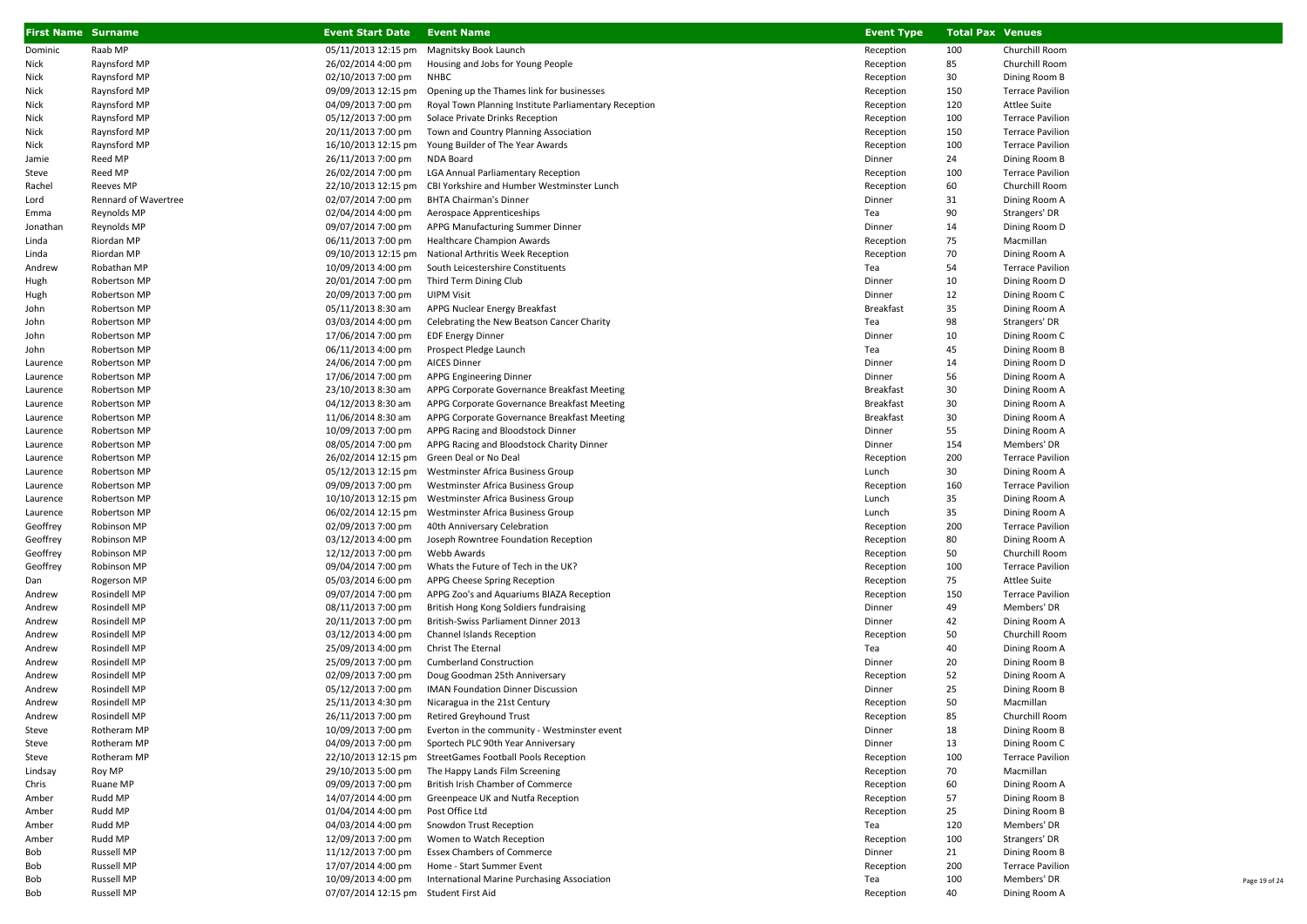| <b>First Name Surname</b> |                            | <b>Event Start Date Event Name</b>       |                                                                                 | <b>Event Type</b>      | <b>Total Pax Venues</b> |                                           |
|---------------------------|----------------------------|------------------------------------------|---------------------------------------------------------------------------------|------------------------|-------------------------|-------------------------------------------|
| David                     | Rutley MP                  | 11/12/2013 12:15 pm                      | Family Values Award Luncheon                                                    | Lunch                  | 24                      | Dining Room B                             |
| David                     | <b>Rutley MP</b>           | 29/04/2014 4:00 pm                       | Ramblers Parliamentary Reception                                                | Tea                    | 40                      | Dining Room B                             |
| Adrian                    | Sanders MP                 | 08/10/2013 3:00 pm                       | Crisis: Who Benefits? Campaign Launch                                           | Seminar                | 120                     | Attlee Suite                              |
| Adrian                    | Sanders MP                 |                                          | 11/03/2014 12:15 pm DRF Type 1 Parliament 2014                                  | Reception              | 200                     | <b>Terrace Pavilion</b>                   |
| Adrian                    | Sanders MP                 | 20/11/2013 4:00 pm                       | League Against Cruel Sports Drinks Reception                                    | Tea                    | 15                      | Dining Room C                             |
| Adrian                    | Sanders MP                 | 30/06/2014 12:15 pm                      | Inspire Volunteer Awards - Diabetes                                             | Reception              | 95                      | <b>Terrace Pavilion</b>                   |
| Adrian                    | Sanders MP                 | 10/03/2014 7:00 pm                       | JDRF Dinner                                                                     | Dinner                 | 13                      | Dining Room C                             |
| Adrian                    | Sanders MP                 | 28/01/2014 8:30 am                       | APPG Medical Technology Breakfast                                               | <b>Breakfast</b>       | 40                      | Churchill Room                            |
| Adrian                    | Sanders MP                 | 10/12/2013 4:00 pm                       | State of the Nation Launch                                                      | Reception              | 100                     | Strangers' DR                             |
| Laura                     | Sandys MP                  | 12/06/2014 7:00 pm                       | Arctic 30 Parliamentary Reception                                               | Reception              | 80                      | Dining Room A                             |
| Laura                     | Sandys MP                  | 03/04/2014 6:00 pm                       | <b>BEAMA Event</b>                                                              | Reception              | 50                      | Macmillan                                 |
| Laura                     | Sandys MP                  | 20/01/2014 12:15 pm                      | Bringing Down The Cost of Offshore                                              | Lunch                  | 15                      | Dining Room B                             |
| Laura                     | Sandys MP                  | 26/11/2013 12:15 pm                      | Dods Renewable Energy Dialogue: Roundtable 1                                    | Lunch                  | 12                      | Dining Room C                             |
| Laura                     | Sandys MP                  | 09/12/2013 7:00 pm                       | Friends of Pugin's St. Augustine's Church Reception                             | Reception              | 60                      | Dining Room A                             |
| Laura                     | Sandys MP                  | 05/12/2013 7:00 pm                       | Grow for It - campaign Dinner                                                   | Dinner                 | 12                      | Dining Room D                             |
| Laura                     | Sandys MP                  | 22/10/2013 7:00 pm                       | Medtronic Stroke Dinner                                                         | Dinner                 | 16                      | Dining Room C                             |
| Laura                     | Sandys MP                  | 09/01/2014 7:00 pm                       | Post UNFCC Cop Debate                                                           | Reception              | 200                     | Members' DR                               |
| Laura                     | Sandys MP                  | 14/05/2014 6:00 pm                       | The Brooke Voices from Women report launch                                      | Reception              | 60                      | Macmillan                                 |
| Laura                     | Sandys MP                  | 28/04/2014 12:30 pm                      | The City Uk Policymaker roundtable with the European Mainstr                    | Lunch                  | 23                      | Attlee Suite                              |
| Laura                     | Sandys MP                  | 09/09/2013 7:00 pm                       | Which?                                                                          | Dinner                 | 13                      | Dining Room C                             |
| Laura                     | Sandys MP                  | 28/10/2013 4:00 pm                       | Wolseley Manifesto Launch                                                       | Tea                    | 65                      | Dining Room A                             |
| Anas                      | Sarwar MP                  | 19/05/2014 7:00 pm                       | Del Singh's Memorial                                                            | Reception              | 150                     | Attlee Suite                              |
| Anas                      | Sarwar MP                  | 02/12/2013 7:00 pm                       | Labour friends of Palestine and Middle East                                     | Reception              | 120                     | Attlee Suite                              |
| Andy                      | Sawford MP<br>Sawford MP   | 02/07/2014 4:00 pm<br>27/11/2013 4:00 pm | Arthritis Care / Cambridge Weight Plan<br>Carbon Monoxide - Be Alarmed Campaign | Reception              | 100<br>30               | Strangers' DR<br><b>Thames Pavilion</b>   |
| Andy                      | Scott MP                   | 08/10/2013 6:00 pm                       | <b>FORUM</b>                                                                    | Reception<br>Reception | 60                      | <b>Attlee Suite</b>                       |
| Lee<br>Lee                | Scott MP                   | 29/10/2013 12:15 pm                      | Redbridge Chamber Lunch                                                         | Reception              | 24                      | Dining Room B                             |
| Lee                       | Scott MP                   | 13/12/2013 3:00 pm                       | Tea - Tour                                                                      | Tea                    | 25                      | Attlee Suite                              |
| Lee                       | Scott MP                   | 03/02/2014 5:30 pm                       | Victim Support 40th Anniversary                                                 | Reception              | 180                     | Attlee Suite                              |
| Alison                    | Seabeck MP                 | 17/06/2014 4:00 pm                       | Specialised Healthcare Alliance                                                 | Tea                    | 80                      | Churchill Room                            |
| Grant                     | Shapps MP                  | 14/10/2013 7:00 pm                       | Isabel Hospice Dinner                                                           | Dinner                 | 54                      | Dining Room A                             |
| Alok                      | Sharma MP                  | 07/11/2013 7:00 pm                       | Asian Women's Circle (OXFAM)                                                    | Reception              | 200                     | <b>Terrace Pavilion</b>                   |
| Alok                      | Sharma MP                  | 27/02/2014 8:30 am                       | Bank of America Merrill Lynch Breakfast                                         | <b>Breakfast</b>       | 14                      | Dining Room C                             |
| Alok                      | Sharma MP                  | 02/04/2014 8:00 pm                       | Panel discussion: The upcoming Indian election                                  | Reception              | 150                     | Attlee Suite                              |
| Alok                      | Sharma MP                  | 01/07/2014 8:30 am                       | Thames Valley Business Summit                                                   | <b>Breakfast</b>       | 40                      | Churchill Room                            |
| Alok                      | Sharma MP                  | 24/06/2014 4:00 pm                       | The Pearson Teaching Awards Tea                                                 | Tea                    | 200                     | Members' DR                               |
| Virendra                  | Sharma MP                  | 25/06/2014 4:00 pm                       | ACSMA                                                                           | Reception              | 60                      | Macmillan                                 |
| Virendra                  | Sharma MP                  | 28/11/2013 7:00 pm                       | Diabetes in BME Communities                                                     | Dinner                 | 15                      | Dining Room D                             |
| Virendra                  | Sharma MP                  | 25/10/2013 7:00 pm                       | <b>IBBF Networking Dinner</b>                                                   | Dinner                 | 120                     | Members' DR                               |
| Virendra                  | Sharma MP                  | 05/12/2013 8:30 am                       | The National Obesity Forum's Parliamentary breakfast                            | <b>Breakfast</b>       | 30                      | Dining Room A                             |
| Barry                     | Sheerman MP                | 09/06/2014 4:00 pm                       | APPG Management 21st Century Leaders                                            | Tea                    | 200                     | Members' DR                               |
| Barry                     | Sheerman MP                | 12/09/2013 4:00 pm                       | All Fuels Forum Reception                                                       | Reception              | 80                      | Strangers' DR                             |
| Barry                     | Sheerman MP                | 31/03/2014 6:00 pm                       | APPG Design and Innovation Reception                                            | Reception              | 20                      | Macmillan                                 |
| Barry                     | Sheerman MP                | 05/03/2014 8:00 am                       | APPG Health Seminar The 2015 Challenge                                          | <b>Breakfast</b>       | 50                      | <b>Attlee Suite</b>                       |
| Barry                     | Sheerman MP                | 18/03/2014 8:30 am                       | APPG Health Seminar The 2015 Challenge                                          | <b>Breakfast</b>       | 50                      | <b>Attlee Suite</b>                       |
| Barry                     | Sheerman MP                | 15/07/2014 4:00 pm                       | APPG Management Commission                                                      | Reception              | 200                     | <b>Terrace Pavilion</b>                   |
| Barry                     | Sheerman MP                | 22/10/2013 9:30 am                       | APPG Sustainable Resource Panel Debate                                          | Seminar                | 70                      | Attlee Suite                              |
| Barry                     | Sheerman MP                | 15/10/2013 4:00 pm                       | CIWM Presidential Inauguration                                                  | Tea                    | 137                     | <b>Terrace Pavilion</b>                   |
| Barry                     | Sheerman MP                | 16/10/2013 4:00 pm                       | Commission on the Future of Management and Leadership                           | Tea                    | 24                      | Dining Room B                             |
| Barry                     | Sheerman MP                | 09/10/2013 4:00 pm                       | 09/12/2013 12:15 pm EEF Photography Competition                                 | Reception<br>Tea       | 140<br>100              | <b>Terrace Pavilion</b><br>Churchill Room |
| Barry<br>Barry            | Sheerman MP<br>Sheerman MP | 23/04/2014 8:30 am                       | <b>HE Report Launch</b><br>HEPI Breakfast Seminars 2014                         | Breakfast              | 80                      | Terrace Pavilion, Dining Room A           |
| Barry                     | Sheerman MP                | 15/01/2014 4:00 pm                       | Kit Strange Memorial Lecture                                                    | Tea                    | 80                      | Churchill Room                            |
| Barry                     | Sheerman MP                | 18/03/2014 4:00 pm                       | <b>NDNA Parliamentary Reception</b>                                             | Reception              | 60                      | Strangers' DR                             |
| Barry                     | Sheerman MP                | 21/10/2013 4:00 pm                       | Professions Week 2013                                                           | Tea                    | 200                     | <b>Terrace Pavilion</b>                   |
| Barry                     | Sheerman MP                | 05/11/2013 4:00 pm                       | Reception for Association of Gas Safety Managers                                | Reception              | 70                      | Strangers' DR                             |
| Barry                     | Sheerman MP                | 13/01/2014 7:00 pm                       | Red Balloon Learner Centre Dinner                                               | Dinner                 | 17                      | Dining Room B                             |
| Barry                     | Sheerman MP                | 06/05/2014 3:00 pm                       | Rise of the Digital Ditizee Activist                                            | Reception              | 48                      | Attlee Suite                              |
| Barry                     | Sheerman MP                | 26/11/2013 8:30 am                       | <b>Skills Commission Launch</b>                                                 | <b>Breakfast</b>       | 100                     | <b>Terrace Pavilion</b>                   |
| Barry                     | Sheerman MP                | 05/11/2013 8:30 am                       | Skills Commission Report Launch                                                 | <b>Breakfast</b>       | 50                      | Churchill Room                            |
| Lord                      | Sheikh of Cornhill         | 11/09/2013 4:00 pm                       | Afternoon Tea                                                                   | Tea                    | 11                      | Dining Room C                             |
| Alec                      | Shelbrooke MP              | 18/11/2013 4:00 pm                       | Lions Lifeskills Launch                                                         | Tea                    | 50                      | Strangers' DR                             |
| Lady                      | Shephard of Northwold      | 21/11/2013 8:30 am                       | WEA Parliamentary Breakfast                                                     | Breakfast              | 60                      | Dining Room A                             |

Page 20 of 24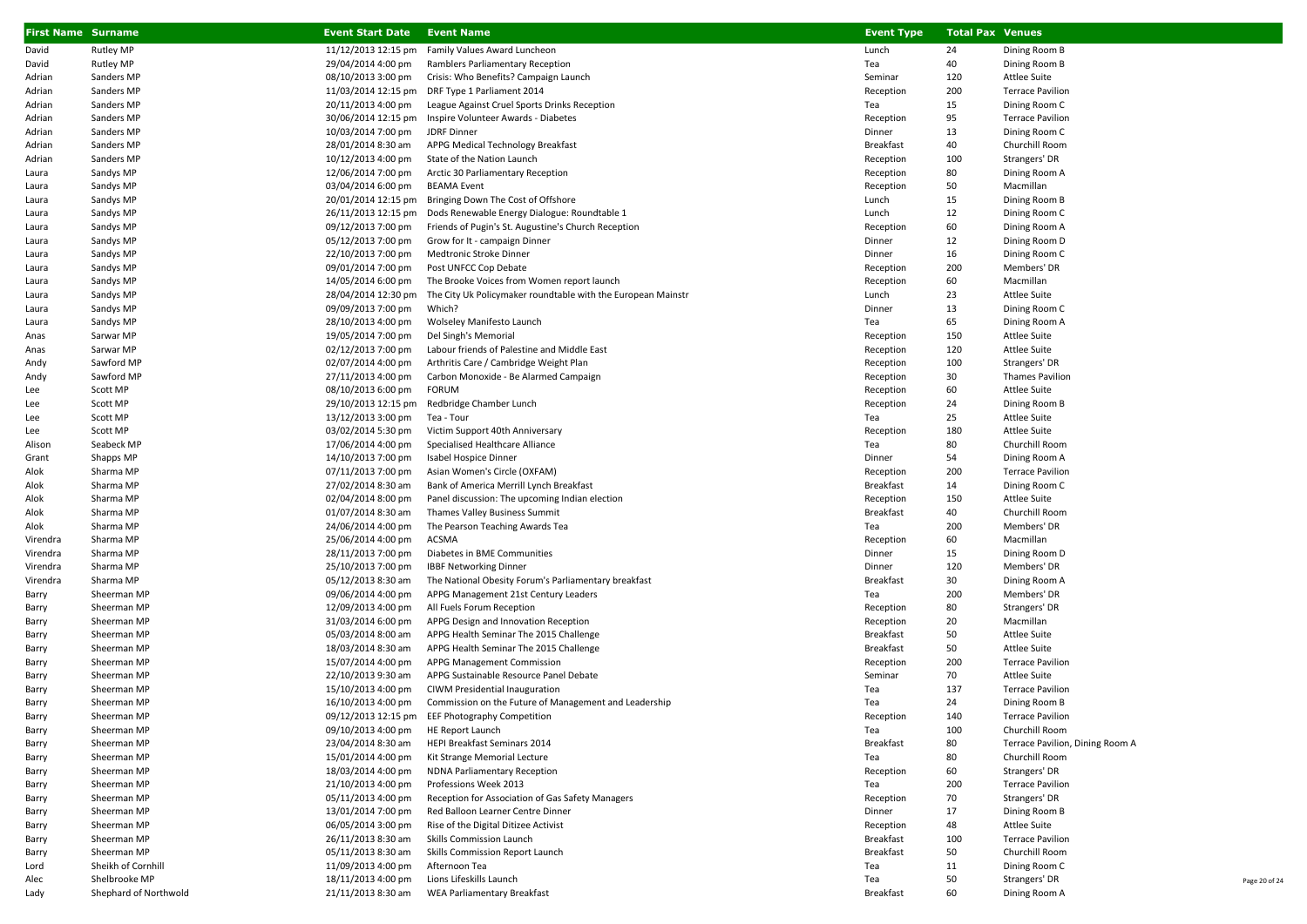| <b>First Name</b> Surname |                            | <b>Event Start Date</b>                  | <b>Event Name</b>                                                                              | <b>Event Type</b>      | <b>Total Pax Venues</b> |                                          |
|---------------------------|----------------------------|------------------------------------------|------------------------------------------------------------------------------------------------|------------------------|-------------------------|------------------------------------------|
| Jim                       | Sheridan MP                | 28/04/2014 4:00 pm                       | From Wharf Rats to Lords of the Docks                                                          | Reception              | 40                      | <b>Attlee Suite</b>                      |
| Jim                       | Sheridan MP                | 22/01/2014 7:00 pm                       | Shrewsbury 24                                                                                  | Reception              | 75                      | Churchill Room                           |
| Jim                       | Sheridan MP                | 04/12/2013 7:00 pm                       | APPG Trade Union Reception                                                                     | Reception              | 150                     | <b>Attlee Suite</b>                      |
| Gavin                     | Shuker MP                  | 09/12/2013 6:00 pm                       | <b>CIWEM Parliamentary Reception</b>                                                           | Reception              | 60                      | Macmillan                                |
| Gavin                     | Shuker MP                  | 05/03/2014 4:00 pm                       | EasyJet Westminster Reception                                                                  | Reception              | 200                     | <b>Terrace Pavilion</b>                  |
| Gavin                     | Shuker MP                  | 30/11/2013 12:15 pm                      | <b>GM Parliament Visit</b>                                                                     | Reception              | 38                      | Churchill Room                           |
| Gavin                     | Shuker MP                  | 06/02/2014 5:00 pm                       | P.E.C.A.N Moving on                                                                            | Reception              | 60                      | <b>Attlee Suite</b>                      |
| Mark                      | Simmonds MP                | 16/07/2014 4:00 pm                       | <b>BAS Parliamentary Reception</b>                                                             | Tea                    | 80                      | Churchill Room                           |
| Keith                     | Simpson MP                 | 16/06/2014 7:00 pm                       | Third Term Dining Club                                                                         | Dinner                 | 11                      | Dining Room D                            |
| Keith                     | Simpson MP                 | 16/01/2014 7:00 pm                       | Wesminster Correspondents Dinner                                                               | Dinner                 | 170                     | Members' DR                              |
| Andrew                    | Slaughter MP               | 30/01/2014 6:00 pm                       | Access to Justice                                                                              | Reception              | 100                     | <b>Attlee Suite</b>                      |
| Andrew                    | Slaughter MP               | 17/07/2014 4:00 pm                       | National Public Launch of GRTPA                                                                | Tea                    | 70                      | Macmillan                                |
| Andrew                    | Slaughter MP               | 25/03/2014 7:00 pm                       | West London Centre for Counselling Reception                                                   | Reception              | 100                     | <b>Terrace Pavilion</b>                  |
| Angela                    | Smith MP                   | 25/02/2014 8:30 am                       | APPG Energy Intenstive Industries Breakfast                                                    | <b>Breakfast</b>       | 25<br>40                | Dining Room B                            |
| Angela                    | Smith MP<br>Smith MP       | 27/11/2013 4:00 pm<br>03/06/2014 4:00 pm | Launch of Criminal Nature Report<br>Summer Reception on the Terrace                            | Reception              | 100                     | Dining Room B<br><b>Terrace Pavilion</b> |
| Angela<br>Angela          | Smith MP                   | 21/01/2014 4:00 pm                       | Women in Manufacturing launch event                                                            | Reception<br>Reception | 100                     | Churchill Room                           |
| Chloe                     | Smith MP                   | 27/03/2014 8:30 am                       | Association of Train Operating Companies Breakfast                                             | Breakfast              | 15                      | Dining Room B                            |
| Henry                     | Smith MP                   | 15/07/2014 12:15 pm                      | <b>Aviation Lunch</b>                                                                          | Lunch                  | 8                       | Dining Room D                            |
| Henry                     | Smith MP                   | 18/06/2014 7:00 pm                       | County APPG Summer Reception                                                                   | Reception              | 80                      | Churchill Room                           |
| Henry                     | Smith MP                   | 11/12/2013 12:15 pm                      | Launch of the State of Maternity Services Report                                               | Reception              | 50                      | Churchill Room                           |
| Henry                     | Smith MP                   | 25/06/2014 12:15 pm                      | Local Government Association Vice President's Lunch                                            | Lunch                  | 10                      | Dining Room D                            |
| Henry                     | Smith MP                   | 08/07/2014 7:00 pm                       | South East Water Dinner                                                                        | Dinner                 | 18                      | Dining Room B                            |
| Henry                     | Smith MP                   | 10/06/2014 4:00 pm                       | Sustainable Business - Past and Future                                                         | Tea                    | 40                      | Dining Room A                            |
| Henry                     | Smith MP                   | 09/10/2013 7:00 pm                       | World Sight Day Reception                                                                      | Reception              | 100                     | Churchill Room                           |
| Julian                    | Smith MP                   | 04/02/2014 4:00 pm                       | Yorkshire Beer and Pub Association                                                             | Reception              | 50                      | Dining Room A                            |
| Robert                    | Smith MP                   | 04/12/2013 4:00 pm                       | Energy UK                                                                                      | Tea                    | 45                      | Dining Room B                            |
| Robert                    | Smith MP                   | 08/10/2013 7:00 pm                       | Petroleum Exploration Society of Great Britain Reception                                       | Reception              | 90                      | Churchill Room                           |
| Robert                    | Smith MP                   | 25/06/2014 4:00 pm                       | Subsea UK Reception                                                                            | Reception              | 80                      | <b>Terrace Pavilion</b>                  |
| Lord                      | Snape of Wednesbury        | 06/02/2014 7:00 pm                       | Institute of Travel and Tourism Dinner                                                         | Dinner                 | 54                      | Dining Room A                            |
| Lord                      | Snape of Wednesbury        | 16/10/2013 7:00 pm                       | Institute of Travel and Tourism Odyssey Supper                                                 | Dinner                 | 46                      | Dining Room A                            |
| Lord                      | Snape of Wednesbury        | 17/07/2014 7:00 pm                       | Institute of Travel and Tourism Summer Party                                                   | Reception              | 200                     | <b>Terrace Pavilion</b>                  |
| Nicholas                  | Soames MP                  | 04/11/2013 5:30 pm                       | APPG Game and Wildlife Reception                                                               | Reception              | 40                      | Macmillan                                |
| Nicholas                  | Soames MP                  | 25/03/2014 7:00 pm                       | Westminster Dining Club Dinner                                                                 | Dinner                 | 56                      | Dining Room A                            |
| Anna                      | Soubry MP                  | 28/11/2013 7:00 pm                       | <b>SOTLT Parliamentary Reception</b>                                                           | Reception              | 100                     | Churchill Room                           |
| John                      | Spellar MP                 | 23/10/2013 12:15 pm                      | Trafalgar Lunch                                                                                | Lunch                  | 35                      | Dining Room A                            |
| Caroline                  | Spelman MP                 | 04/12/2013 4:00 pm                       | APPG Sustainable Resource Waste Expo Launch                                                    | Reception              | 100                     | Strangers' DR                            |
| Caroline                  | Spelman MP                 | 26/03/2014 9:00 am                       | Remanufacturing towards rescource                                                              | <b>Breakfast</b>       | 70                      | <b>Attlee Suite</b>                      |
| Caroline                  | Spelman MP<br>Spencer MP   | 19/11/2013 4:00 pm<br>17/01/2014 7:00 pm | Waterway Partnership Reception<br>Nottingham High School House of Commons Dinner               | Tea<br>Dinner          | 45<br>92                | Dining Room B<br>Members' DR             |
| Mark<br>John              | Stevenson MP               | 01/07/2014 4:00 pm                       | Food and Drinks Federation Reception                                                           | Tea                    | 120                     | Members' DR                              |
| John                      | Stevenson MP               | 20/11/2013 4:00 pm                       | Nestlé UK Youth Employment Initiative                                                          | Reception              | 100                     | Churchill Room                           |
| Bob                       | Stewart MP                 | 17/12/2013 7:00 pm                       | Air Attache Assoc of London                                                                    | Dinner                 | 82                      | Churchill Room                           |
| Bob                       | Stewart MP                 | 21/07/2014 7:00 pm                       | APPG Armed Forces DInner                                                                       | Dinner                 | 50                      | Dining Room A                            |
| Bob                       | Stewart MP                 | 02/07/2014 8:30 am                       | APPG Armed Forces Breakfast Briefing                                                           | <b>Breakfast</b>       | 30                      | Dining Room A                            |
| Bob                       | Stewart MP                 | 19/06/2014 8:30 am                       | APPG Armed Forces Breakfast Briefing                                                           | <b>Breakfast</b>       | 30                      | Dining Room A                            |
| Bob                       | Stewart MP                 | 04/09/2013 7:00 pm                       | Chartwell Cancer Trust Dinner                                                                  | Dinner                 | 50                      | Dining Room A                            |
| Bob                       | Stewart MP                 | 13/11/2013 7:00 pm                       | Reputation Communications Autumn Reception                                                     | Reception              | 35                      | Dining Room B                            |
| Bob                       | Stewart MP                 | 26/06/2014 7:00 pm                       | Sony Computer Entertainment Europe                                                             | Reception              | 45                      | <b>Thames Pavilion</b>                   |
| Bob                       | Stewart MP                 | 03/02/2014 7:00 pm                       | Terrington Manangement LLP Annual Reception                                                    | Reception              | 80                      | Dining Room A                            |
| lain                      | Stewart MP                 | 16/07/2014 4:00 pm                       | ABTA Manifesto - Tourism for Jobs                                                              | Tea                    | 140                     | Members' DR                              |
| lain                      | Stewart MP                 | 15/10/2013 8:30 am                       | ATOC/Total Polities Roundtable                                                                 | <b>Breakfast</b>       | 22                      | Dining Room B                            |
| lain                      | Stewart MP                 | 12/09/2013 7:00 pm                       | Business Expo 3.0 - Business in the City                                                       | Dinner                 | 47                      | Churchill Room                           |
| lain                      | Stewart MP                 | 24/06/2014 7:00 pm                       | Dawsonrentals Bus and Coach Ltd                                                                | Reception              | 100                     | Churchill Room                           |
| lain                      | Stewart MP                 | 07/05/2014 10:00 am                      | London Midlands MP'S drop-in                                                                   | Tea                    | 60                      | Attlee Suite                             |
| lain                      | Stewart MP                 | 11/02/2014 8:30 am                       | Sports Leaders UK                                                                              | Breakfast              | 45                      | Dining Room B                            |
| Rory                      | Stewart MP                 | 29/10/2013 4:00 pm                       | Mountain and Cave Rescue                                                                       | Tea                    | 80                      | Dining Room A                            |
| Rory                      | Stewart MP                 | 04/06/2014 4:00 pm                       | National CLT Network                                                                           | Reception              | 50                      | Dining Room A                            |
| Rory                      | Stewart MP                 | 27/03/2014 10:00 am                      | Rehabilitation of Veterans in the Crimal Justice Sysytem                                       | Lunch                  | 90                      | <b>Attlee Suite</b>                      |
| Lord                      | Storey of Childwall        | 15/10/2013 8:30 am                       | Breakfast Briefing on the Children and Families Bill                                           | <b>Breakfast</b>       | 20                      | Dining Room C                            |
| Gary                      | Streeter MP<br>Streeter MP | 16/06/2014 6:00 pm<br>07/04/2014 7:00 pm | Bible on the Frontline (National Parliamentary Prayer Breakfast)<br><b>Ethics and Taxation</b> | Reception<br>Reception | 70<br>20                | Macmillan<br>Macmillan                   |
| Gary                      | Streeter MP                | 04/09/2013 8:30 am                       | Jim Wallis Breakfast                                                                           | <b>Breakfast</b>       | 20                      | Dining Room C                            |
| Gary                      |                            |                                          |                                                                                                |                        |                         |                                          |

Page 21 of 24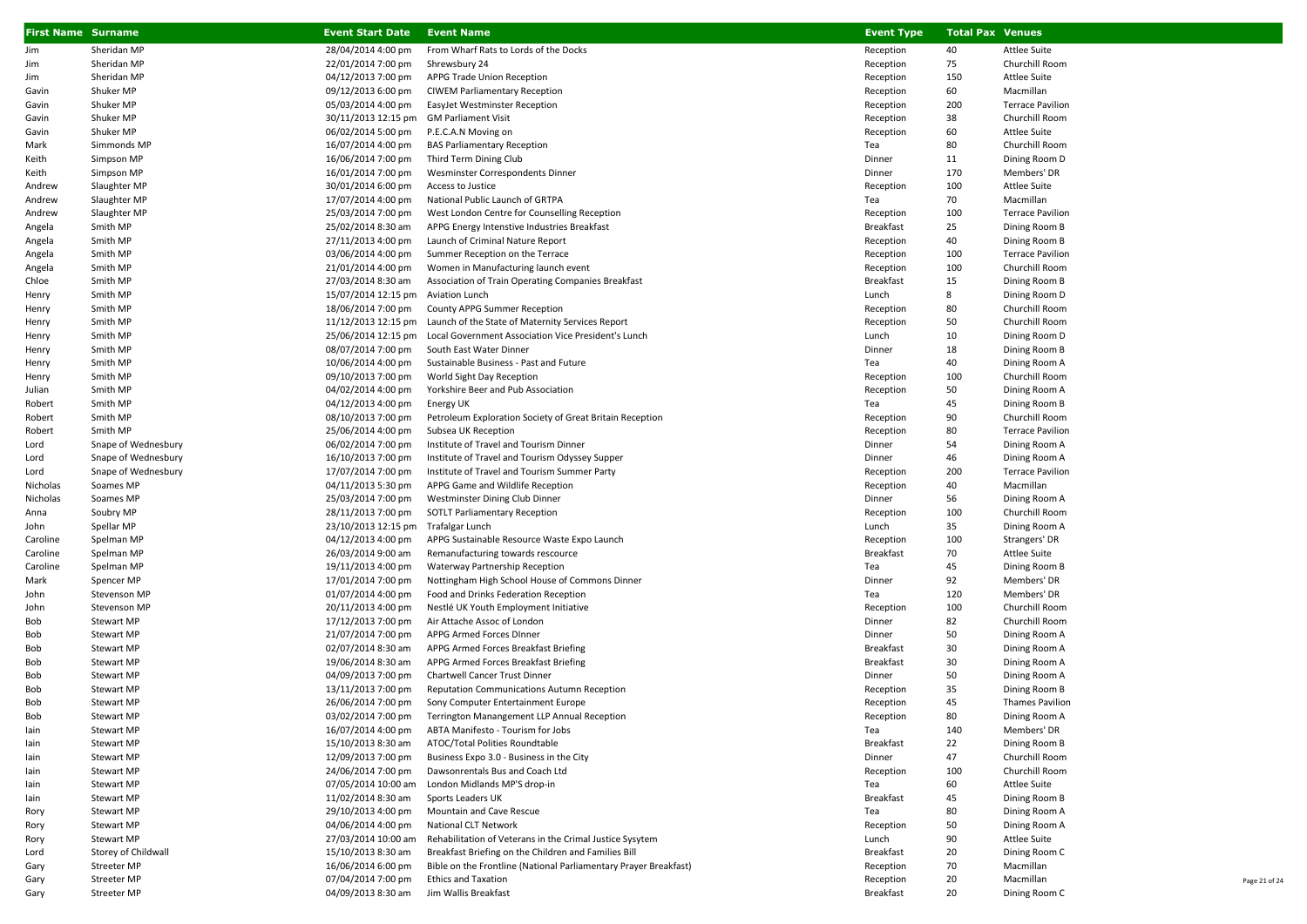| <b>First Name Surname</b> |                     | <b>Event Start Date</b>                   | <b>Event Name</b>                                                            | <b>Event Type</b> | <b>Total Pax Venues</b> |                            |
|---------------------------|---------------------|-------------------------------------------|------------------------------------------------------------------------------|-------------------|-------------------------|----------------------------|
| Gary                      | Streeter MP         | 17/06/2014 7:00 am                        | National Parliamentary Prayer Breakfast                                      | <b>Breakfast</b>  | 670                     | Westminster Hall, Speakers |
| Gary                      | Streeter MP         | 02/12/2013 7:00 pm                        | Patient Group Dinner                                                         | Dinner            | 16                      | Dining Room C              |
| Gary                      | Streeter MP         | 09/12/2013 7:00 pm                        | Restorative Justice                                                          | Reception         | 100                     | <b>Attlee Suite</b>        |
| Gary                      | Streeter MP         | 24/03/2014 7:00 pm                        | Third Term Dining Club                                                       | Dinner            | 11                      | Dining Room D              |
| Graham                    | <b>Stringer MP</b>  | 10/06/2014 1:00 pm                        | The Bradley Commission Report Launch                                         | Tea               | 100                     | <b>Attlee Suite</b>        |
| Graham                    | <b>Stringer MP</b>  | 26/02/2014 4:00 pm                        | Transport Works for Growth and Jobs                                          | Reception         | 100                     | Members' DR                |
| Gisela                    | <b>Stuart MP</b>    | 11/11/2013 7:00 pm                        | Birmingham Women's NHS Foundation Trust Dinner                               | Dinner            | 10                      | Dining Room D              |
| Gisela                    | <b>Stuart MP</b>    | 15/10/2013 12:15 pm                       | Dods Deputy Speaker Hustings                                                 | Reception         | 50                      | Dining Room A              |
| Gisela                    | <b>Stuart MP</b>    | 28/01/2014 4:00 pm                        | Heart of England Attractions Group                                           | Reception         | 50                      | Dining Room A              |
| Gisela                    | <b>Stuart MP</b>    | 20/11/2013 4:00 pm                        | Ollies Odyssey - One Man's 24,000 Mile Journey                               | Reception         | 40                      | <b>Thames Pavilion</b>     |
| Gisela                    | <b>Stuart MP</b>    | 26/06/2014 7:00 pm                        | University of London International Programmes                                | Reception         | 100                     | <b>Terrace Pavilion</b>    |
| Graham                    | Stuart MP           | 12/12/2013 7:00 pm                        | 2013 Education Journalism Awards                                             | Reception         | 110                     | Members' DR                |
| Graham                    | <b>Stuart MP</b>    | 11/02/2014 3:00 pm                        | Ambitious and Autism                                                         | Tea               | 120                     | <b>Attlee Suite</b>        |
| Graham                    | <b>Stuart MP</b>    |                                           | 12/11/2013 12:15 pm APPG Rural Services Seminar                              | Seminar           | 15                      | Dining Room B              |
| Graham                    | <b>Stuart MP</b>    |                                           | 16/01/2014 12:15 pm APPG Rural Services Breakfast                            | Breakfast         | 15                      | Dining Room C              |
| Graham                    | <b>Stuart MP</b>    |                                           | 03/04/2014 12:15 pm APPG Rural Services Reception                            | Reception         | 15                      | Dining Room C              |
| Graham                    | <b>Stuart MP</b>    | 08/10/2013 8:30 am                        | APPG Rural Services Breakfast                                                | <b>Breakfast</b>  | 15                      | Dining Room B              |
| Graham                    | <b>Stuart MP</b>    |                                           | 17/12/2013 12:15 pm APPG Rural Services Lunch                                | Lunch             | 15                      | Dining Room B              |
| Graham                    | <b>Stuart MP</b>    | 26/06/2014 7:00 pm                        | Enthuse Awards 2014                                                          | Dinner            | 120                     | Members' DR                |
| Graham                    | <b>Stuart MP</b>    | 01/04/2014 12:15 pm                       | Globe UK Natural Capital Dialogues                                           | Lunch             | 15                      | Dining Room C              |
| Graham                    | <b>Stuart MP</b>    | 31/10/2013 8:30 am                        | Globe UK Breakfast Dialogue                                                  | <b>Breakfast</b>  | 12                      | Dining Room C              |
| Graham                    | <b>Stuart MP</b>    | 24/10/2013 8:30 am                        | Globe UK Breakfast Dialogues                                                 | Breakfast         | 12                      | Dining Room C              |
| Graham                    | <b>Stuart MP</b>    | 10/12/2013 8:30 am                        | Globe UK Breakfast Dialogues                                                 | <b>Breakfast</b>  | 14                      | Dining Room C              |
| Graham                    | <b>Stuart MP</b>    | 01/04/2014 8:30 am                        | Globe UK Natural Capital                                                     | Tea               | 70                      | <b>Attlee Suite</b>        |
| Andrew                    | Stunell MP          | 26/03/2014 8:30 am                        | The Nationwide Foundation                                                    | <b>Breakfast</b>  | 14                      | Dining Room D              |
| Julian                    | Sturdy MP           | 30/10/2013 12:15 pm                       | Lindum York Client Lunch - Get York Building                                 | Lunch             | 30                      | Dining Room A              |
| Gerry                     | Sutcliffe MP        | 04/12/2013 7:00 pm                        | <b>APPG Sport Dinner</b>                                                     | Dinner            | 21                      | Dining Room B              |
| Gerry                     | Sutcliffe MP        | 05/12/2013 4:00 pm                        | Constructing Excellence Reception                                            | Reception         | 113                     | <b>Terrace Pavilion</b>    |
| Gerry                     | Sutcliffe MP        | 13/01/2014 7:00 pm                        | West York Dinner                                                             | Dinner            | 30                      | Dining Room A              |
| lan                       | Swales MP           | 18/06/2014 12:15 pm                       | Celebrating 10 Years of Innovation at CPI                                    | Reception         | 100                     | <b>Terrace Pavilion</b>    |
| Hugo                      | Swire MP            | 27/11/2013 4:00 pm                        | <b>Accelerating Growth</b>                                                   | Reception         | 100                     | Churchill Room             |
| Lord                      | Taylor of Goss Moor | 25/06/2014 7:00 pm                        | Delivering The Homes Required                                                | Dinner            | 14                      | Dining Room C              |
| Sarah                     | Teather MP          | 07/11/2013 12:15 pm                       | <b>Graduation of Barclays Apprentices</b>                                    | Reception         | 100                     | <b>Terrace Pavilion</b>    |
| Sarah                     | Teather MP          | 29/10/2013 8:30 am                        | Launch of the Children's Commission on Chilhood Poverty                      | <b>Breakfast</b>  | 80                      | Churchill Room             |
| Lord                      | Teverson of Tregony | 17/07/2014 8:30 am                        | RenewableUK Summer Roundtable                                                | Breakfast         | 20                      | Dining Room B              |
| Gareth                    | Thomas MP           | 14/10/2013 4:00 pm                        | APPG Zoroastrian Launch                                                      | Reception         | 150                     | Members' DR                |
| Emily                     | Thornberry MP       | 22/07/2014 8:00 am                        | Bect of Britannia Launch of Buy British Day                                  | Tea               | 70                      | <b>Attlee Suite</b>        |
| Mike                      | Thornton MP         | 10/01/2014 7:00 pm                        | <b>British Marine Federation</b>                                             | Dinner            | 121                     | Members' DR                |
| Mike                      | Thornton MP         | 12/05/2014 3:00 pm                        | Home MOT Seminar                                                             | Tea               | 60                      | <b>Attlee Suite</b>        |
| Stephen                   | Timms MP            | 12/10/2013 4:00 pm                        | Federation of Small Businesses                                               | Dinner            | 193                     | Members' DR, Strangers' DR |
| Stephen                   | Timms MP            | 12/09/2013 5:00 pm                        | Kingsford Community School Prefect Leadership Reception                      | Reception         | 100                     | <b>Attlee Suite</b>        |
| Stephen                   | Timms MP            | 21/11/2013 4:00 pm                        | NASSA Annual Achievement Award Ceremony                                      | Reception         | 100                     | <b>Terrace Pavilion</b>    |
| Stephen                   | Timms MP            | 26/09/2013 7:00 pm                        | President's Annual Reception                                                 | Dinner            | 32                      | Dining Room A              |
| Stephen                   | Timms MP            | 10/12/2013 7:00 pm                        | Reception                                                                    | Tea               | 12                      | Macmillan                  |
| Stephen                   | Timms MP            | 26/02/2014 6:00 pm                        | Receptions for Christian Leaders                                             | Tea               | 150                     | <b>Attlee Suite</b>        |
| Stephen                   | Timms MP            | 02/09/2013 6:00 pm                        | Social Market Foundation Directors' Reception                                | Reception         | 150                     | <b>Attlee Suite</b>        |
| Stephen                   | Timms MP            | 21/07/2014 6:00 pm                        | Uprise London                                                                | Reception         | 50                      | <b>Attlee Suite</b>        |
| Edward                    | Timpson MP          | 08/02/2014 3:30 pm                        | <b>Nantwich Constituents</b>                                                 | Tea               | 52                      | Dining Room A              |
| Justin                    | <b>Tomlinson MP</b> |                                           | 29/01/2014 12:15 pm Brit Retail Consortium-A Better Retailing Climate Launch | Reception         | 100                     | <b>Terrace Pavilion</b>    |
| Lady                      | Tonge of Kew        | 08/10/2013 4:00 pm                        | Reception to Celebrate At Our Mothers' Feet                                  | Tea               | 50                      | Dining Room A              |
| Lady                      | Tonge of Kew        | 15/10/2013 12:15 pm Right to Health       |                                                                              | Reception         | 50                      | Churchill Room             |
| Lord                      | Turnberg of Cheadle | 16/06/2014 4:00 pm                        | A Healthy Future for UK Medical Research                                     | Reception         | 150                     | Members' DR                |
| Lord                      | Turnberg of Cheadle | 29/01/2014 7:00 pm                        | APPG Medical Research Dinner                                                 | Dinner            | 56                      | Churchill Room             |
| Andrew                    | Turner MP           | 25/09/2013 12:15 pm Cowes 41 Club         |                                                                              | Lunch             | 53                      | Dining Room A              |
| Andrew                    | Turner MP           | 31/10/2013 6:00 pm                        | UKSA Strategy Launch                                                         | Reception         | 80                      | <b>Attlee Suite</b>        |
| Derek                     | Twigg MP            | 19/03/2014 4:00 pm                        | Celebrating The Success of UK                                                | Tea               | 50                      | Churchill Room             |
| Stephen                   | Twigg MP            | 14/01/2014 7:00 pm                        | Future First Dinner                                                          | Dinner            | 14                      | Dining Room C              |
| Andrew                    | Tyrie MP            |                                           | 17/10/2013 12:15 pm Lunch for Delegates of Constitution Project              | Lunch             | 10                      | Dining Room C              |
| Chuka                     | Umunna MP           | 27/02/2014 4:00 pm                        | Parliamentary Event                                                          | Lunch             | 50                      | Special Venue              |
| Paul                      | Uppal MP            | 08/07/2014 12:15 pm JobRready             |                                                                              | Reception         | 70                      | Churchill Room             |
| Paul                      | Uppal MP            | 27/11/2013 12:15 pm Lloyd's Housing Lunch |                                                                              | Lunch             | 17                      | Dining Room C              |
| Paul                      | Uppal MP            | 25/03/2014 4:00 pm                        | Ownership Day Parliamentary Reception                                        | Reception         | 83                      | Dining Room A              |
| Ed                        | Vaizey MP           | 14/07/2014 7:00 pm                        | <b>Emergency Department Appeal Launch</b>                                    | Reception         | 40                      | Thames Pavilion            |

Page 22 of 24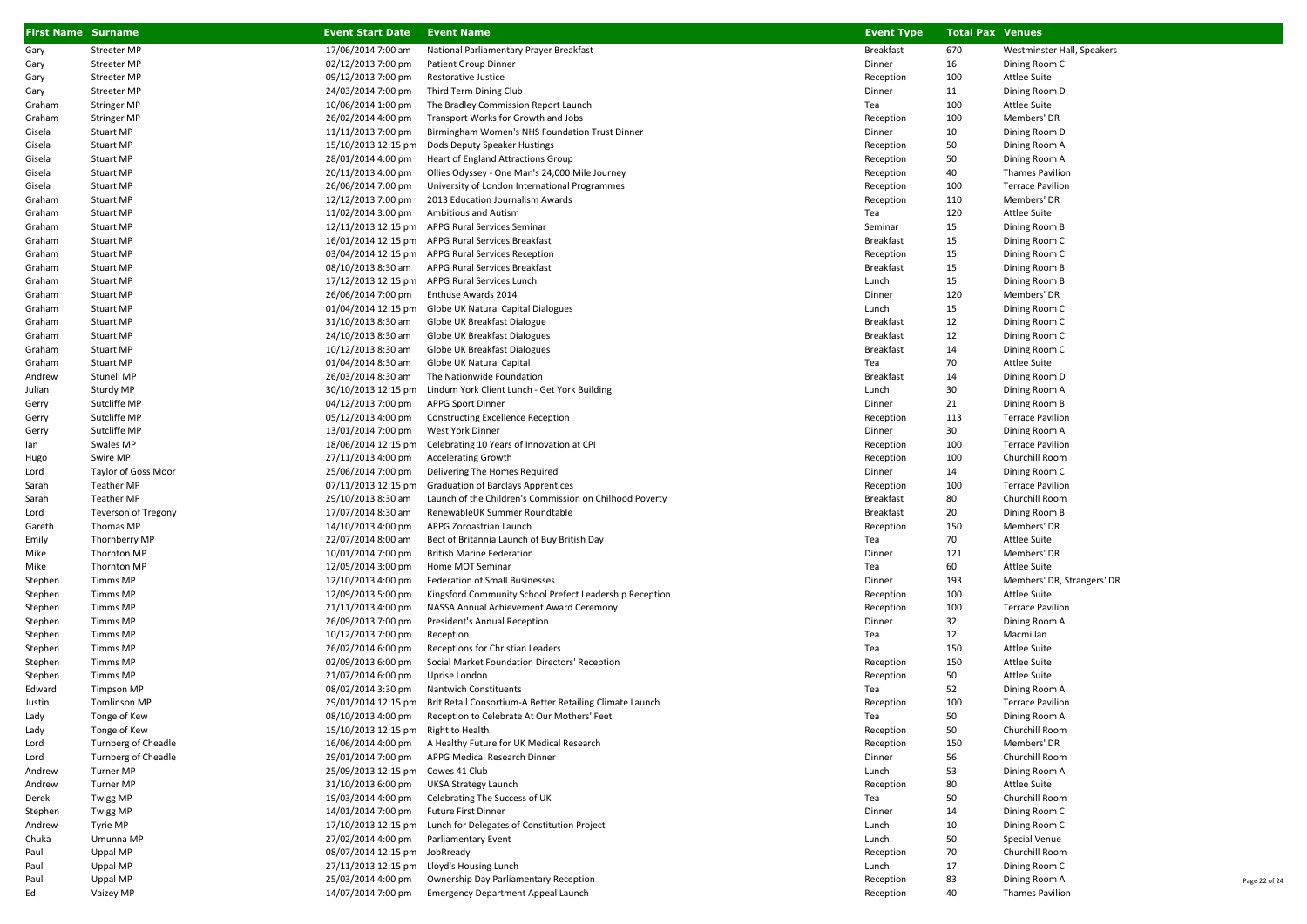| <b>First Name Surname</b> |                   | <b>Event Start Date Event Name</b> |                                                                     | <b>Event Type</b> | <b>Total Pax Venues</b> |                                   |               |
|---------------------------|-------------------|------------------------------------|---------------------------------------------------------------------|-------------------|-------------------------|-----------------------------------|---------------|
| Ed                        | Vaizey MP         | 08/10/2013 4:00 pm                 | Seeing the Universe in All its Light                                | Tea               | 75                      | Strangers' DR                     |               |
| Ed                        | Vaizey MP         | 09/10/2013 4:00 pm                 | Tree Improvement                                                    | Reception         | 100                     | Strangers' DR                     |               |
| Keith                     | Vaz MP            | 27/03/2014 19:00                   | Kaushal Niraula Dinner                                              | Dinner            | 15                      | Dining Room C                     |               |
| Keith                     | Vaz MP            | 25/10/2013 7:00 pm                 | Dance Recital by Radhe J                                            | Reception         | 70                      | Dining Room A                     |               |
| Keith                     | Vaz MP            | 30/10/2013 4:00 pm                 | Diwali at Westminster 2013                                          | Reception         | 250                     | Members' DR                       |               |
| Keith                     | Vaz MP            | 13/01/2014 7:00 pm                 | East Midlands SFC Dinner                                            | Dinner            | 10                      | Dining Room C                     |               |
| Keith                     | Vaz MP            | 12/06/2014 7:00 pm                 | Finance Banking and Insurance Event                                 | Reception         | 150                     | Members' DR                       |               |
| Keith                     | Vaz MP            | 29/11/2013 6:30 pm                 | <b>IMC 2013</b>                                                     | Dinner            | 128                     | Members' DR                       |               |
| Keith                     | Vaz MP            | 11/12/2013 4:00 pm                 | Parliamentary Kids Club Christmas Party                             | Reception         | 100                     | Members' DR                       |               |
| Keith                     | Vaz MP            | 19/06/2014 4:00 pm                 | Silver Star Diabetes Reception                                      | Reception         | 60                      | Dining Room A                     |               |
| Keith                     | Vaz MP            | 01/05/2014 7:00 pm                 | Shivaji The Real Hero                                               | Reception         | 75                      | Churchill Room                    |               |
| Keith                     | Vaz MP            | 08/07/2014 7:00 pm                 | Tiffin Cup                                                          | Reception         | $\mathbf 0$             | Bellamys                          |               |
| Keith                     | Vaz MP            | 18/07/2014 4:00 pm                 | <b>Water Blessing Ceremony</b>                                      | Tea               | 200                     | <b>Terrace Pavilion</b>           |               |
| Valerie                   | Vaz MP            | 10/06/2014 12:15 pm                | Diversity in Science                                                | Lunch             | 38                      | Dining Room A                     |               |
| Charles                   | Walker MP         | 15/10/2013 4:00 pm                 | A New Look at Public Health Commissioning                           | Reception         | 70                      | Dining Room A                     |               |
| Charles                   | Walker MP         | 03/10/2013 7:00 pm                 | Alliance of Mental Health Research Funders                          | Dinner            | 28                      | Dining Room B                     |               |
| Charles                   | Walker MP         | 09/01/2014 8:30 am                 | APSCO Education Compliance and Launch                               | <b>Breakfast</b>  | 100                     | Churchill Room                    |               |
| Charles                   | Walker MP         | 17/06/2014 4:00 pm                 | Life Gets Better With Trees                                         | Tea               | 100                     | Members' DR                       |               |
| Charles                   | Walker MP         | 05/11/2013 4:00 pm                 | Woodland Trust 'Visit Woods' Reception                              | Reception         | 150                     | Members' DR                       |               |
| Robin                     | Walker MP         | 28/11/2013 12:15 pm                | Global Regulatory Outlook Launch                                    | Lunch             | 50                      | Dining Room A                     |               |
| Robin                     | Walker MP         | 07/07/2014 7:00 pm                 | Joe Chamberlain Centenary Dinner                                    | Dinner            | 48                      | Dining Room A                     |               |
| Joan                      | <b>Walley MP</b>  | 17/12/2013 10:00 am                | APPG Climate Change Afternoon Tea                                   | Tea               | 90                      | Attlee Suite                      |               |
| Joan                      | <b>Walley MP</b>  | 13/05/2014 8:30 am                 | APPG Lighting Afternoon Tea                                         | Tea               | 100                     | Attlee Suite                      |               |
| Joan                      | <b>Walley MP</b>  | 16/07/2014 4:00 pm                 | <b>CIEH Awards Reception</b>                                        | Reception         | 100                     | <b>Terrace Pavilion</b>           |               |
| Joan                      | <b>Walley MP</b>  | 11/12/2013 9:00 am                 | Fourth Carbon Budget Review                                         | Tea               | 90                      | Attlee Suite                      |               |
| Joan                      | <b>Walley MP</b>  | 05/11/2013 12:15 pm                | IEMA Solutions for Sustainable Energy                               | Reception         | 200                     | <b>Terrace Pavilion</b>           |               |
| Joan                      | <b>Walley MP</b>  | 17/07/2014 9:00 am                 | Impacts of Floods and Climate Change on UK Business                 | Tea               | 100                     | <b>Attlee Suite</b>               |               |
| Joan                      | Walley MP         | 15/07/2014 9:00 am                 | Meeting Carbon Budgets-2014 Progress Report to Parliament L         | Tea               | 99                      | Attlee Suite                      |               |
| Joan                      | Walley MP         | 16/10/2013 4:00 pm                 | Project Wild Thing Launch                                           | Reception         | 100                     | <b>Terrace Pavilion</b>           |               |
| Robert                    | Walter MP         | 03/03/2014 12:15 pm                | <b>Egypt Delegation</b>                                             | Lunch             | 14                      | Dining Room C                     |               |
| David                     | Ward MP           | 17/06/2014 7:00 pm                 | Final of International Design Competition                           | Reception         | 91                      | Churchill Room                    |               |
| David                     | Ward MP           | 02/07/2014 8:30 am                 | Morrisons / Total Politics - 'Cost of Living'                       | <b>Breakfast</b>  | 20                      | <b>Thames Pavilion</b>            |               |
| Mike                      | Weatherley MP     | 05/02/2014 4:00 pm                 | Creative Industry Apprenticeship 2014                               | Tea               | 30                      | Dining Room B                     |               |
| Mike                      | Weatherley MP     | 10/02/2014 7:00 pm                 | PRS for Music Parliamentary Dinner                                  | Dinner            | 14                      | Dining Room C                     |               |
| Mike                      | Weatherley MP     | 01/07/2014 7:00 pm                 | Rock the House 2014                                                 | Reception         | 200                     | Terrace Pavilion, Thames Pavilion |               |
| Mike                      | Weatherley MP     | 19/11/2013 7:00 pm                 | Rock the House Launch                                               | Reception         | 200                     | <b>Terrace Pavilion</b>           |               |
| Mike                      | Weatherley MP     | 02/06/2014 7:00 pm                 | Rock The House Presents Slash and Myles Kennedy                     | Reception         | 200                     | Terrace Pavilion, Churchill Room  |               |
| Mike                      | Weatherley MP     | 13/12/2013 7:00 pm                 | Smile Britannia / House the House                                   | Reception         | 200                     | <b>Terrace Pavilion</b>           |               |
| Steve                     | Webb MP           | 02/07/2014 4:00 pm                 | British Parking Association President's Reception                   | Reception         | 150                     | <b>Terrace Pavilion</b>           |               |
| Steve                     | Webb MP           | 26/02/2014 7:00 pm                 | Evening Reception for the Worshipful                                | Reception         | 44                      | Dining Room B                     |               |
| Lord                      | Wei of Shoreditch | 17/07/2014 4:00 pm                 | APPG East Asian Business Afternoon Tea                              | Tea               | 70                      | Churchill Room                    |               |
| Lord                      | Wei of Shoreditch | 09/12/2013 12:15 pm                | APPG East Asian Business - Dr Seung-soo Han                         | Lunch             | 44                      | Churchill Room                    |               |
| Lord                      | Wei of Shoreditch | 24/10/2013 4:00 pm                 | APPG East Asian Business Afternoon Tea                              | Tea               | 70                      | Churchill Room                    |               |
| Lord                      | Wei of Shoreditch | 21/11/2013 7:00 pm                 | APPG East Asian Business Dinner                                     | Dinner            | 30                      | Strangers' DR                     |               |
| Lord                      | Wei of Shoreditch |                                    | 24/02/2014 12:15 pm APPG East Asian Business Reception              | Reception         | 180                     | <b>Terrace Pavilion</b>           |               |
| Heather                   | Wheeler MP        | 17/12/2013 7:00 pm                 | <b>Equity Release Council Reception</b>                             | Reception         | 100                     | <b>Terrace Pavilion</b>           |               |
| Heather                   | Wheeler MP        | 23/07/2014 3:00 pm                 | Forced Marriage Film Launch                                         | Tea               | 80                      | Attlee Suite                      |               |
| Heather                   | Wheeler MP        | 14/07/2014 7:00 pm                 | <b>LGIU Summer Reception</b>                                        | Reception         | 100                     | <b>Terrace Pavilion</b>           |               |
| Heather                   | Wheeler MP        | 26/11/2013 7:00 pm                 | Nestle UK Constituency MP's Dinner                                  | Dinner            | 10                      | Dining Room C                     |               |
| Heather                   | Wheeler MP        |                                    | 09/07/2014 12:15 pm Payments Innovation Prospectus Lunch            | Lunch             | 10                      | Dining Room D                     |               |
| Heather                   | Wheeler MP        | 02/06/2014 4:00 pm                 | Repton Village Society Afternoon Tea                                | Tea               | 64                      | <b>Terrace Pavilion</b>           |               |
| Chris                     | White MP          |                                    | 03/09/2013 12:15 pm Applying Nudge Theory to Energy Efficiency      | Lunch             | 21                      | Dining Room B                     |               |
| Chris                     | White MP          | 22/10/2013 12:15 pm                | Big Lottery Fund Social Investment                                  | Lunch             | 11                      | Dining Room D                     |               |
| Chris                     | White MP          | 10/12/2013 4:00 pm                 | Give us a break Autism Campaign                                     | Tea               | 60                      | Dining Room A                     |               |
| Chris                     | White MP          | 15/01/2014 7:00 pm                 | Warwick in Westminster                                              | Reception         | 120                     | <b>Terrace Pavilion</b>           |               |
| Alan                      | Whitehead MP      | 04/02/2014 4:00 pm                 | Cold Homes Week Reception                                           | Reception         | 100                     | <b>Terrace Pavilion</b>           |               |
| Alan                      | Whitehead MP      | 24/06/2014 8:30 am                 | Energy Efficiency as a National Infrastructure Priority             | <b>Breakfast</b>  | 75                      | Churchill Room                    |               |
| Alan                      | Whitehead MP      |                                    | 13/05/2014 12:15 pm APPG Renewable and Sustainable Energy Reception | Reception         | 100                     | <b>Terrace Pavilion</b>           |               |
| Alan                      | Whitehead MP      | 11/12/2013 4:00 pm                 | APPG Renewable and Sustainable Energy Christmas Reception           | Reception         | 150                     | <b>Terrace Pavilion</b>           |               |
| Alan                      | Whitehead MP      | 25/03/2014 4:00 pm                 | Skills Alliance                                                     | Reception         | 150                     | <b>Terrace Pavilion</b>           |               |
| Alan                      | Whitehead MP      |                                    | 04/02/2014 12:15 pm Sustainability Inside Reception                 | Reception         | 100                     | Churchill Room                    |               |
| Alan                      | Whitehead MP      |                                    | 24/06/2014 12:15 pm The Big Energy Debate Round Table               | Reception         | 25                      | Dining Room B                     | Page 23 of 24 |
| Craig                     | Whittaker MP      | 11/11/2013 4:00 pm                 | CSC's 20th Anniversary Reception                                    | Tea               | 100                     | Strangers' DR                     |               |